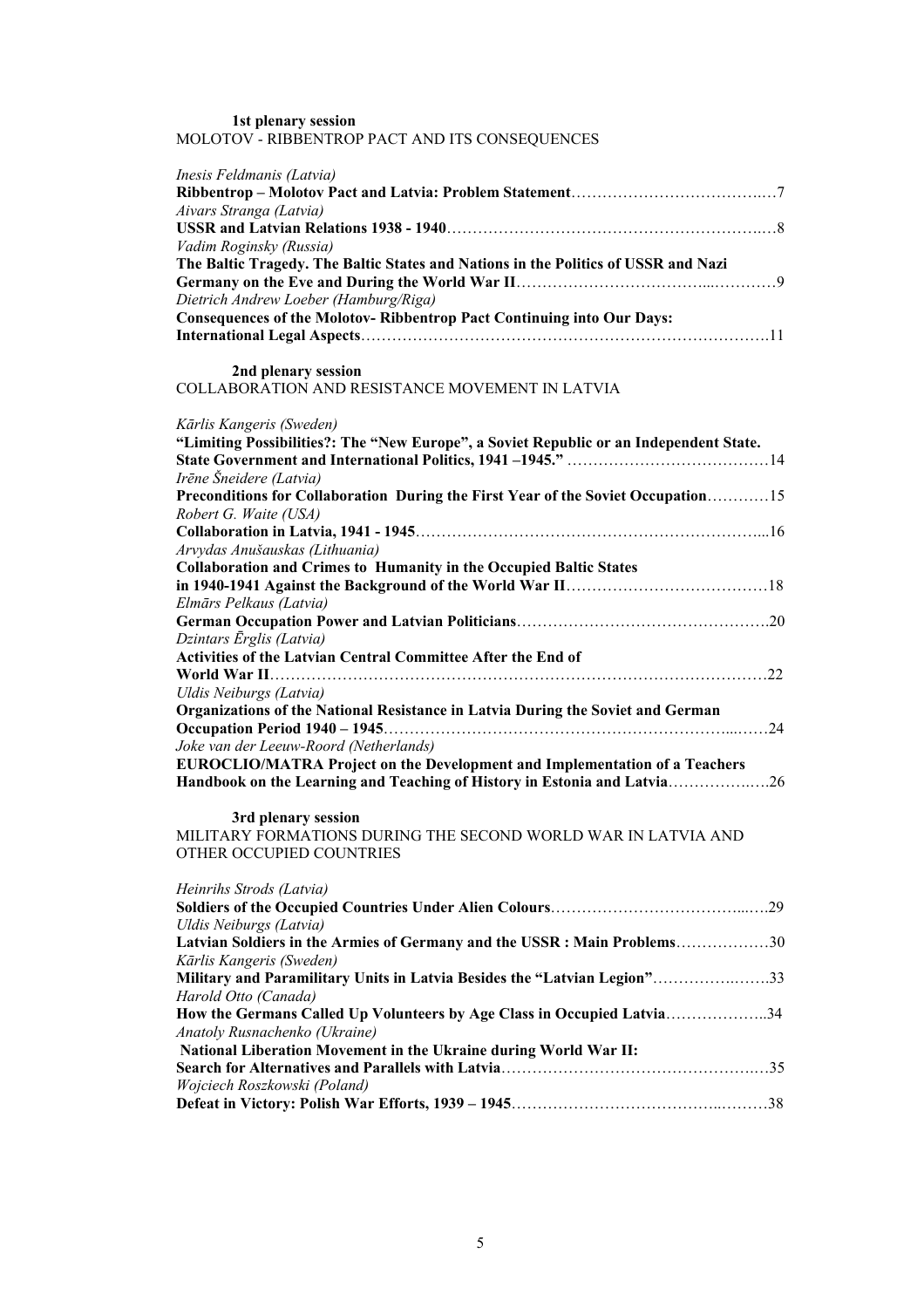#### **4th plenary sesssion**  CRIMES AGAINST CIVIL POPULATION IN LATVIA DURING THE SECOND WORLD WAR

| Andrew Ezergailis (USA)                                                                  |  |
|------------------------------------------------------------------------------------------|--|
|                                                                                          |  |
| Marģers Vestermanis (Latvia)                                                             |  |
|                                                                                          |  |
| Katrin Reichelt (Riga/Berlin)                                                            |  |
| The Role of Latvia and Latvians in the National-Socialist Racial and Settlement Policy - |  |
| Rudīte Vīksne (Latvia)                                                                   |  |
| Repressions Against the Latvian Population in 1940/1941 - 1944/1945: the Common and      |  |
|                                                                                          |  |
| Heinrihs Strods (Latvia)                                                                 |  |
| Alexandr Kokurin (Russia)                                                                |  |
| <b>Evacuation of the Convicts from the Prisoners of Latvian SSR National Comissariat</b> |  |
|                                                                                          |  |
| Aleksey Litvin (Belarus)                                                                 |  |
|                                                                                          |  |
|                                                                                          |  |
| 5th plenary session                                                                      |  |
| LATVIA IN THE SECOND WORLD WAR: THE PROBLEMS                                             |  |
| OF METHODOLOGY AND SOURCE STUDIES                                                        |  |
| Vilnis Zariņš (Latvia)                                                                   |  |
|                                                                                          |  |
| Mirdza Kate Baltais (Canada)                                                             |  |
| Latvia at the Teheran and Yalta Conferences - Issues and Sources58                       |  |
| Luboš Švecs (Czech Republic)                                                             |  |
| The Archives of Czech Republic on Latvia During the Second World War                     |  |
| Aija Kalnciema (Latvia)                                                                  |  |
| Documents of German Occupation Period in the State Archives of Latvia                    |  |
|                                                                                          |  |
| Arturs Žvinklis (Latvia)                                                                 |  |
| Leo Dribins (Latvia)                                                                     |  |
| Anti-semitism in the Latvian Press Published During the Nazi Occupation Period65         |  |
| Martin Dean (USA)                                                                        |  |
| Seizure, Registration, Rental and Sale: the Strange Case of the German                   |  |
|                                                                                          |  |
| P.V.Klein (Netherlands)                                                                  |  |
| Unification Through Pillarisation: the Case of the Netherlands after the                 |  |
|                                                                                          |  |
| Valters Nollendorfs (Latvia/USA)                                                         |  |
| From Historical Facts to Historical Awareness: Principles and Approaches of the          |  |
|                                                                                          |  |
|                                                                                          |  |
|                                                                                          |  |

**Conference Participants (List of Addresses**)………………………...………………73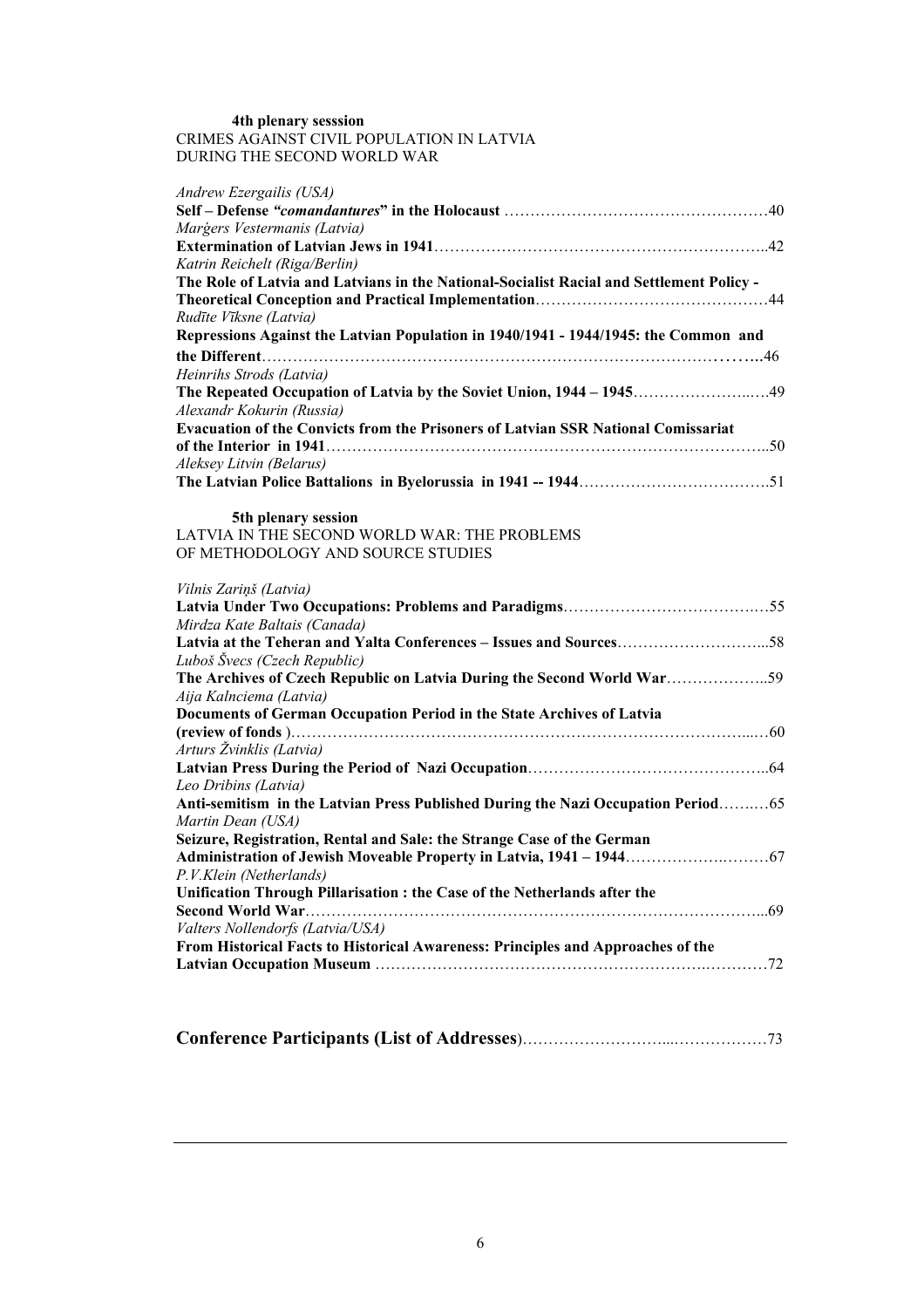Dr.habil.hist., prof. Inesis Feldmanis University of Latvia *Latvia* 

# MOLOTOV-RIBBENTROP PACT AND LATVIA: PROBLEM STATEMENT

1. The Non-aggression Pact between the USSR and Germany, signed on August 23, 1939, in historical literature often called the Molotov-Ribbentrop Pact, with its secret additions was an unlawful and cynical deal of the two powers on the expense of the third countries, hard to find analogue in the modern history of Europe. The Pact sanctioned an aggression, gave the "green-light" to the World War II and opened to the USSR its way westwards. It was a pact of military sharing and perishability.

2. The Molotov-Ribbentrop Pact fixed partition of Eastern Europe into German and Russian spheres of interest. Latvia, along with Finland and Estonia, was "handed to" the USSR. It significantly changed the country's role in the international relations system and devaluated its previous policies to a great extent. When the beginning of war in Europe on September 1, 1939, created preconditions for Soviet aggression in the Baltic Region, pursuing the previous policy of neutrality was burdened for Latvia. Opportunities for diplomatic maneuver reduced greatly. Actually Latvia found itself in a desperate position, loss of independence was only a matter of time.

3. In the difficult international situation the leaders of Latvian foreign policy were not equal to their task. They were not able to solve the existing problems. Although having information on the point of the felonious agreement between Germans and Russians, they did not realize the true gravity of the situation and did not look for opportunities of saving national independence intensively enough. Concessions to Russia's pressure began to dominate its foreign policy. The choice in favor of such policy was made in the beginning of October 1939, when the USSR brought its troops to the borders of the Baltic States and Latvia was threatened with immediate Soviet invasion.

4. In September and October 1939 the USSR forced the Baltic States to sign Pacts of Mutual Assistance, stipulating the stationing of Soviet military force and war bases in territory of the Baltic States. The pacts ushered in the beginning of the end of the Latvian, Lithuanian and Estonian independence, and was a prelude to the events of June 1940. Before the complete loss of their independence the Baltic States lost their neutrality and became protectorates of the USSR. "Mutual recognition of national independence" emphasized in the agreements meant nothing in fact.

5. Concession to the USSR's pressure was regarded as a "violently imposed act" by the Latvian government. However it honestly fulfilled the Military Bases Pact, hoping for the same attitude from the USSR. It planned to tolerate the restrictions of its sovereignty until the end of the World War II. To save the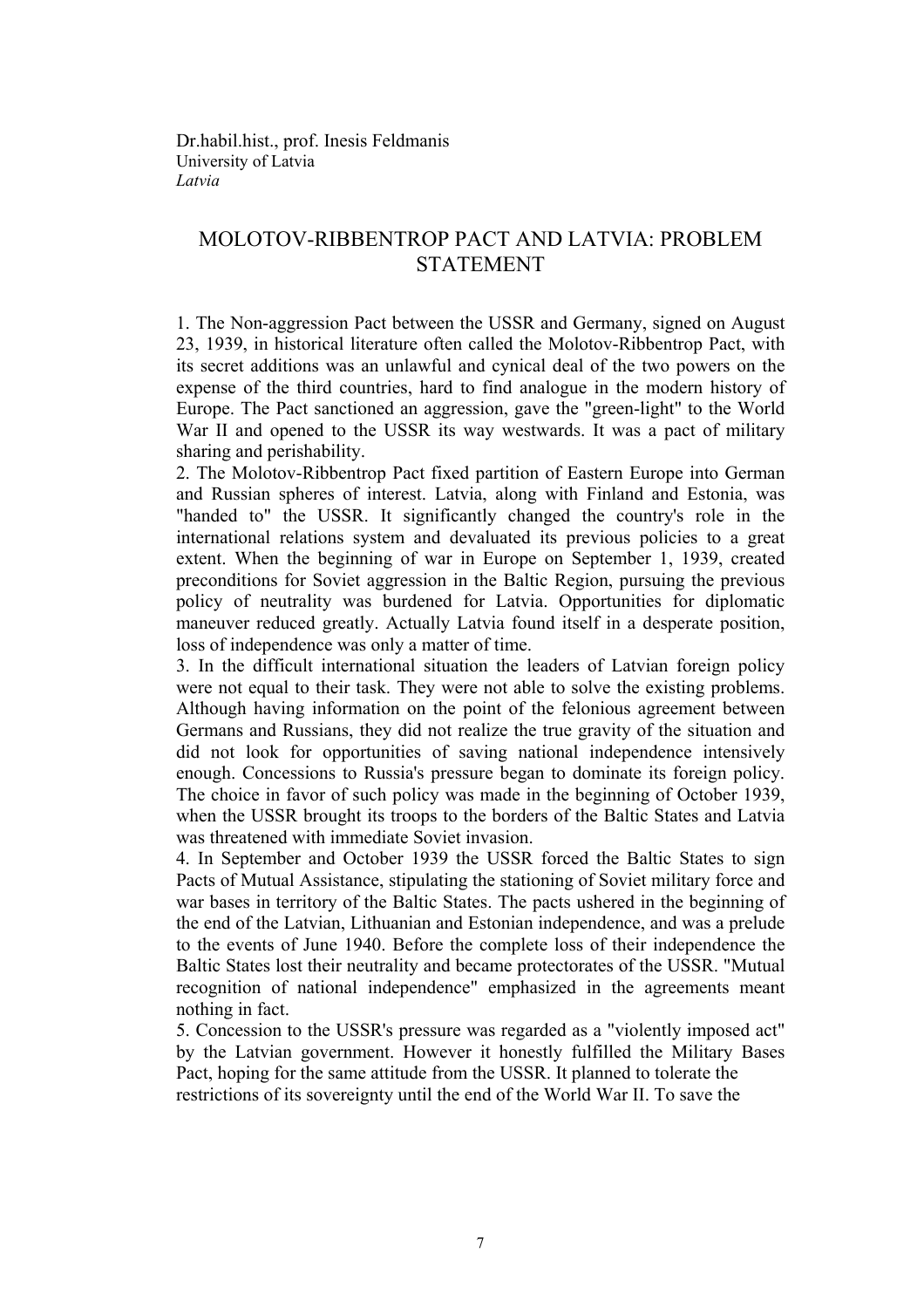nation's manpower, any decisions on military resistance to the USSR were refused.

6. Under the circumstances when the Baltic States actually found themselves under the Soviet rule Germany hurried to save Baltic Germans. On 28 September 1939, signing a special addition to the Pact with Moscow, it assured departure of local Germans from Latvia and Estonia on international level. The last preparations for the departure were done on 30 October, when a corresponding agreement between Latvia and Germany was signed. It served as a legal base for the departure of Baltic Germans, which was to finish in the middle of December. Latvia was abandoned by a "national group", which had done inestimable cultural work.

7. After German invasion in France, Belgium and the Netherlands began in May 1940, the USSR made use of the advantageous international situation and stirred up direct preparations for entire occupation of the Baltic States. On June 16 the USSR presented Latvia with an ultimatum, demanding resignation of the Latvian government and introduction of unlimited additional Soviet military force into Latvia. The government of K.Ulmanis yielded to the threat of using force, accepted the ultimatum and resigned. Military resistance was refused by the Council of Ministers, considering that it would cause a bloodshed but would not save the Latvian statehood. The government of K.Ulmanis did not decide to put up even a symbolic resistance or to express a diplomatic protest to Moscow. Such an attitude was obvious and hard to explain political purblindness.

Dr. habil.hist. Aivars Stranga University of Latvia *Latvia* 

#### THE USSR AND LATVIA RELATIONS, 1938-1940

1. In the Versailles – Riga system Russia (the USSR) was a revisionist country aiming at destroying the system of international relations and retrieving back the losses of 1917-1920. The only country, which could be the USSR's ally in pursuing the mentioned goal, was the Nazi Germany. After Hitler came to power Moscow wished to continue the *Rapallo* policy, however, at that time, it was outside Hitler's plans. While never giving up attempts to reconcile with Germany, Moscow in 1934 –1935 tried to "intimidate" Berlin into reconciliation by using the projects of Eastern pact. When various schemes of the pact failed in 1935, the USSR continued secret attempts to reach a compromise with Berlin. Moscow was unwilling to make any commitments in the Baltic: it turned down Latvia's proposal (July 1935) to sign bilateral agreement of mutual assistance. 2. In 1935-1938 the USSR policy with regards to Latvia was passive: its main aim was preventing the growth of the German and Polish impact: due to its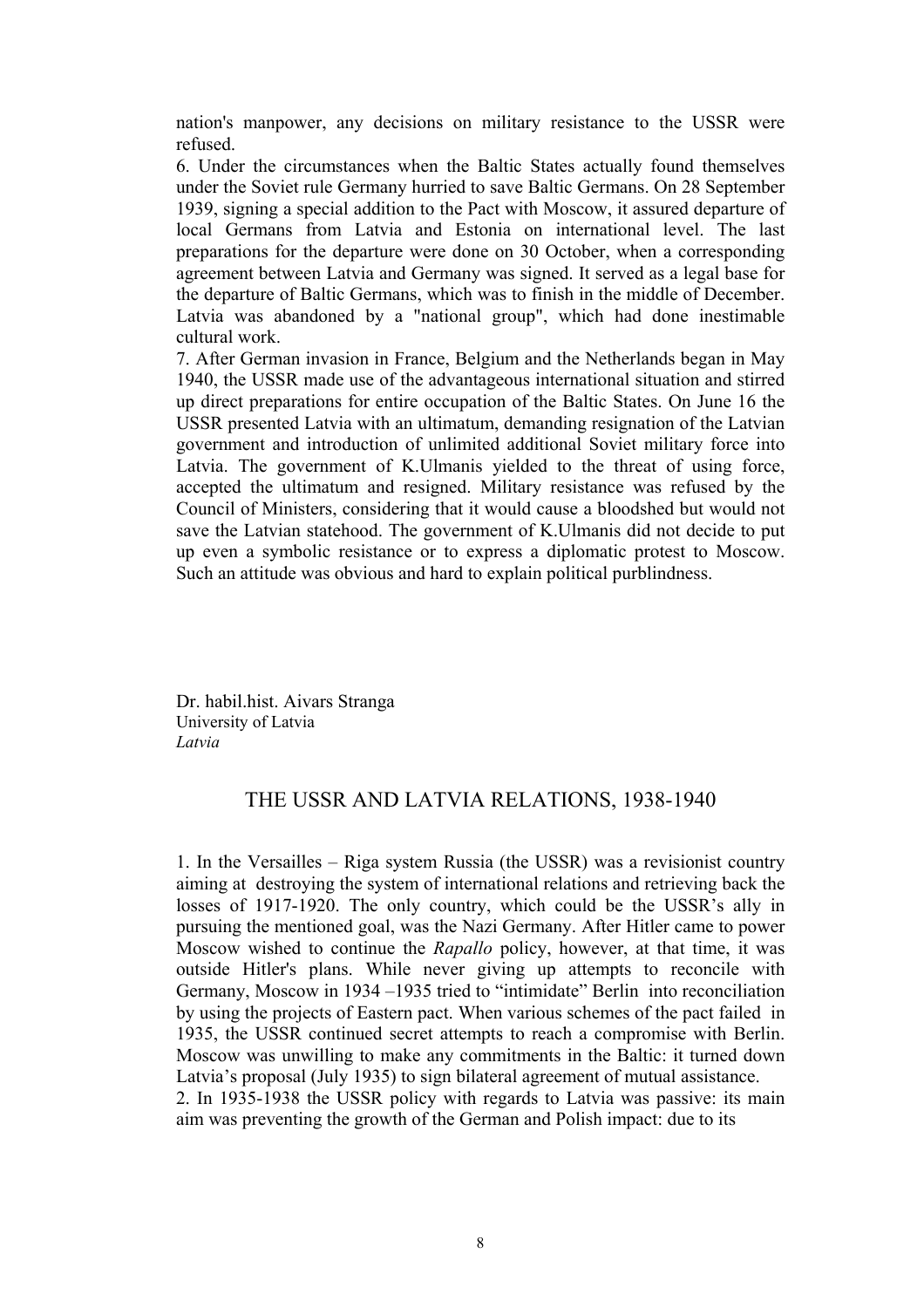relative weakness Moscow could not ensure that and the German effect on foreign policy of Baltic States increased.

3. After the Munich conference (1938) Moscow continued the former policy: although it publicly warned the Baltic States no to incline towards Germany: note to Latvia and Estonia in March 1939, it did not wish to assume any unilateral responsibility in the Baltic and patiently waited for the opportunity to reconcile with Germany. During the negotiations with England and France it intentionally delayed the agreement by putting forward artificially invented arguments (for example, potential for indirect aggression in the Baltic).

4. The USSR tactics was precise: when Japan rejected to sign alliance with Germany, Hitler was forced, end July 1938, to seriously consider Moscow. During the contacts between Germany and the USSR on 19 August Molotov offered Germany to sign a non-attack agreement with a secret appendix as an integral part of the agreement, thus carving up the Easter Europe. This put an end to the game of the Baltic States. The agreement of 23 August , through the USSR perspective, was turned against the *status quo* in Europe: it was turned against Great Britain, France and Poland – status quo countries – and it was aimed at destroying the Versailles – Riga system.

Dr. Vadim Roginsky Institute of the Universal History *Russia* 

# THE BALTIC TRAGEDY. THE BALTIC STATES AND NATIONS IN THE POLITICS OF USSR AND NAZI GERMAN ON THE EVE AND DURING THE WORLD WAR II

- 1. History of the Baltic countries on the eve of World War II and during the war to a great extent was deformed by the Soviet historiography. After 1991 the Soviet historiography was almost not concerned with these problems at all. In general works the annexation of Baltic countries to the USSR in 1939 – 1940 sometimes is treated as reversion back to Russia of the areas lost in 1917- 1920.
- 2. On the eve of World War II the Baltic States, which had enjoyed independence for almost 20 years, in terms of political system were authoritarian presidential republics, where the democratic order established after the events of 1917 was changed. In terms of economic characteristics they were mainly agrarian countries, more or less successfully emerging from the depression of the first half of the 30s. Particularly outstanding achievements marked the development of national culture.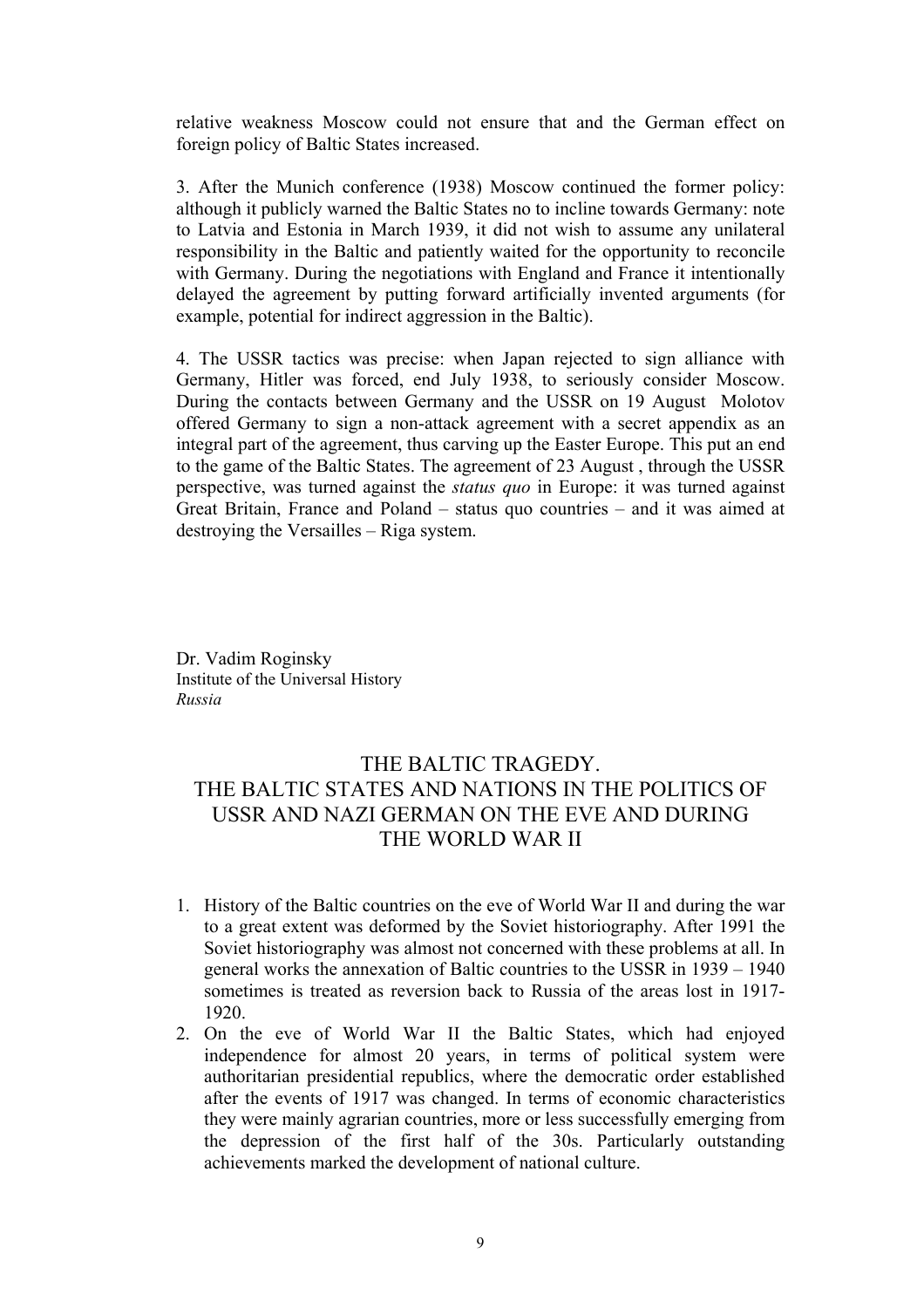- 3. At the end of the 30s in their foreign policy the Baltic countries pursued the policy of neutrality. However they found themselves in a complicated geopolitical situation between the two totalitarian regimes – the Nazi Germany and the communist Soviet Union, both preparing themselves for an attack war. At the end of 30s their expansionist endeavours became apparent – while overtly expressed by one of the countries, they were more at a discreet in case of the other one. These endeavours were aimed at the Baltic **States**
- 4. Failure to establish a common security system in Europe (Munich) combined with the on-going German expansion (Austrian *Anschluss*, annexation of Sudetian region in 1938 and Czech - in early 1939) clearly outlined the complicated situation of the Baltic States, especially as Germany was advancing (resolution of the case of Memele in their favour). Already during the English – French – Soviet negotiations in the summer of 1939 the USSR clearly defined their claims to include also the Baltic States in the sphere of its interest on a pretext of military strategic and geopolitical considerations.
- 5. The well-known Soviet German agreement of August- September 1939 transferred the Baltic States to the interest sphere of Moscow. The agreements, signed under the circumstances of threat, on mutual assistance with Estonia, then Latvia and Lithuania enabled Stalin, by promising a guaranteed security, to dislocate in the territories of these countries his military forces, which were nearly as large as the armies of the respective countries and far better in terms of technical equipment. From March 1940 (after the end of Soviet – Finnish war), and especially since April 1940, as military operations were activated in the West, the Baltic States saw increasingly reinforced activities by the communists and in May there were Soviet press assaults targeted at the Baltic States. Various provocations were skilfully staged and the discontent with the authoritarian regime existent in part of the population was similarly made use of. The inflow of large subdivisions of Soviet Army began in June began, provided a cover for the Sovietisation process to be carried out. The Baltic States became Soviet Socialist Republics within the USSR.
- 6. A "model of Soviet totalitarian socialism" was introduced in the Soviet republics already starting from June 1940, an integrated part of which was a permanent terror that often implied a social genocide. This was the beginning for arrests and deportations with continuous growth in scale. In August 1940 there was the first wave of reprisals that touched upon the political and intellectual elite of the Baltic States. The deportations reached their apogee when "socially dangerous elements" were deported en-masse on June 13-14, 1941 with tens of thousands of victims. Terror and deportations possessed elements peculiar to a civil war. The fast introduction of "socialist economic system" had a detrimental effect upon the national economy and the living standards of inhabitants. In the Baltic States very rapidly grew public discontentment, even among those who supported Sovietisation in 1940. Part of the population connected their expectations of liberation with the arrival of Nazis. In point of fact, the Soviet policies threw a large part of the Baltic peoples into the Hitler's embraces.
- 7. The German attack to the USSR on June 22, 1941 became a detonator for anti-Soviet uprising that could not help but complicated the situation for the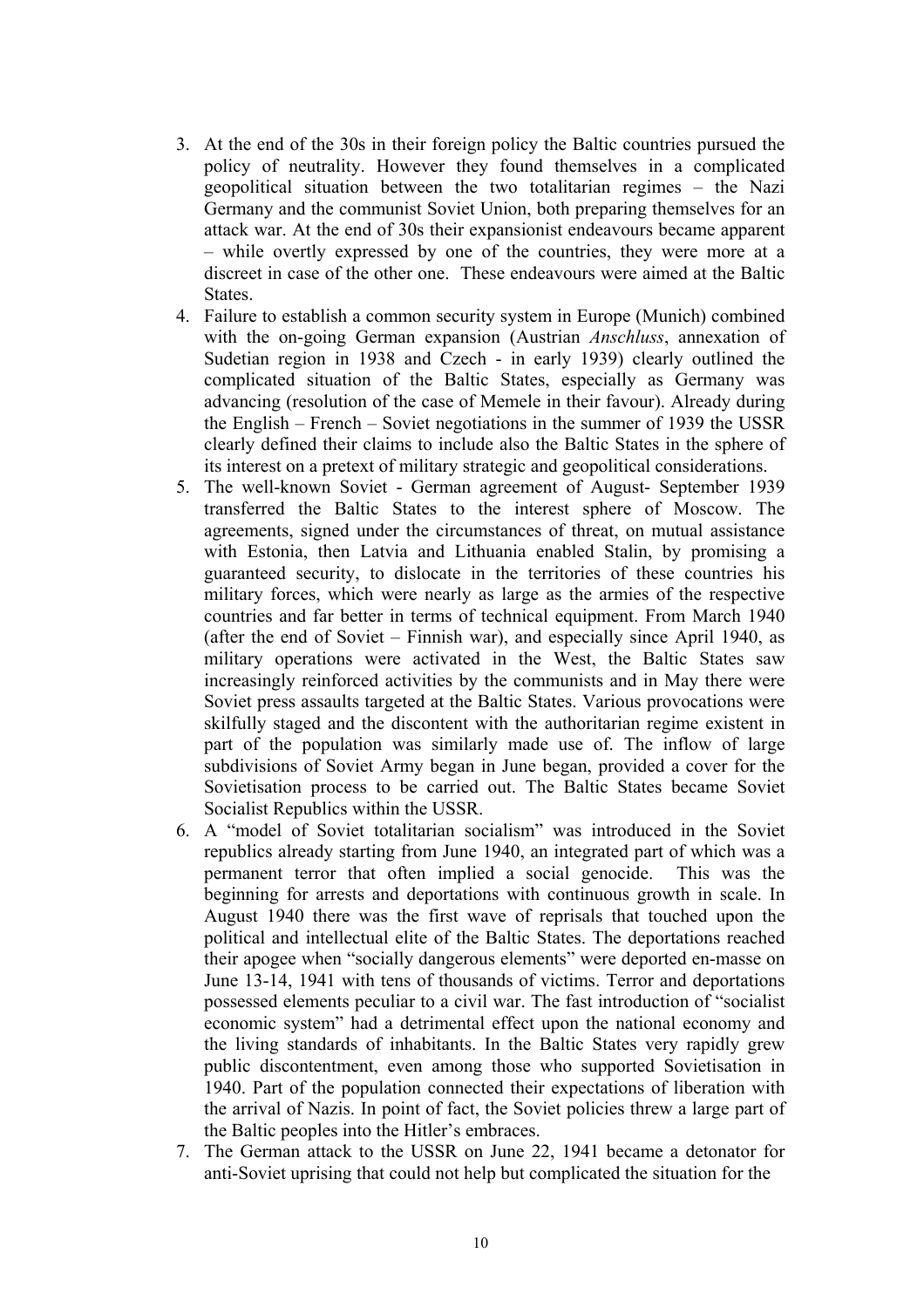Red Army in this region of military actions. Disregarding the resistance of the Soviet Army, Germans seized almost the whole area of the Baltic States within two months.

Already back in thirties the Nazis had envisaged the Baltic as a target for germanisation. A ruthless occupation regime with terror and repression of any sign of resistance was established. If compared to the Soviet regime, the state sovereignty was not even seemingly retained. The Jewish population, as elsewhere in Europe, was subject to extermination. Only after the failure of the *Blitzkrieg* Germans agreed to grant a certain self-governance to Lithuanians, Latvians and Estonians. However in 1943-1944, by making use of the existent fear among part of population that the Soviet power may return, there was carried out "a voluntary- coercive" mobilisation in German armed forces. Whereas also within the Red Army there were created national Latvian, Estonian and Lithuanian military units, for the Baltic nations the war acquired peculiar features characteristic of a civil war, which continued even after World War II was over, until the beginning of the 50s.

8. The liberation of 1944-1945 made by the Soviet Army did not bring and could not at that time bring forth the restoration of sovereignty of the Baltic Republics, yet an appearance of sovereignty was restored in the form of the Union of Soviet Socialist Republics. Formally within the USSR existed 3 Baltic Republics with all the attributes of statehood. In the midst of all this illusory and even theatrical situation of statehood, there was still a hope that under certain circumstances these forms might gain a real content and a true sovereignty would be restored. And this happened at the end of 80s and beginning of the 90s.

Dietrich Andrew Loeber Latvian Academy of Sciences *Hamburg/Riga* 

# CONSEQUENCES OF THE MOLOTOV – RIBBENTROP PACT CONTINUING INTO OUR DAYS: INTERNATIONAL LEGAL ASPECTS

The consequences of Molotov –Ribbentrop Pact (hereinafter : MRP) in the Baltic States have not been liquidated yet.

#### I. Legal Science

Estonia, Latvia and Lithuania (hereinafter referred to in short as: Latvia) have restored their independence and claim to continue the respective pre-war republics. This claim, however, is challenged by some authors of legal publications who advance, among others, the following arguments: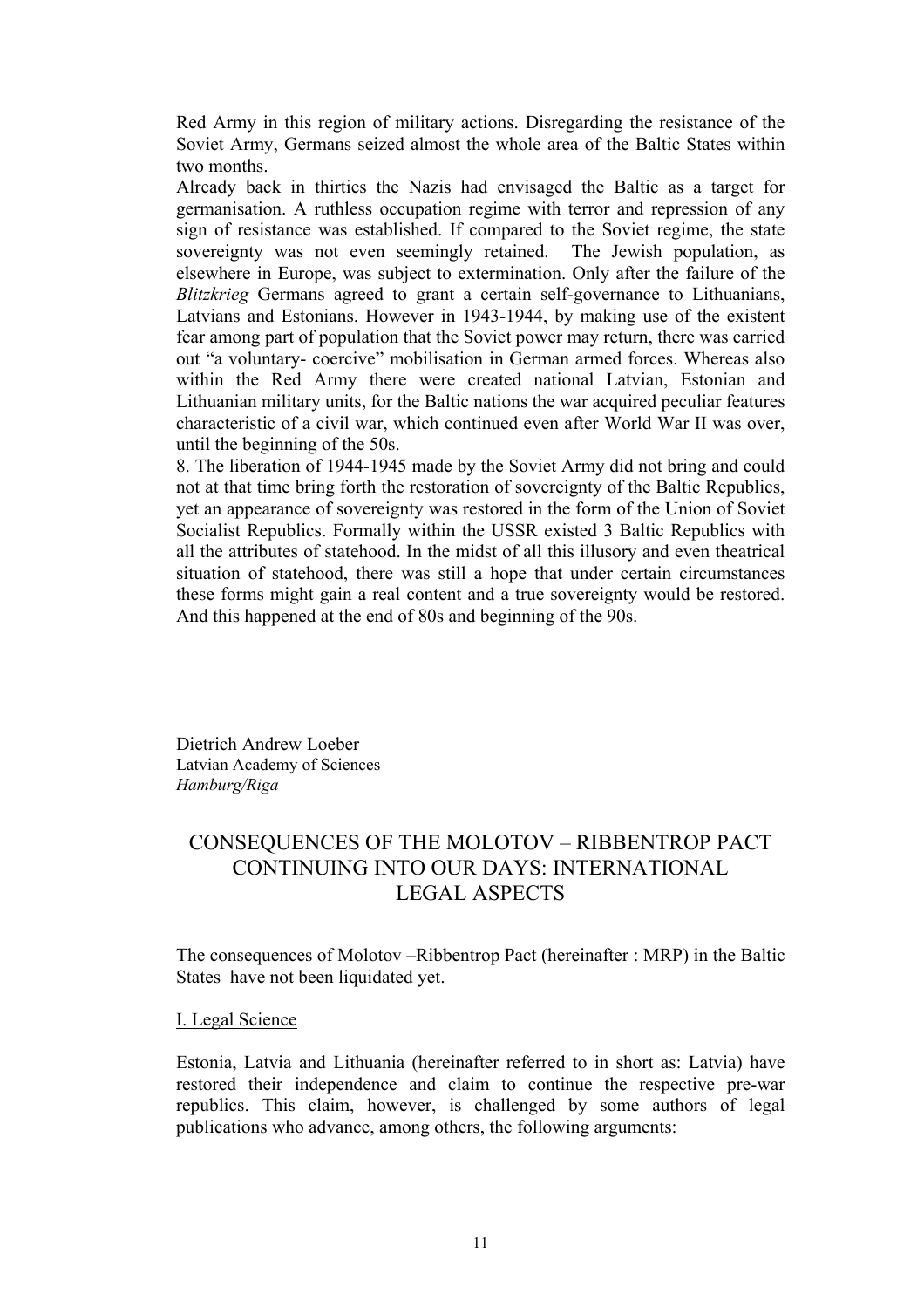Latvia has lost her independence in 1940 as a result of being incorporated into the

USSR. It is admitted that the incorporation took place in the presence of Soviet armed forces, but Latvia had expressed consent with their entry.

Latvia's consent was obtained by coercive methods, yet international law at that time did not prohibit the use of force.

In view of the fact that Latvia and the USSR were not involved in a military conflict, the USSR acts cannot be classified as occupation. However, the incorporation of Latvia into the USSR may be considered an annexation inasmuch it was brought about by compulsory means and resulted in a transfer of sovereignty.

These arguments can be refuted. But here is not the time and place to do it.

#### II.Practice of States

Latvia defined her position on May 4, 1990 in the Declaration on the Restoration of Independence, in the Declaration of 1996 on the Occupation of Latvia and in other acts. Did Latvia, after regaining her independence, denounce the consent expressed in 1940?

 (2) Russian Federation: denies continuity. This gives rise to the border problem (Abrene) and the citizenship issue of those inhabitants who settled in Latvia after 1940.

(3) Third countries: most of them recognise the continuity of Latvia; a few countries consider Latvia a new state (separated from the USSR), some other countries evade a direct answer.

III .Practice of International Organisations

United Nations, International Labor Organisation: try to avoid the issue of continuity.

European Parliament: recognises continuity.

(3) Organisation for Security and Cooperation in Europe : defined the criteria for the admission of states to the European Union, confirmed in the Balladur Pact of 1995. The criteria include the settlement of territorial conflicts and the resolution of minority problems.

Conclusion: Comparative Legal Aspects

(1) Europe outside those countries which became victims of Molotov – Ribbentrop Pact:

a. Condemnation of German aggression by the Nuremberg Tribunal (1945). b) Consequences of aggression are eliminated. Independence is re-established, for example, in Austria and Czechoslovakia (both lost their independence in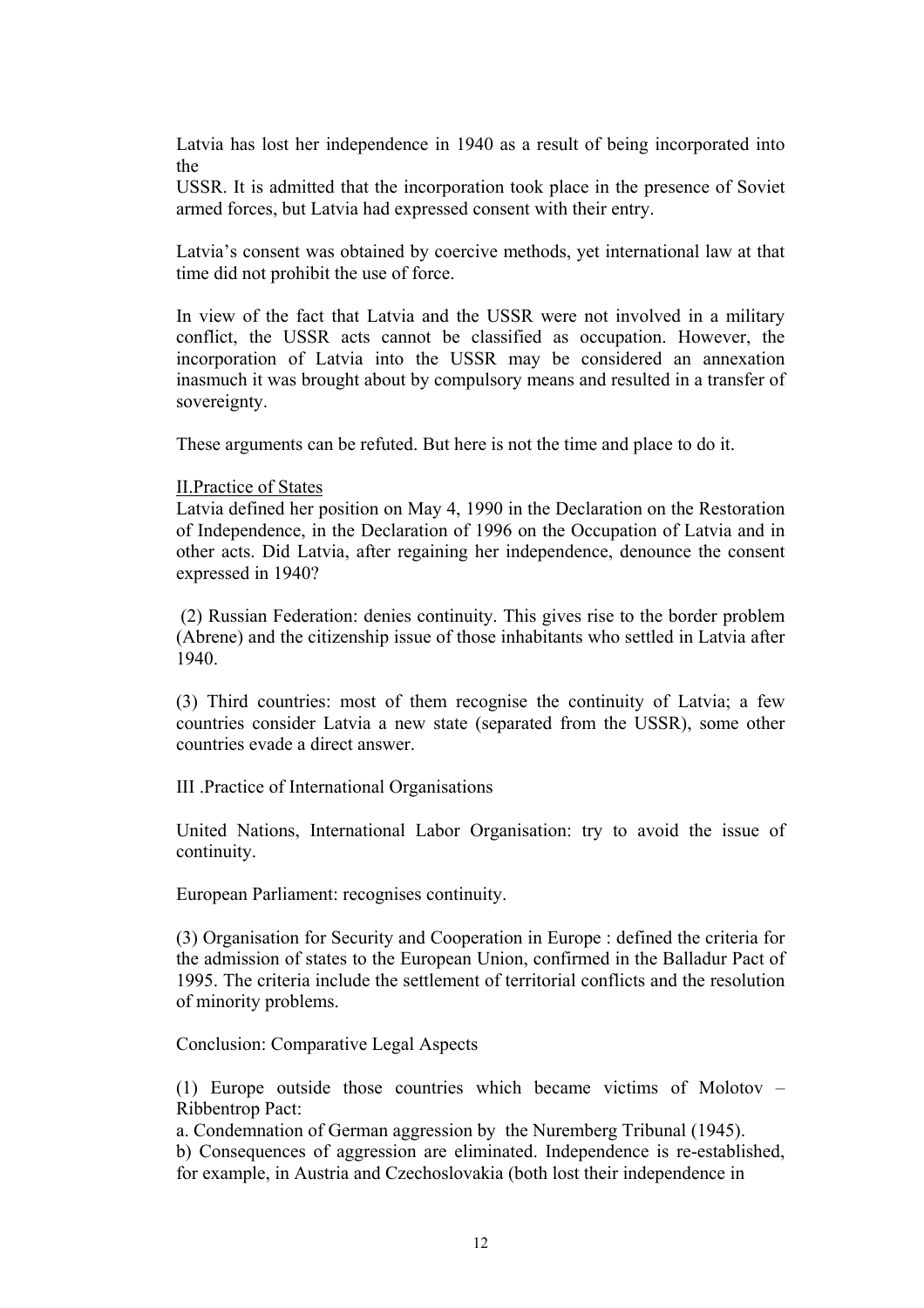1938). Germans were expelled, for example, from Czechoslovakia (1938). Territories annexed by Germany from France and Belgium in 1940, were returned.

(2) Europe within the area of those countries which bcame victims of the MRP:

a. The MRP has been condemned by the Federal Republic of Germany (1989) and the USSR Supreme Council (1989).

b. Poland: Potsdam Conference (1945). Independence restored. Germans expelled.

c. Finland and Rumania: Peace Treaties (1947). Territorial issues are resolved.

d. Baltic states?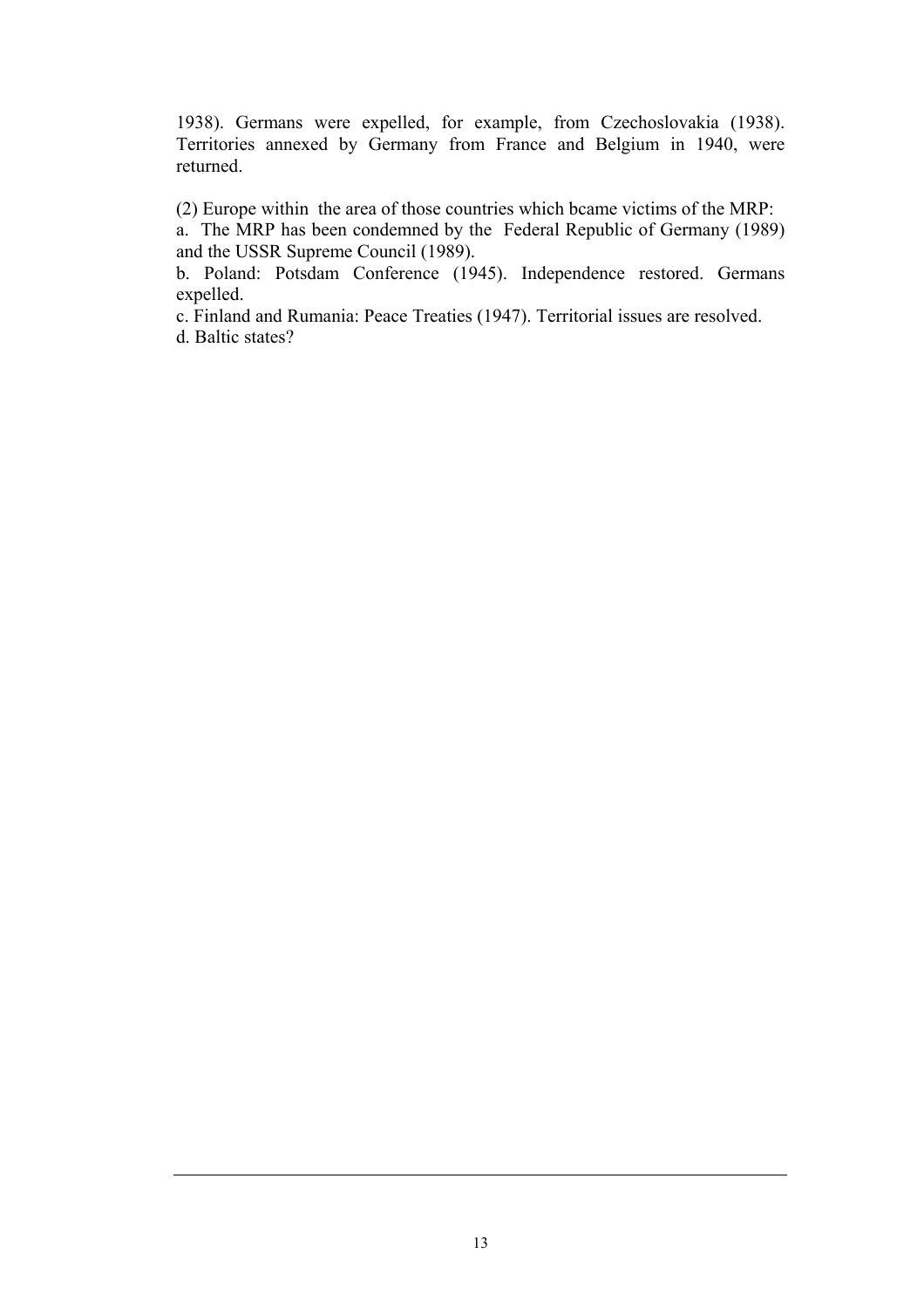# LIMITING POSSIBILITIES?: THE "NEW EUROPE", A SOVIET REPUBLIC OR AN INDEPENDENT STATE. STATE GOVERNMENT AND INTERNATIONAL POLITICS, 1941-1945

1939-1940 there were discussions about "the Baltic choice", whether to side with Germany or the Soviet Union. During the German-Soviet war, this question arose again. What were the aims of Germany, the Soviet Union and the Western Allies with respect to Latvia? How did the various Latvian groupings view their own situation and possibilities whilst living in conditions as an occupied people?

1. The aims of Germany were declared in terms of the "New Order in Europe" (*Neues Europa*). Concrete plans for re-ordering Europe and Eastern Europe were secret. In contrast to the New Order for Europe, the Eastern plans as well as the "Eastern general plans" were to be put into effect already during the war. Latvia had to become a part of the German *Lebensraum*.

2. The Soviet goals with respect to the war were declared by Stalin in December, 1941, with the minimal demand for the renewal of the borders of the SSSR to correspond to those that existed June 22, 1941. These goals were openly made known by the USSR Foreign Commissar V. Molotov after the signing of the treaty of co-operation with Great Britain May 26, 1942.

2a. The goals of the "exile government" of the Latvian SSR were identical to those declared by Stalin.

3. The Western Allies silently accepted the goals declared by Stalin but did not succumb to pressure in recognising the *de jure* incorporation of the Baltic countries into the SSSR. In contrast to other countries under German occupation, the Baltic diplomats were not allowed to form exile governments, were not allowed radio transmission to the Baltic countries under German occupation and gave no official support to national (non-communist) resistance movements.

3a. Latvian (Baltic) diplomats centred their efforts around the Atlantic Charter signed by the gouvernments of the USA and Great Britain August 14, 1941. Latvian diplomats stood for the reinstalment of an independent democratic state.

4. The groupings in Latvia cannot with ease be classified as either those that cooperated with the German occupation powers or those that opposed them totally ("National fractions", the "Ulmanis' clique", "Valdmanis' supporters", "Germanyfriendly circles", economic groupings", "military groupings", "the intelligentsia", the "Self administration", the "Latvian Central Council" et. al.). With regard to questions on the legal status of the state, demands varied between the groupings, but as the occupation continued, demands for the renewal of an independent (democratic) state increased. The basic demands with respect to the legal rights were: 1. the revoking of all legislative acts of the [first] Soviet occupation (i. e. the return to the pre-Soviet laws of Latvia); 2. the definition of the status of Latvia within "the New Europe"; 3. the non-recognition of the SSSR occupation; 4. the status of autonomy; 5. the renewal of an independent state. The legal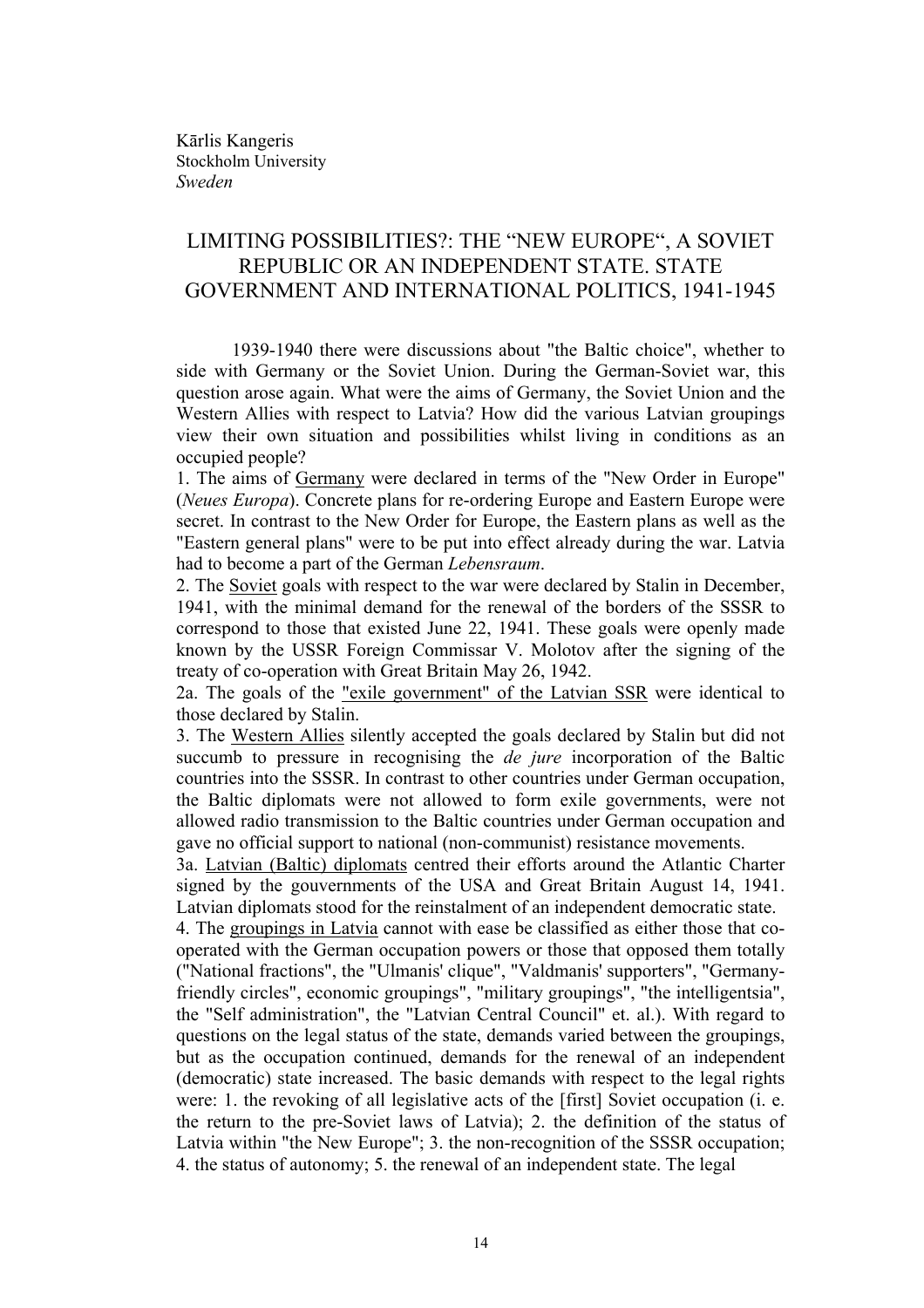representatives scrutinising legal rights of the state defended the continuity of the Latvian republic, that it did not cease to exist during its illegal occupation by the Soviet Union.

 Germans classified Latvians into three groupings: 1. National (chauvinist) groupings against everything German (and Russian) and struggling on behalf of the renewal of an independent state; 2. "The intelligentsia clique" that looked to the West for renewal of independence and 3. the bourgeois groupings that were dubious about independence (also in the "New Europe") and who saw the German civil administration as their masters.

 The secret services of the Germans and the Western powers regarded the Latvian attitude as follows: the Latvian attitude was dominated by fear of the Russians and hatred of the Germans. The Latvians themselves emphasised their instinct for survival as a people. During the Second World War there never was and never developed a united and generally accepted Latvian leadership that could muster and direct these instincts and emotions into a political stance and purposeful activity.

Dr. hist. Irēne Šneidere University of Latvia Institute of History of Latvia *Latvia* 

### PRECONDITIONS FOR COLLABORATION DURING THE FIRST YEAR OF THE SOVIET OCCUPATION

 At the end of 1980-ies heated discussions took place on the matter whether the Latvian Republic was or was not occupied by the USSR on the 17 June 1940. Today the question seems having got its answer (in Latvia at least). Several aspects of collaboration, though, still remain *terra incognita*. Up to now almost only the Latvian Communist (Bolshevik) Party and its satellite organizations were definitely accused of collaboration. Although, once we recognize the fact of occupation, we must suppose that **everyone** who anyhow contributed to the new régime was a collaborationist. On my opinion although, several circumstances would have to be considered before making such a statement.

1. Latvia for quite a long period was a part of the Russian Empire. The Soviet totalitarian regime could not reconcile itself with the loss of significant territorial possessions and manpower resources after the collapse of Russia resulting from the World War I.

2. Although forbidden, the Latvian Communist Party continued underground activities in the Latvian Republic during 1920-ies and 1930-ies, due to the support coming from the Soviet Union. The objective of the party was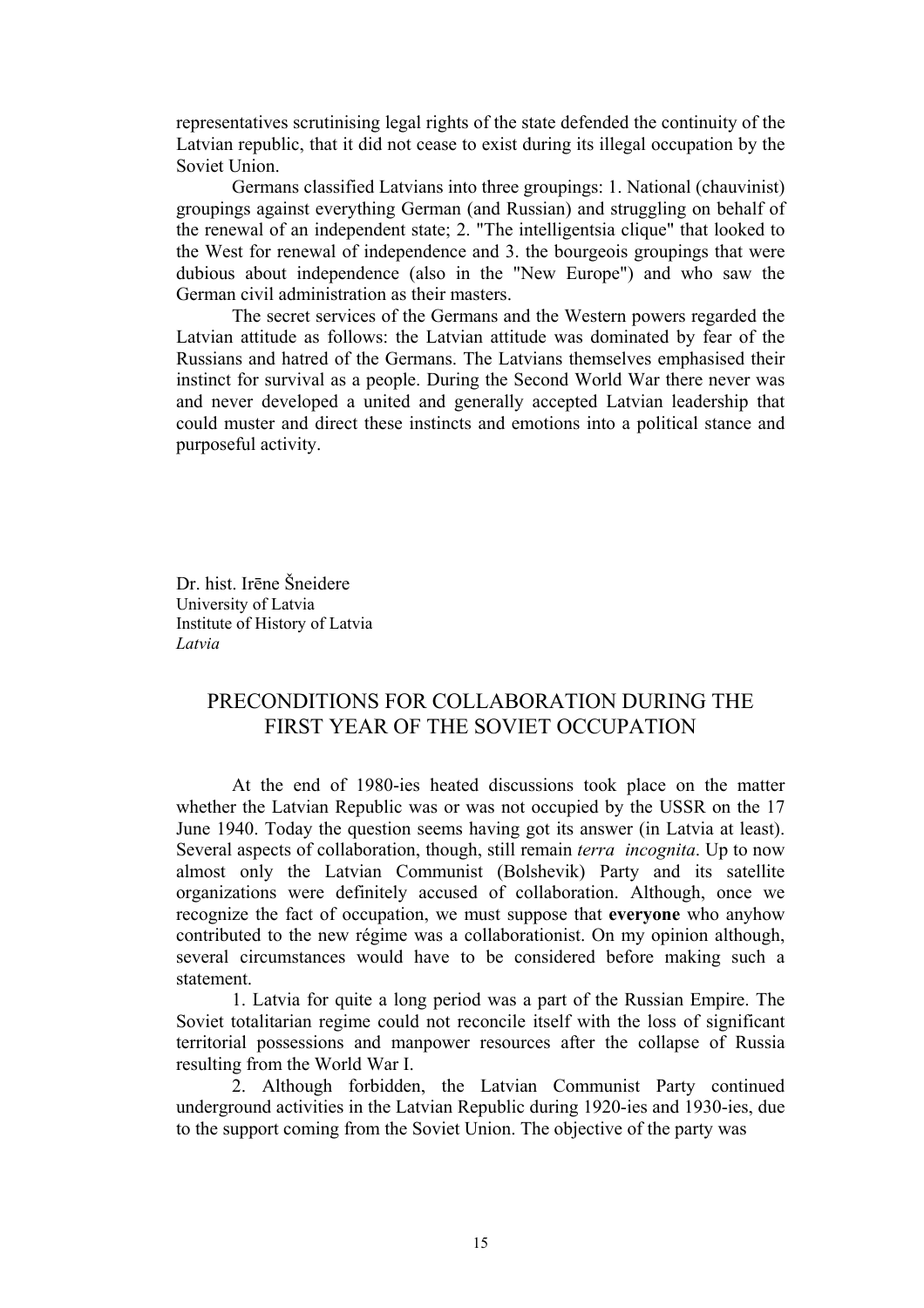establishing of the Soviet form of government and incorporation of Latvia into the USSR.

 3. Soviet secret services were active in Latvia during the independence period, striving to incline local intellectuals (including journalists) favorably to the Soviet Union and to carry out pro-Soviet propaganda in mass media. The success of these actions was to a great extent determined by the negative image of Germany and Germans developed historically in the Latvian society.

 4. "Syndrome of a small country" in the Latvian society. During the 2nd half of 1930-ies the society and ruling circles were equally afraid both of the Nazi Germany and the Soviet Union. The fear proved to be reasonable on the 23 August 1939.

 5. The so called Bases Pact of 5 October 1939 gave the Soviet Union a chance to prepare for the occupation. The ruling circles of Latvian Republic although kept up an illusion of maintaining the sovereignty of the state (to a limited extent at least). This illusion did not fully disappear even after the 17 June 1940.

 6. The **gradual** abolishing process of Latvian independence after the occupation made a wrong impression of the developments in Latvia in foreign countries as well.

Dr. Robert G. Waite U.S. Department of Justice *United States of America* 

### COLLABORATION IN LATVIA, 1941 – 1945

 Since the 1980s historians have subjected indigenous collaboration, the active assistance given by individuals and institutions in the nations conquered by the Nazis to their new rulers, to ever greater scrutiny. The topic has attracted a large number of scholars, most of whom have focused on the experiences of particular countries. Many of these studies approach the issue of collaboration through an examination of the objectives of German policies, their implementation in specific areas, and through the study of the collective indigenous reaction in the individual occupied country, the expectations, actions, adjustments, and participation of the local populations and their leaders. This study of collaboration in Latvia, a paper to be presented in June at the International Conference an the Second World War, Riga, Latvia, will look at the direct assistance given to the German occupation authorities by local institutions and individuals and their individual and collective contribution to the realisation of Nazi objectives in the Baltic states.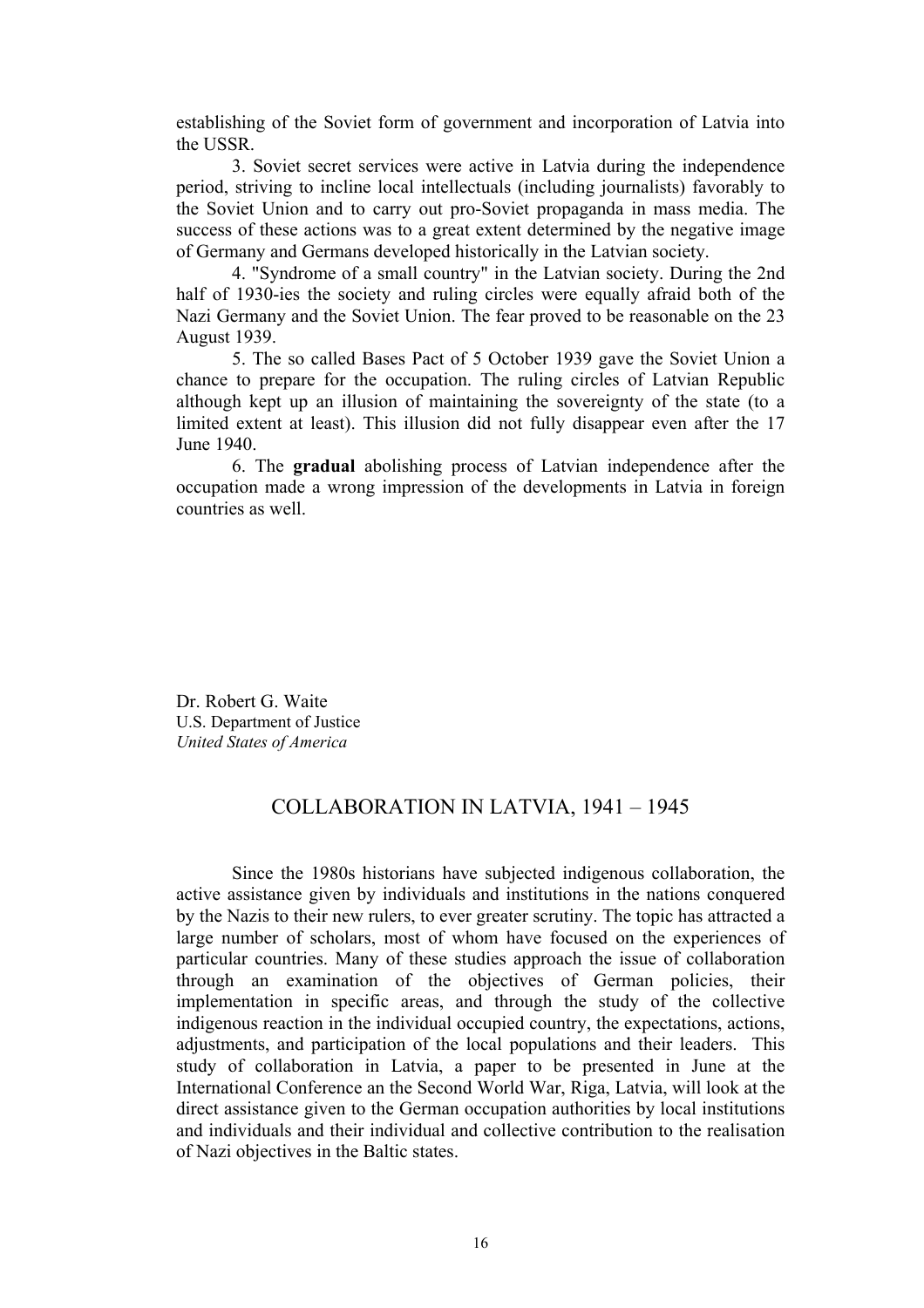Even before the invasion of the former Soviet Union and the German military occupation of the Soviet occupied and ruled Baltic states began, the *Wehrmacht* made preparations for indigenous collaboration through its contacts with anti-communists in Germany and in Latvia. Several thousand so-called Baltic Germans, Latvians of German descent who had resettled in the Reich, served as interpreters and translators with *Wehrmacht* units and with the *Einsatzgruppen*, operating under the jurisdiction of the German Security Police and SD. Within Latvia, members of nationalistic and anti-communist organisations, such as the *Pērkonkrusts* and *Aizsargi*, aided the Germans. In a number of communities, for example, members of the *Pērkonkrusts* took over administrative positions and were active in the formation of local self-defence units, including the infamous Latvian Auxiliary Security Police, the Arajs Kommando. A February 1944 report on the *Pērkonkrusts* noted that " after the entry of German troops, they made themselves almost entirely available to the German Security Police and later participated heavily in the annihilation of the Jews in the district of Latvia". Members of local indigenous police forces collaborated with the German Security Police in carrying out the mass murder of Jewish citizens of Latvia, and this involvement is well documented through requests for property from Riga ghetto, police reports, statements made by participants, and Security Police reports.

 The collaboration of various members of the Latvian judiciary is also well documented, as they assisted the Nazi occupiers in identifying and eradicating political opponents. The large number of arrests of political suspects during the summer and fall of 1941 led to the calling of a meeting on November 24, 1941, to discuss the review by indigenous courts of those held in custody. Representatives of the courts in Riga, particularly local judges reviewed the arrest reports and interrogations taken by the Latvian Security Police in order to determine if the charges were justified. By late 1941, the jails and make-shift internment centers in Riga and others cities, called provisional concentration camps or replacement prisons, were over flowing with prisoners, alleged socialists, communists, or Soviet sympathisers, many of whom faced certain death for their political views or activities. Throughout the summer and fall large numbers had been taken out by local indigenous auxiliary units and shot.

 Similar patterns of collaboration took place among other professions. For example, a circular issued on November11, 1941, to the directors of the city hospitals in Daugavpils, Rēzekne, Ludza, Liepāja, Ventspils, Jelgava and Jēkabpils authorised the sterilisation of Latvian women married to Jews. Nazi efforts to deal with so-called "Jewish mixed marriages" in the Baltic states involved local doctors and local hospitals. The topic generated considerable discussion during the fall of 1941 and culminated in a lengthy directive from the Reich Commissioner for the Ostland.

 The Nazi occupiers depended upon local indigenous collaborators to carry out its racial policies in Latvia and the other Baltic States. Increasing, the German regime relied upon municipal offices in the exploitation of the labour of those Jews remaining alive and in the seizure of their property. The acute shortage of labor, for example, led to cooperation between the Nazi civil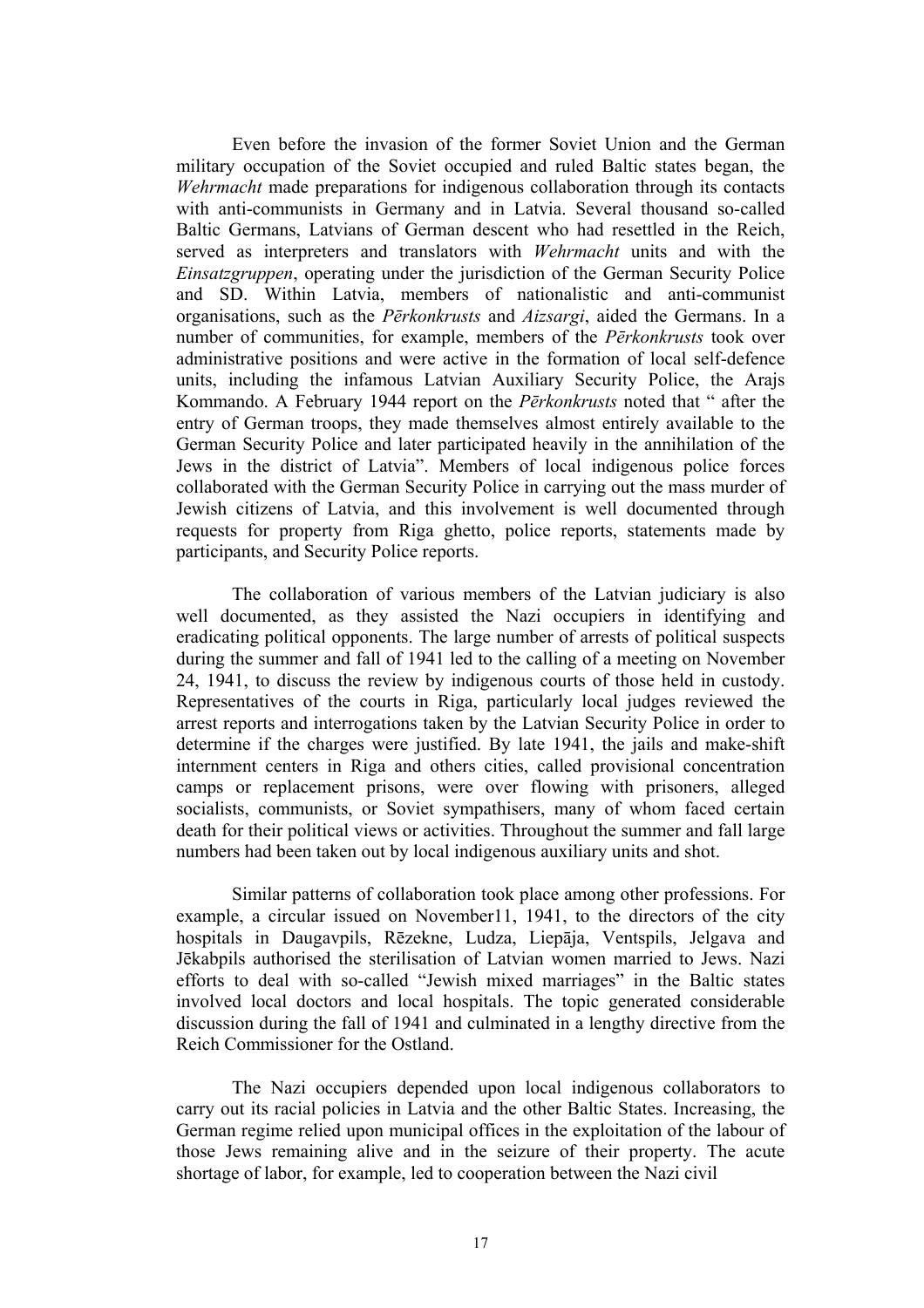administration and the labour office in Riga which issued identity cards to the Jews from the ghetto sent to work at other locations. The payment for this work went directly to the city`s Financial Office. The exploitation of Jewish labour continued through 1943, and according to an April 1943 report, some 250 local offices, businesses, and construction sites exploited Jewish labour, and about half were operated by Latvians.

 A kind of forced collaboration began in late 1941 when labour offices throughout Latvia began registering workers who were to be sent to the Reich, to Germany, to work in the factories that maintained the war effort. The efforts to recruit skilled workers, however, met with little success.

 In conclusion, one will never know the full extent of Latvian collaboration, the precise nature of all the assistance provided by local indigenous institutions, agencies, and individuals to the Nazi occupiers, nor will one be able to fully identify the reasons motivating those who collaborated. It is, however, clear that without such assistance, without the active cooperation given by indigenous police forces, the judiciary, some local agencies, members of the medical profession, and various businesses, the fulfilment of Nazi policy in the Baltic states, including the destruction of the Jewish population and the subjugation of the countrie`s political and economy life and the mobilisation of resources in support of the German war effort, would not have been possible. Indigenous collaboration in Latvia, as in other nations of eastern and central Europe, went far in enabling the Nazis to implement their policy of conquest and genocide.

\* NOTE: the views expressed here are solely those of the author, and this paper does not necessarily reflect the officials views of the U.S. Department of Justice.

Dr. Arvydas Anušauskas Genocide and Resistance Research Centre *Lithuania* 

# COLLABORATION AND CRIMES TO HUMANITY IN OCCUPIED BALTIC STATES IN 1940 – 1941 AGAINST THE BACKGROUND OF THE WORLD WAR II

The object of the article is the formation of a group of local collaborators and their actions to consolidate their societal status in 1940 – 1941. We shall not go into details of the events, although beyond any doubt, those details had a major impact for the formation of a complex of causes and effects part of which belong to war crimes. We shall focus on the year 1941, during which the Lithuanian consciousness experienced big transformations.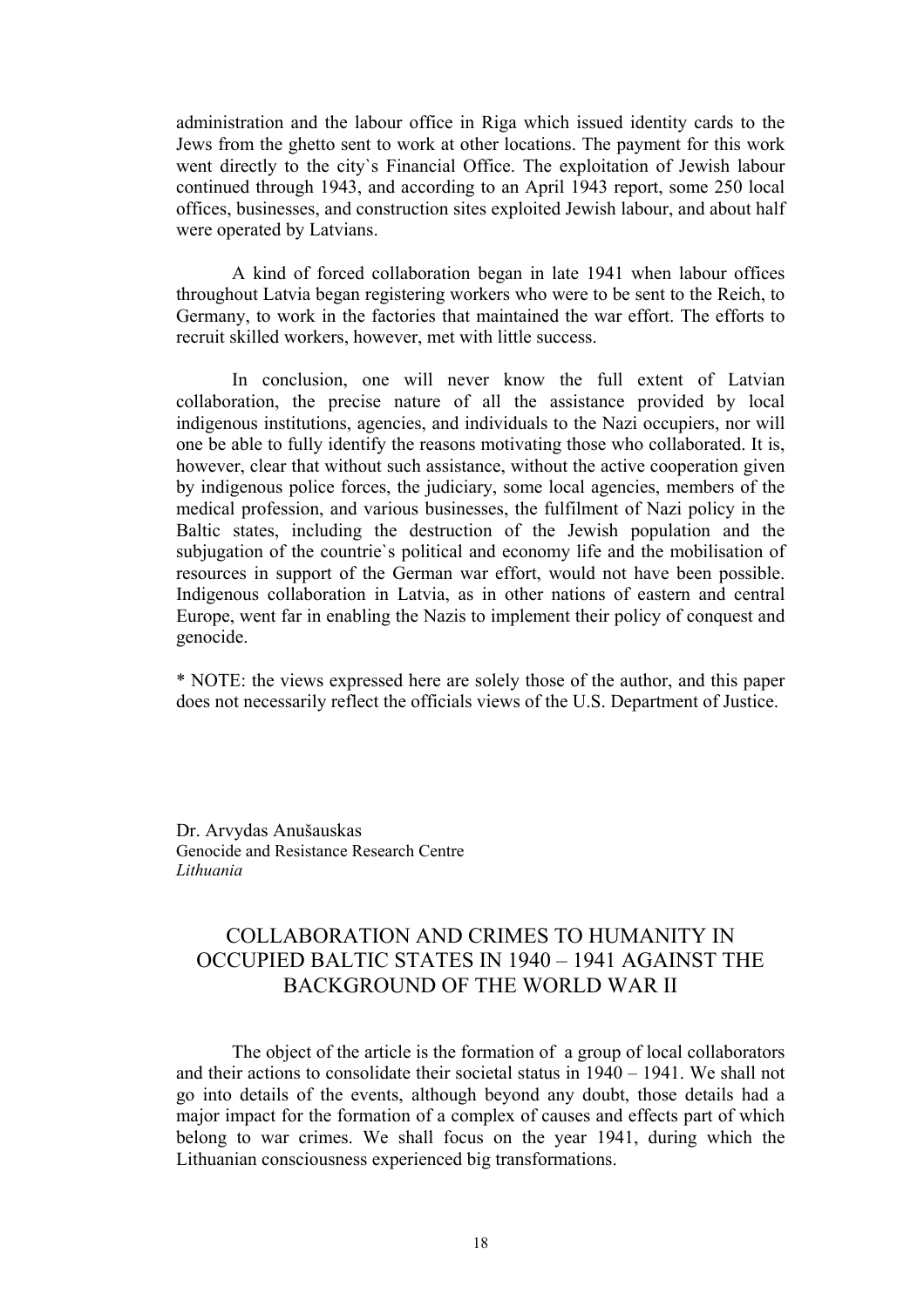Already in June 1941, the basis for the support of the Soviet regime had been formed in Lithuania. Communist organisations (CO) was the main source that raised the supporters for the Soviet regime in annexed Baltic states. The national compositions of the CO in Lithuania on 22 June 1941, was as follows: up to 46.44% - Lithuanians, 12.6% - Jews and 40.95% - Russians. Within a year the number of Jews in the CO ranks had shrunk three times where as the number of Russians accordingly increased three ties through immigrants from the USSR.

The policy of the Stalin regime in Baltic states at the very least matched the destructive communist scheme in the Soviet Union in 1937. However, there was one essential difference. The biggest enemies of the regime were considered those Lithuanians, Latvians and Estonians who were politically and socially minded. It is evident from the fact that the lists of the so called "enemies" had to comprise up to 320 000 entries of the members of pre-war Lithuania's parties and organisations. Since the action of arrests directly or indirectly would have effected the families of the ''enemies'', one half of the population of Lithuania would have fallen victims tot he machine of the Soviet terror. The same situation was in store for Latvia and Estonia.

Annihilation of political opponents in Lithuania began on 10 April 1941 and mass terror (deportations) was launched on June 14 the same year. The latter Soviet action had the biggest impact for the consolidation of a group of local soviet collaborators.Since then on the collaborators had put themselves in a situation which dramatically determined their future life.

The outbreak of the German – Soviet war interrupted the realisation of the Soviet plans. However, even retreating the Soviets did not stop killing people. Thus, for example, in Lithuania between 23 – 26 of June they carried out 40 group-extermination actions and killed 400 prisoners, and 672 civilians hostile or not loyal to the regime.

The events which took place in Lithuania in the summer of 1941, raised some questions and doubts concerning the efficiency of the performance of international laws. The problem has not lost its sensitivity up to now. The uprising on 23 June 1941, in Lithuania ended in the foundation of a Provisional Government which restored the validity of the Constitution of Lithuania of 12 May 1938. There was no such precedent in any other occupied Baltic country. The new government did not delay and took the ruling over the country. It built anew the main governing bodies and police structures. The German recognised the Provisional Government *de jure*, but *de facto* the Lithuanian self-government was subjected to the German military government.

In the summer of 1941, many Lithuanian and German interests interwove, but of course, the Germans gave preference to their own aims. Nevertheless, between June 26 – July 17, i.e. before the Nazi Civil Administration was established, Lithuanians had been able in one or other way to accomplish their plans. From July 17 to August 6, Lithuania could only declare its interests as the consolidation of the German military administration and secret police continually grew. In pursuing their objectives the Nazis took advantage of anti-Soviet and anti-Jewish moods that had accumulated in Lithuania during the Soviet occupation. Thus the Wermacht, Secret police and the SD immediately upon their arrival made attempts to subject the activities of the Lithuanian armed formations and police units to German interests. The Germans initiated and formed two units of the Lithuanian auxiliary police. Under the command of the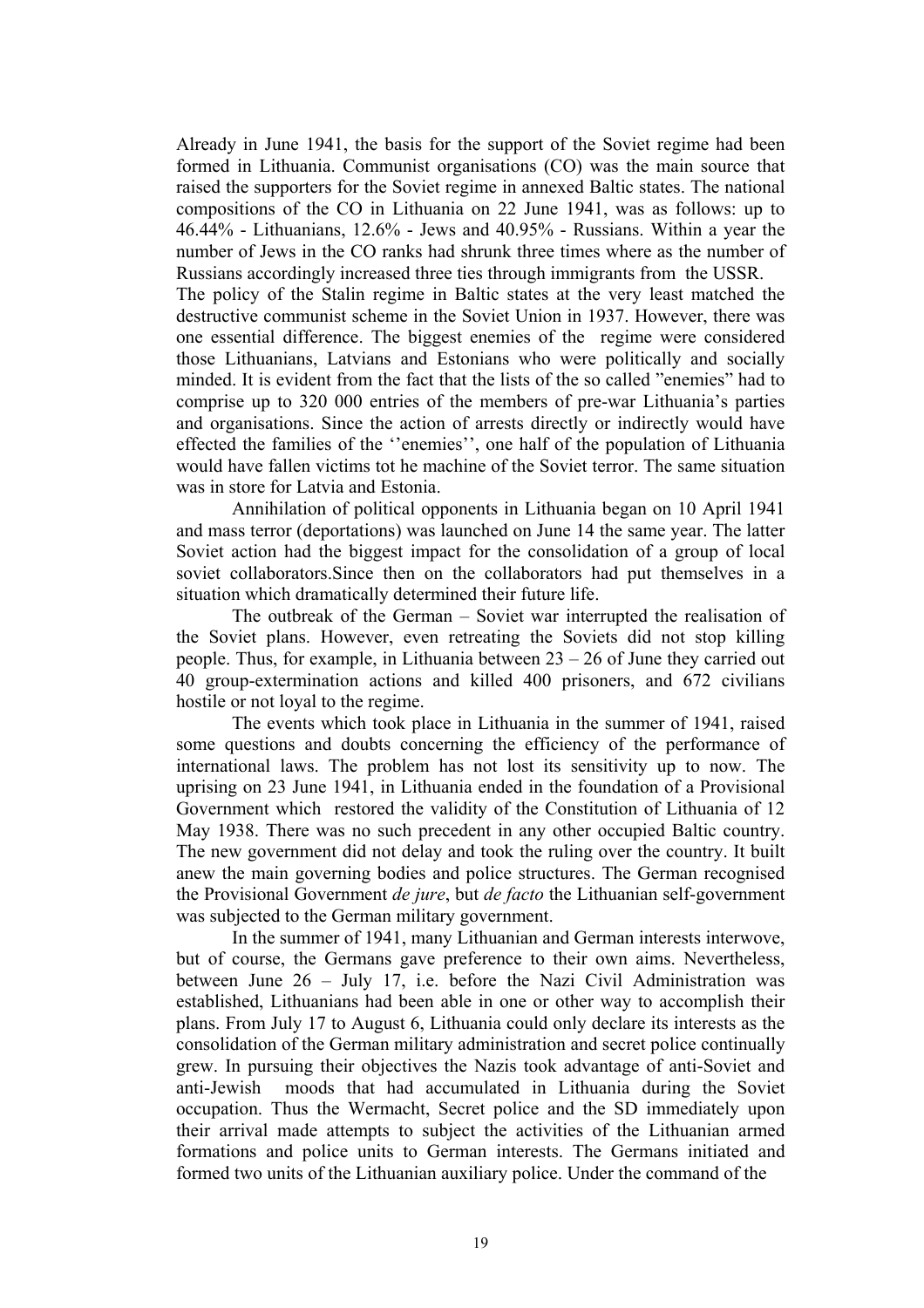3/A operational platoon some companies of the Lithuanian auxiliary police participated in pogroms against Jews. On July 11, the 3?a platoon reported to the General Board of the Reich's Security that 7.800 Jews had been liquidated in Kaunas city.

War crimes had a decisive impact for the appearance of a new group of collaborators in Lithuania. The Nazi doctrine answered the purposes of new collaborators. People of Lithuania, shocked by the terror of Soviet deportations and disorganised by war confusion, could not or even did not want to resist against the SD special operations. However, within a year apparent changes appeared in the nation's consciousness. The transformation manifested itself by the refusal of many Lithuanians to serve the aims of the Nazis.

During the period of the Nazi occupation the number of collaborators practically did not change and totalled to that of 1941. Moreover, it had the tendency to decrease. But we know, that Lithuania's historical experience in 1940 – 1941 was unique and therefore, can not be universal to other Baltic nations the fate of which was more or less the same.

Elmārs Pelkaus State Archives of Latvia *Latvia* 

## GERMAN OCCUPATIONAL POWER AND LATVIAN POLITICIANS

1. The attitude of German occupation authorities towards the newly created local self- administration was manifested by two trends, the supporters of which had animated discussions among themselves. The advocates of one trend suggested establishment of the so-called Supervision Authority whereby the German institutions mainly were supposed to assume only the functions of general management and supervision. The adherents of the second trend suggested a concentration of nearly all the administration functions within the German institutions, while admitting a possibility that representatives of the respective local nations, loyal to the occupation power, could take rather high positions in these institutions. The Reich Minister of the occupied Eastern regions A. Rozenbergs, subject to certain objections, supported the first options. At the same time he emphasised that the self-administration was to obey implicitly the instructions given by German institutions and suggested placing Riga under direct control of German administration, as among its populations there were many representatives of intelligentsia who were ill-disposed towards the occupation power and were loyal to the idea of Latvian independence.

2. The representatives of German occupation power were united in their concern that with time in the field of land administration could appear opposition tendencies to the regime, that the administration could be blocked by anti-Nazi inclined intelligentsia. Therefore it was proposed to abstain from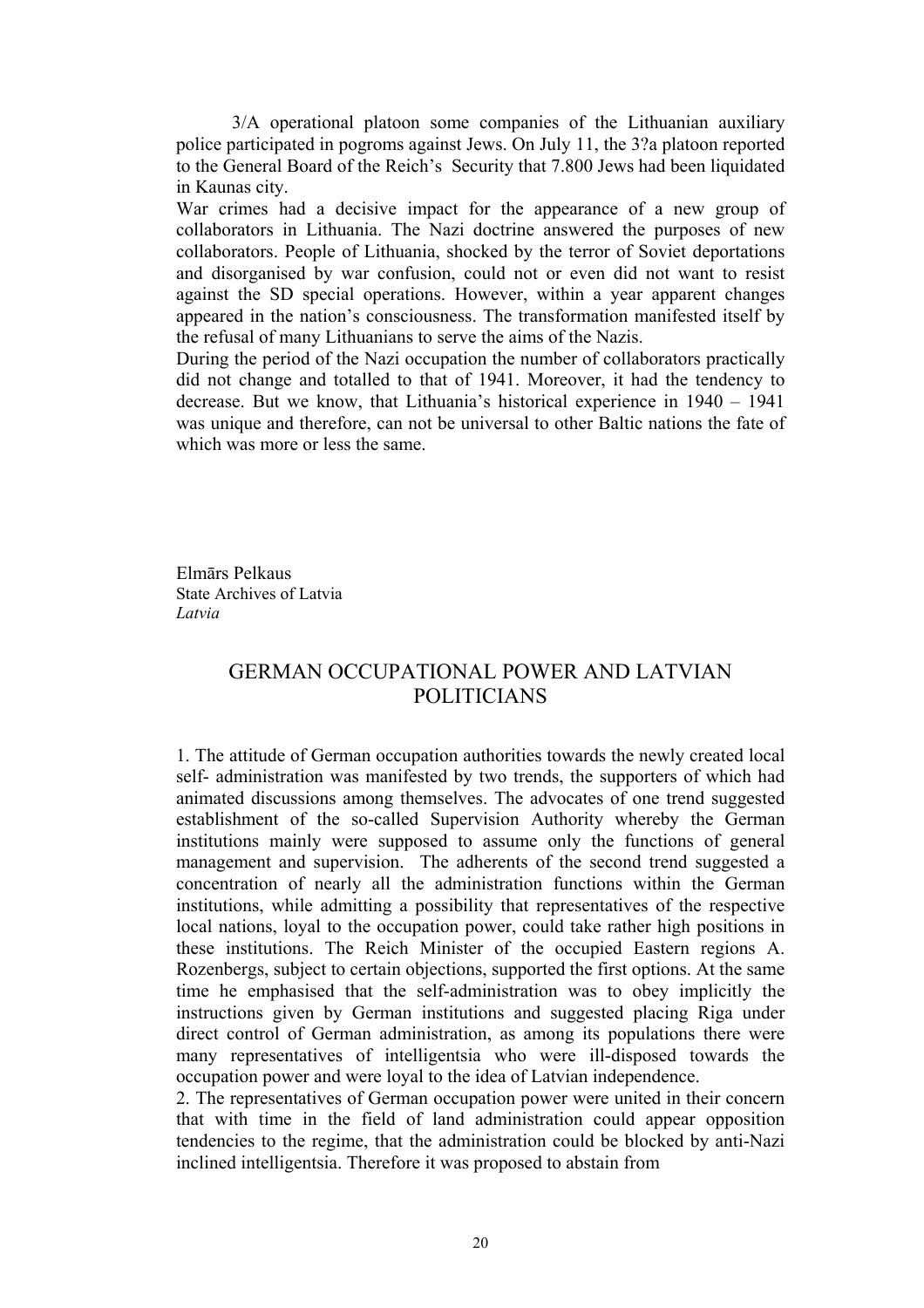institutionalising of administration and provide instead a functioning selfadministration without appropriate underlying legal framework for its existence and performance. To prevent a possibility of creating any springboard for Latvian government, General Directors of administration were forbidden to establish a common administration institution, for example, General Directorate. Similarly it was prohibited for General Directors to became a leader of other General Directors (General Director of Interior had to be only "the first among the equal" among other General Directors). A. Rozenbergs gave strict instructions providing prohibition to create any organisation common to all *Ostland*, prevention of any co-operation possibility for Eastern European countries since such a co-operation could be directed against the German interests.

3. The Functionaries of the Nazi occupation institutions expressed an opinion that after the Soviet occupation period of 1940-1941 the Latvian nation in overall was for the first time united in its hatred and fear from Bolshevism and therefore Communist propaganda and Communist resistance movement had a very insignificant support among people. A more important effect had the "Ulmanians" and the advocates of the *Pērkonkrusts*, although ruination of Latvian independence in 1940 caused confidence crises towards several "Ulmanians" – persons who occupied key positions during K. Ulmanis' authoritarian rule. The requirement was to fight against the "Ulmanians" – as supporters of the rehabilitation of Latvian independence – and to preclude any possibility for them to take positions in the administration. The members of the *Pērkonkrusts*, though, could be used in extermination of Communists and the Jews, however it had to be remembered that during the independence of Latvia their slogan was "Latvia – for Latvians" and they had turned against both the Jews and Germans. Isolation of rural areas from the influences of Riga's politicians and intelligentsia who were hostile to German occupation, was seen as a vital requirement. Social activities of little towns and rural areas were channelled into activities of non-political associations.

4. The Archives documents bring evidence of distrust of the Nazi authorities towards General Directors and departmental Directors of land administration. The General Director of Interior O. Dankers was recognised as unstable, the General Director of Justice - as double-dealing. The teacher of Military school Colonel A. Krīpens was considered as especially outspoken mouthpiece of nationalistic anti-German views and effecting administration officials. The representatives of German occupation were unanimous that at least a part of the General Directors had to be replaced with people who would obey implicitly to the Reich. However, at the same time, it was recognised that it would be extremely difficult to find such people as they had either left for Germany in 1939 or they were killed, or deported by the Bolsheviks in 1940 and 1941. As the only candidate who was loyal to Germany and might replace O.Dankers, the Nazi functionaries were forced to accept the former Latvian Ambassador in Germany O. Voits – no other person, more or less publicly known, was found.

5. At the initial phase of the Nazi occupation the authorities considered an option of a deporting a substantial number of socially active people and intelligentsia to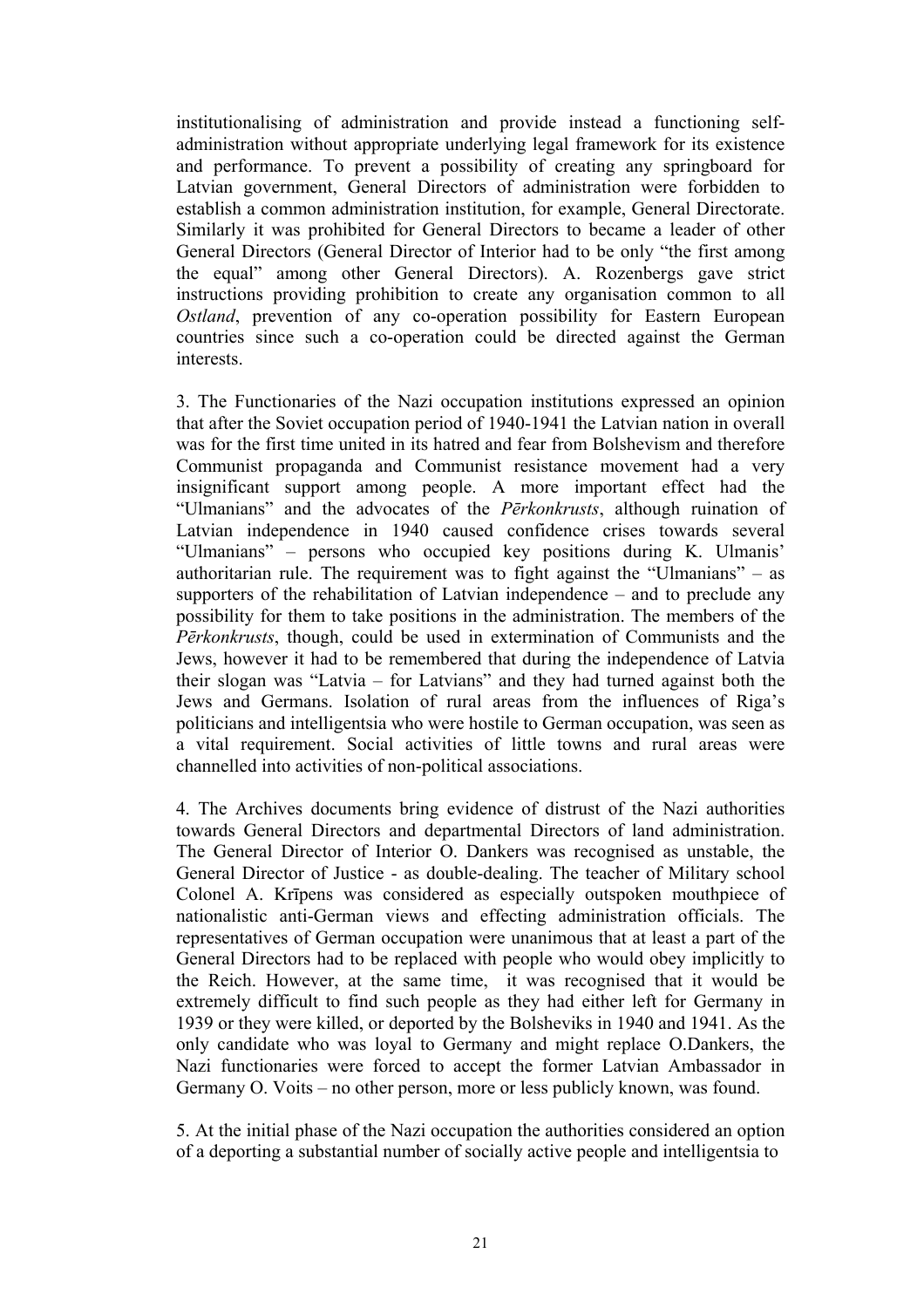Russian regions occupied by the German army - as a means of weakening their contractions - to carry out a "European culture mission" there. An immediate wide inflow of German colonists in Latvia was seen as impossible and undesirable though, (in order not to untimely infuriate the indigenous people), yet in principle it was admitted as possible to locate the colonists in country homesteads, which were vacated by population at the deportation of 14 June 1941. Formation of military units from the inhabitants of occupied Latvia at the beginning was seen as undesirable, the threat being that formation of such units would strengthen the aspirations for independence. After the creation of Latvian Legion the Jelgava Region Commissar V.E. von Medems admitted in a meeting in early 1944 that it was exactly what had happened and that in "visions of some English–minded Latvians these three Latvian division are the first English divisions fighting against Bolsheviks. Whereas A. Rozenbergs, who also participated at this meeting, stressed that Latvians and Estonians in the battle field were fighting not for Germany but only for their own existence. Therefore, regardless their heroism in battle fields and sacrifices they might have made, Germany does not owe them much since the German nation has made far more sacrifices in protecting the European borders against the "Eastern barbarians" through many centuries.

Dzintars Ērglis University of Latvia Institute of History of Latvia *Latvia* 

### ACTIVITIES OF THE LATVIAN CENTRAL COUNCIL IN LATVIA AFTER THE END OF WORLD WAR II

 The subject of the lecture is the analysis of activities of the Latvian Central Council (LCC), an organization created on 13 August 1943, in Latvia after the surrender of Nazi Germany's army group "Kurland" on 8 May 1945. The lecture considers rather a short period of time (8 months) and is based on documents from the archive of the former State Security Committee (KGB) of LSSR and personal evidence of several LCC members.

 On the day of capitulation of Nazi Germany many LCC activists took ships and boats from Ventspils, trying to reach the 160 km distant Swedish Isle of Gotland. Only the Head of LCC Kurzeme group Voldemārs Ģinters and a few other members succeeded. Most of the refugees were detained on the sea by the Soviet Navy; some of them were sent directly to Klaipeda and later to concentration camps in Russia, some just forced to return to Ventspils.

 If during the war the neutral Sweden accepted refugees from Latvia, with the capitulation of Nazi Germany it revised its attitude and, fearing the USSR, did not longer support LCC's refugee boat actions.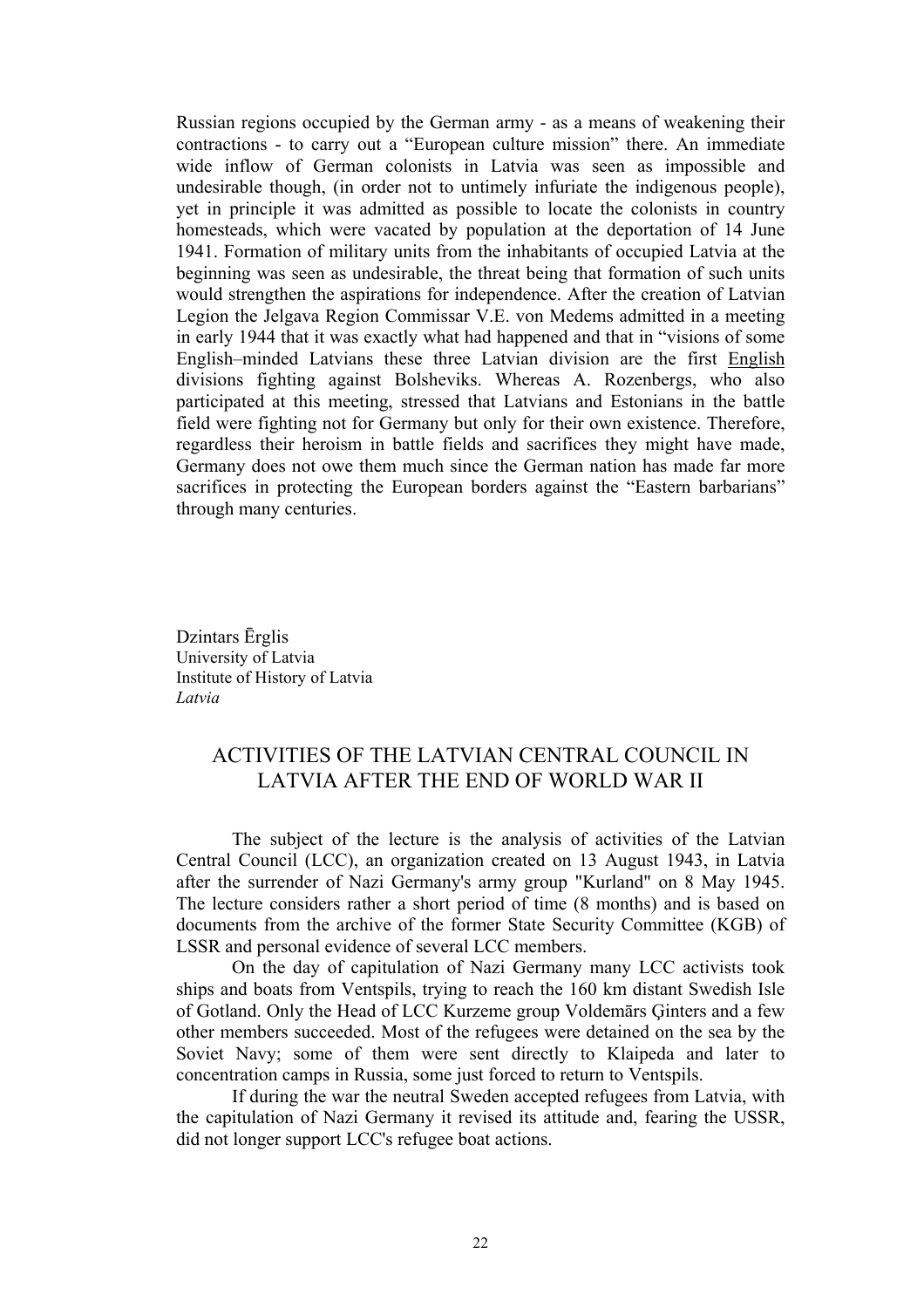A group of LCC activists continued underground activities in Ventspils after the capitulation of the Nazi Germany, although there were no such groups in Rîga or any other city in Latvia.

 To preserve manpower during the post-war period LCC did not carry out armed resistance to the occupying Soviet regime. Accepting no terrorist methods of struggle and having as much as nothing of connections with national guerrillas LCC pursued wait-and-see tactics. It believed that the USA and Great Britain would fulfil principles declared in the Atlantic Charter, thereby international political situation would become more favorable to Latvia. Thus the LCC fully associated its main objective – re-establishing of Latvian independence - with help and support from the Western Powers.

 LCC activists were not able to restore wireless communication, so they waited for messengers with information from the organization's center in Sweden. A group of messengers led by Arturs Arnītis illegally arrived in Latvia in October 1945. They got in touch with LCC members in Ventspils and on the general meeting of the organization, which took place in Rīga, Sarkanarmijas Str. 43 on 28 October 1945, brought up following tasks to be carried out by the LCC in Latvia:

1) to create a LCC group in Rīga;

 2) to maintain permanent connection between LCC members in Latvia and the center of the organization in Sweden;

3) to get in touch with other groups of national resistance;

 4) to gather information to be sent to Sweden on economic and political situation in Latvia and on repressions by the Soviet power against the people of Latvia<sup>:</sup>

5) to issue an underground newspaper.

 LCC managed to carry out almost nothing of the planned actions. As a result of a widespread operation by NKGB (Peoples Commissariat of State Security) LCC members were arrested and later sentenced, therefore already by the end of 1945 LCC had to cease active work in Latvia. Although Soviet repressive bodies continued to arrest people for participation in the LCC up to 1951, most of the arrested had no actual connection with the activities of the LCC in the post-war Latvia.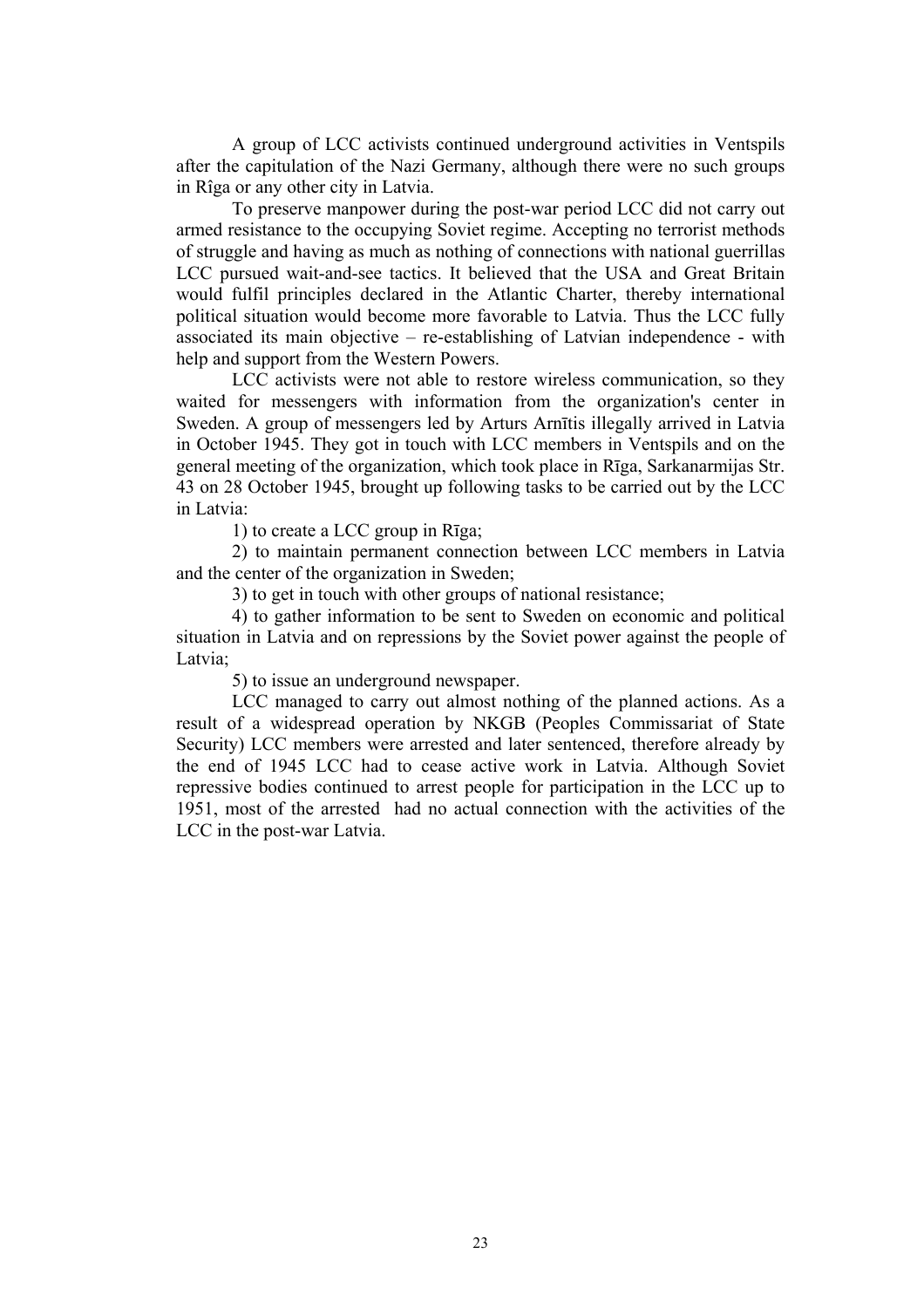Uldis Neiburgs Latvian War Museum World War II History Department *Latvia* 

## ORGANIZATIONS OF NATIONAL RESISTANCE IN LATVIA DURING THE SOVIET AND GERMAN OCCUPATION PERIOD 1940 - 1945

 In spite of the lost independence and genocide by the occupying powers a strong national resistance to occupants took place in Latvia during the World War II. The known historiography works let us conclude that insufficient attention has been paid up to now to research into the history of national resistance movement and its appraisal. After the World War II in Latvia, under the Soviet occupation regime, the subject was either passed over in silence or presented in distorted and derogating manner, glorifying and putting in the forefront Red guerrillas' and Communist underground organizations' activities against German occupants.

 The lecture is based on documents little used for the present, owned by the State Historical Archives of Latvia, the State Archives of Latvia, the Central Archives of Latvian Academy of Sciences, the archives of the Latvian Ministry of Foreign Affairs, the collections of the Latvian Museum of War and the Latvian Museum of Occupation, the Center for Documentation of Consequences of Totalitarianism, and State Archives of Germany (BA) and United Kingdom (PRO). To prepare the lecture, information from different sources on the national resistance organizations was gathered and analyzed, verbal and written evidence of participants of particular resistance groups on their activities was compared and critically estimated. The lecture forms an idea on the whole process of Latvian national resistance movement, trying to avoid glorification or derogation of any of the groups or tendencies, brings up the most topical historiography problems of research into the subject.

 Under the Soviet occupation regime in 1940-1941 several national resistance organizations were created. They carried out anti-Communist propaganda, sabotaged orders by the occupation government and prepared themselves for armed struggle in case of possible war. The larger organizations were "Young Latvians", "Latvian National Legion", "Combat Organization for Liberation of Latvia", "Guards of Fatherland" and others. An active part in the resistance movement was taken by pupils. We cannot deny attempts to get in touch with German intelligence services carried out by part of the resistance movement. It is also obvious that the Soviet security bodies were better prepared to struggle than the resistance movement. The resistance movement, however, showed Latvian people's true national stand and attitude against the incorporation of Latvia into the USSR and stimulated collapse of the Soviet power in territory of Latvia when it was reached by the military operations of German troops.

 Documents explored up to now from the period of the German occupation contain evidence on activities of Latvian Nationalist Union, Latvian National Council, Officers' Union, organizations "Guards of Latvia", "Young Regiment", "Free Latvia", "Hawks of Latvia Organization" and other larger or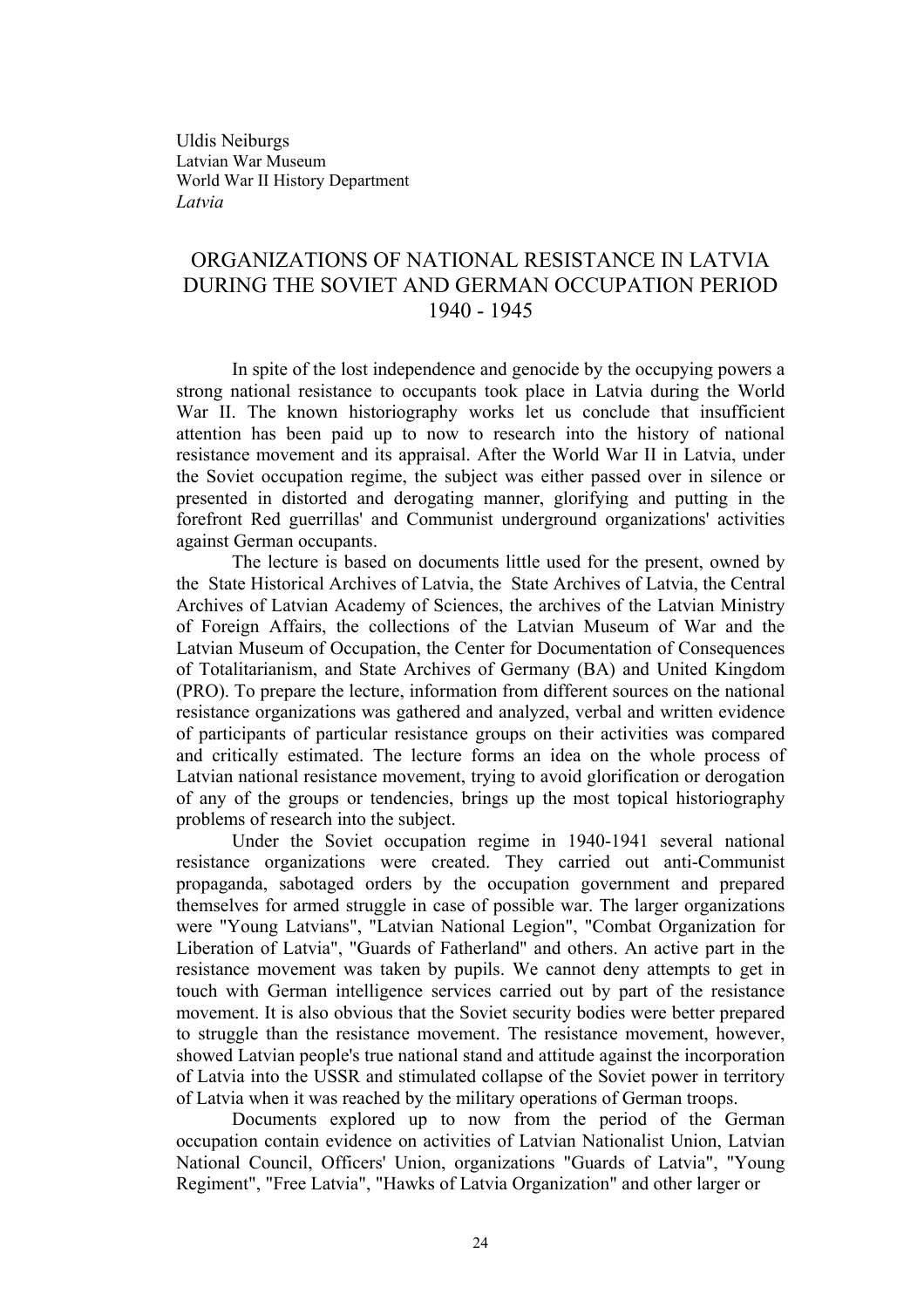smaller groups. These groups popularized in society an idea of national independence. One of the forms for expression of attitude to German occupation policies was publishing of illegal newspapers, which opposed strongly various negative manifestations of the occupation regime, and condemned collaboration of Latvians with the occupants. Illegal newspapers known up to now are "Latvija", "Tautas Balss" ("The Voice of People"), "Tālavas Taurētājs" ("The Trumpeter of Tālava"), "Latviešu Ceļš" ("The Latvian Way"), "Zobens" ("The Sword"), "Vēstījums" ("The Message"), "Brīvā Latvija. Latvju Raksti" ("Free Latvia") . Latvian Scripts"), "Jaunā Latvija" ("The New Latvia"), "Lāčplēsis", "Par Latviju" ("For Latvia"), etc. Illegal media can be regarded as objective reflector of the contemporary events, because they expressed free public opinion of the time, so differing from official issues, subdued to ideological treatment and censorship by the occupation regime. The Latvian Central Council, created on the 13 August 1943 by representatives of four largest political parties of the independent Latvia - Latvian Social-Democratic Labor Party, Peasants' Union, Democratic Center Party, and Latgale Christian Peasant Party - is considered until now as the most noteworthy and largest national resistance organization in the period of German occupation. LCC had the most definite stand among other resistance organizations for restoration of democratic Latvian Republic, relying on basic principles of the Constitution of 1922.

 In the Latvian Resistance Movement Participants' Union, created in Detmold, West Germany in 1946, 13 former resistance organizations were represented. The total number of more or less organized resistance groups, however, reached some tens, with several hundred people actively participating in the resistance movement. The character of the movement was basically that of passive resistance, because of special situation of the Baltic countries in World War II, suffering not only from the loss of national independence, but also the repeated change of occupation regimes during a few years. Pupils and students, townspeople and countrymen, and even some members of the last Saeima of LR joined the resistance movement. Political platforms of different organizations and groups or their opinions on possible ways of restoration of Latvian independence differed. Methods of struggle varied from organizing of unreasoned demonstrative actions to serious political activities. German security bodies turned severely against participants of the resistance movement, tracing and arresting them. Many of them were imprisoned in different Nazi concentration camps, and some, we must emphasize, after the end of the World War II in camps of Soviet repressive bodies as well.

The research made into the subject lets us dismiss opinions on weakness of the national resistance movement found somewhere in historiography works, and also assertions about a centralized structure of the resistance movement under the leadership of the LCC. The possibility of such centralized structure of the resistance movement is contrary to the fact, that the associations of former resistance movement members created soon after the World War II in exile were so fragmented. The specific features of the resistance movement in Latvia allows also to ask a question - how vital is the expression of a certain party's political platform or idea under circumstances of occupation, and must such an idea be subordinated to popularization of the idea of national independence, even if there is not well-grounded political program for its realization. We must emphasize that there is no sufficient research in the activities of several Latvian political and public figures during the World War II, their role being on the edge between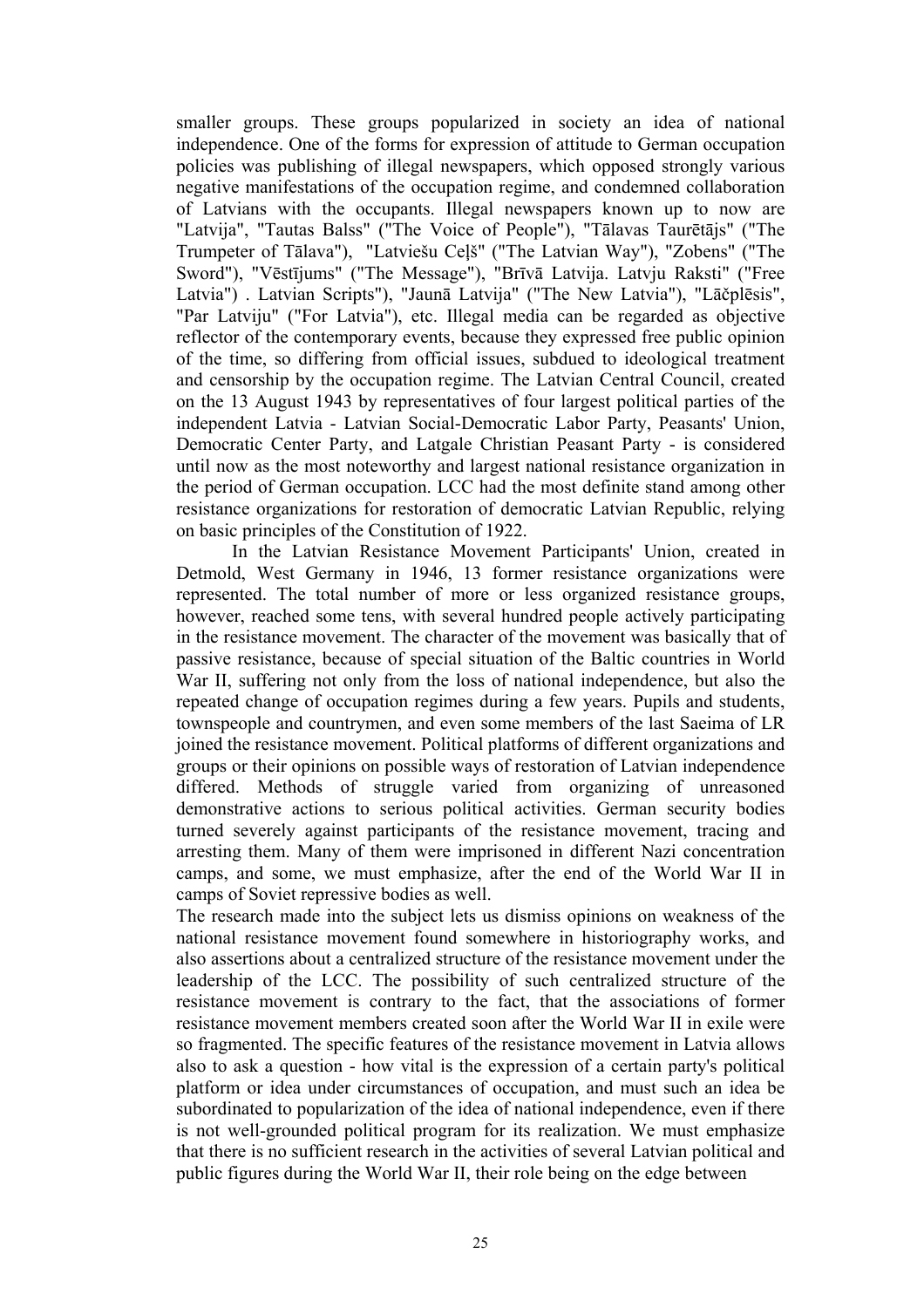collaboration and some forms of resistance. In future a comparative research of the resistance movement in Latvia and in other European countries in the period of time considered would be expedient.

 The subject of national resistance movement is politically important, as it could be observed from the actualization of the history of the World War II in Latvia, with tendentious formulations about connection of part of Latvian society with the war crimes of the Nazi Germany often heard. Because of that, it is so important to emphasize participation of considerable part of Latvian society in the national resistance movement, opposing both Soviet and German occupation, and peacefully popularizing the idea of restoration of independent Latvian statehood. It is important for the modern Latvia's foreign policy too, because the subject is of importance for creation of image of Latvia in international relations. The importance of the subject of national resistance movement is determined by the theme's topicality today. Active participants of the events still live in Latvia, as well as abroad. Many of them have been persecuted not only by Nazi, but also by the Communist regime. Their contribution to the struggle for independence of Latvia still has not been properly estimated. Only on 25 April 1996 the law "On Status of Participant of the National Resistance Movement" was passed by the Saeima of Latvian Republic, although its influence on the real life is not felt yet. The number of alive participants of the national resistance movement diminishes year after year. State-consciousness and national self-awareness are as vital for the existence of democratic Latvia as political and economic stability, and international security. Struggle for these concepts under the most adverse circumstances - the independent Latvian state not existing and being occupied by hostile foreign powers - is an example in history, which requires proper appreciation.

Joke van der Leeuw-Roord European Standing Conference of History Teachers Association *Netherlands* 

# EUROCLIO/MATRA PROJECT ON THE DEVELOPMENT AND IMPLEMENTATION OF A TEACHERS HANDBOOK ON THE LEARNING AND TEACHING OF HISTORY IN ESTONIA AND LATVIA

#### **Introduction**

In 1991, the Baltic States had to rediscover the recent past. Since than academic historians have been studying this sensitive history, but their interpretations are due to political points of view, regularly changing, It will take some time before historians who personally have lived through such painful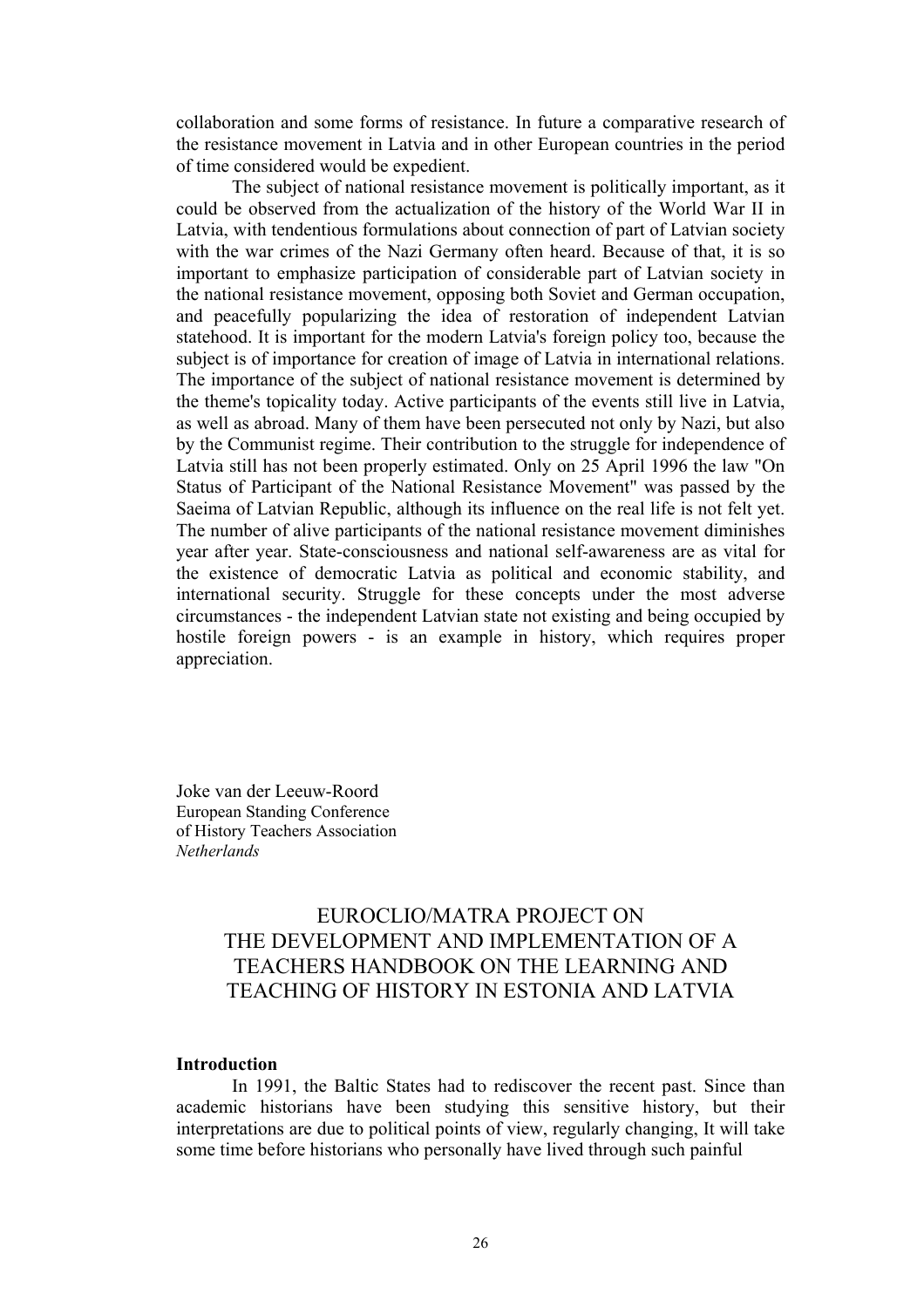recent past, will have the academic distance necessary for an objective as possible approach in their guest for the historical truth.

History teachers in schools cannot wait until the academic historians are ready. In their classrooms young people are sitting, who experience a present, which is very different from the childhood of their parents although this childhood is only thirty years ago. History teachers also have to face the fact that much is now common knowledge about the past, was not mentioned during their studies in university. Teachers in the history classrooms are now required to teach about urgent questions such as *what were the roles and experiences of the people living in the Baltic States during this century, how did people live through these experiences and what has changed so much in the last fifteen years and why?* They were never well informed about the answers themselves.

History education also have to follow the developments in history education. Knowing the facts from the past is not longer seen as the first and only aim of the learning and teaching of history. Modern history education requires pupils' understanding of the pasty, empathy, attitudes and skills. An approach which enables them to think critically and from their own judgements and opinions.

The teacher guide, which is developed in this project, will assist history teachers in the Baltic States to meet these requirements. It helps them to teach new content and opens the debate about the purpose of the learning and teaching of history.

Key-issue for this teacher guide is to bring a sensitive recent past alive for young people with at the same time questions in mind as *what do my pupils need to know from the past to live in the future* and *what message will be meaningful for a person in the 21st century?* The authors of the guide face the responsible challenge.

In the beginning of 2000, the guidebook will be ready for implementation.

#### **Project:**

Twelve authors developed a handbook for history teachers supported by advisers from the EUROCLIO network representing the Associations from England, Finland, Norway and Scotland will operate as advisers.

Every history teacher in Estonia and Latvia should receive one copy of this handbook. It will be available in Estonian, Latvian and Russian.

The handbook will contain suggestions for lesson planning managing different types of teaching, including student centred approaches such as group work. It will offer exemplar materials, including sources, questions, assessment items and background information. It will give guidance on planning for progression and differentiation and on developing pupils' abilities. It will support teachers in using role-plays, drama, games, discussions and simulations.

#### **Content**

To make the exemplar materials directly applicable in classroom all materials will be centred around two topics:

- *Democratic and authoritarian States in Europe between 1920 and 1940*
- *Effects of the Soviet Regime on society in the Baltic States 1945-1991.*  There topics are approached through controversial key-questions.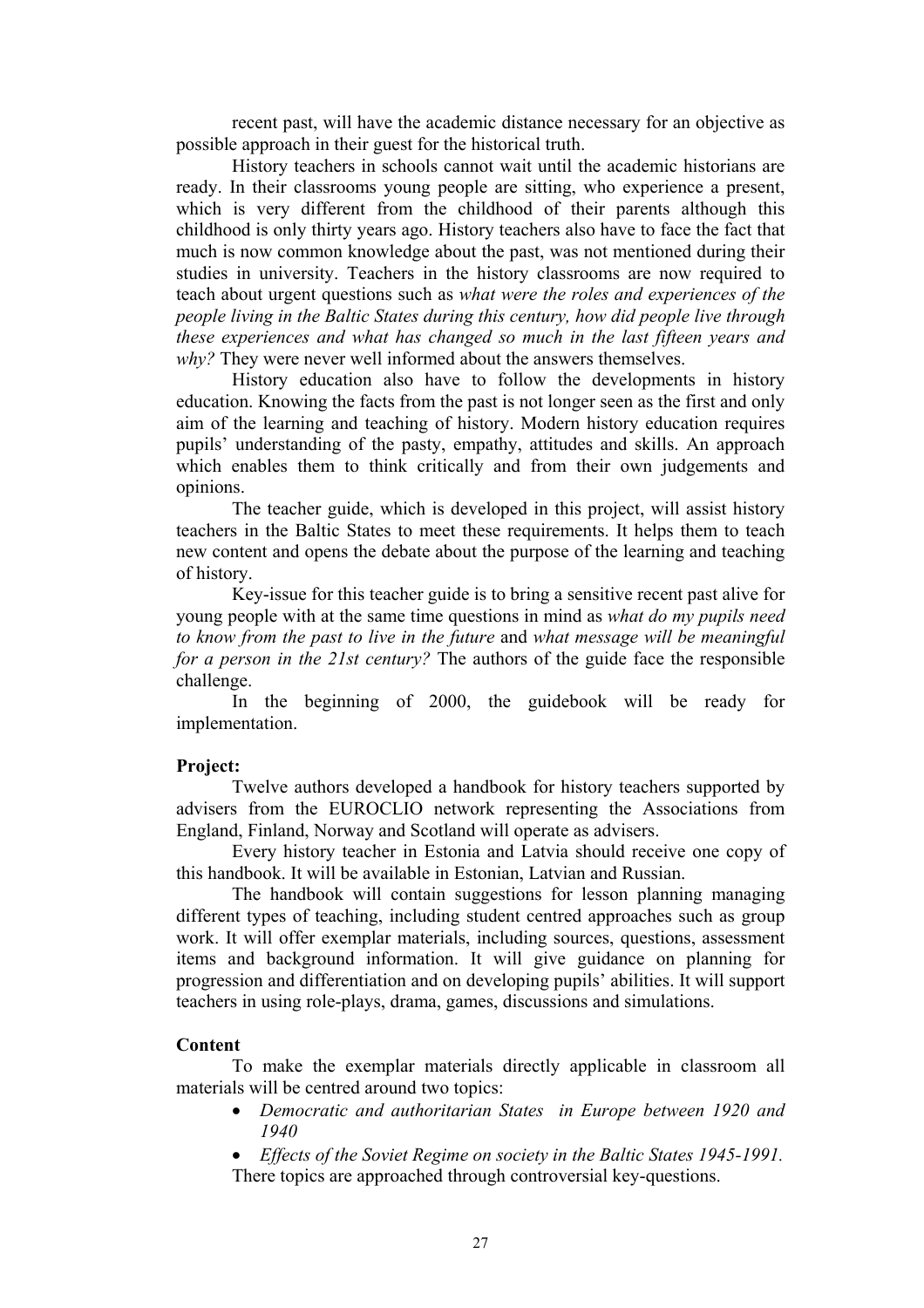Centres for the Teaching and Learning of History

The local Associations have set up small centres for the learning and teaching of history in Riga, Tartu and Tallinn.

#### Relation to Russian speaking teachers

Russian speaking history teachers are involves as authors and experts. Observers from Russian History teachers Association participate in the main activities of the project.

#### **Time planning**

The teaching handbook will be ready on January 1, 2000. Twelve in-service seminars will be organised in the year 2000 throughout Estonia and Latvia to implement and disseminate the handbook.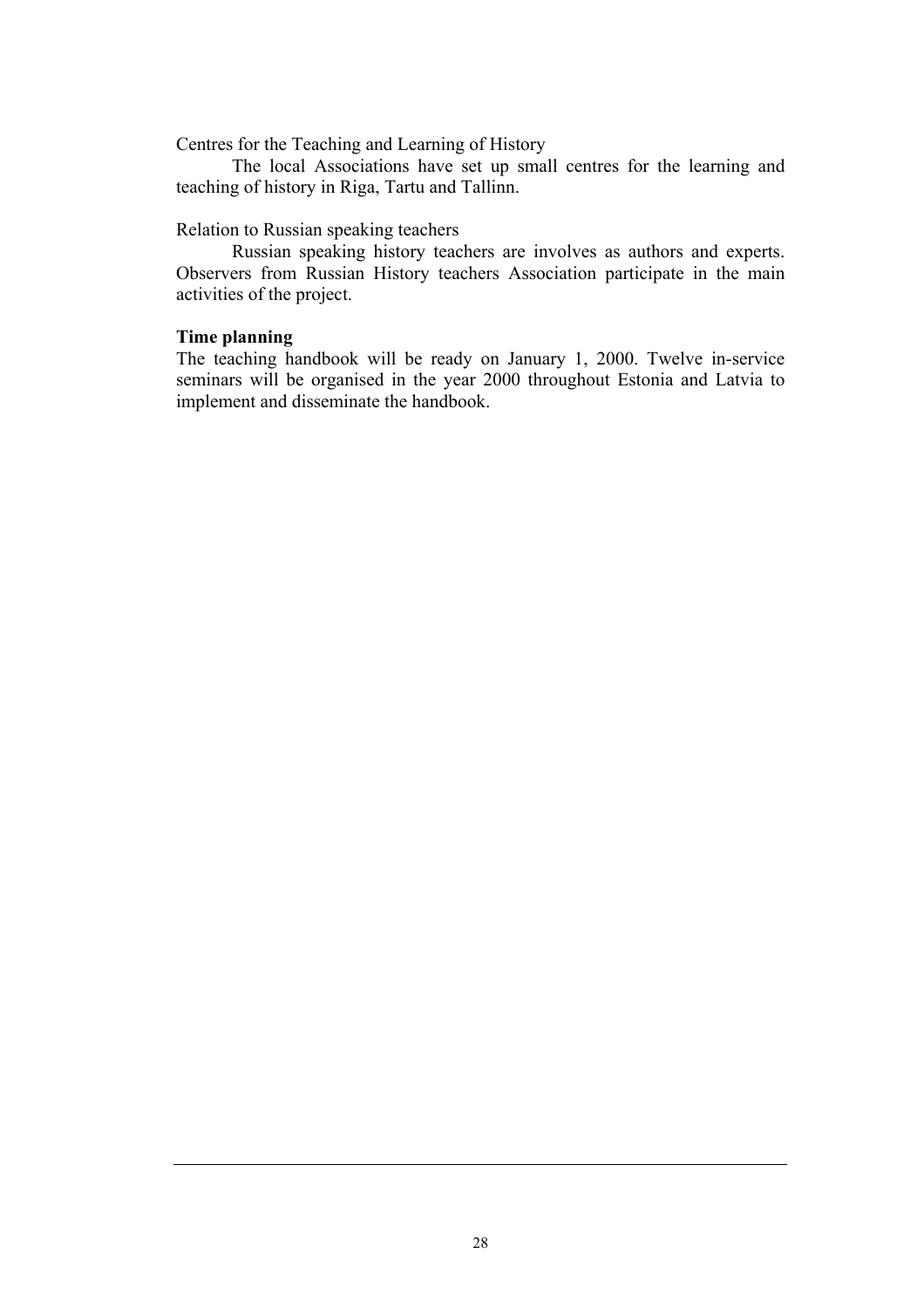Dr. habil.hist. prof.Heinrihs Strods University of Latvia *Latvia* 

# SOLDIERS OF THE OCCUPIED COUNTRIES UNDER ALIEN **COLOURS**

1. Since the Middle Ages soldiers of Baltic States and Eastern Europe have fought to protect their homelands not only under their own colours and in guerrilla wars, but also under alien colours. The problem of participation in war under alien colours requires a special research into the history of the World War II. As far as wartime archives of the main powers involved in the World War II are still inaccessible or insufficiently studied, and the estimations of the events by the participants on both sides, being influenced by the wartime propaganda clichés and mostly on level of private memories, remain far from the historical truth, historically unobjective and hard to integrate views on the matter occur.

2. Imperialistic ideology, multiplied by the idea of the world supremacy characteristic to Nazi and Communistic concepts, turned the World War II into a war of mass armies and ideological struggle; and heightened the fighting spirit as well as cruelty of the soldiers affected by these ideologies. During the previous centuries fighting under alien colours had been characteristic mostly to subdued small nations. The mass character of the 20th century's armies and the ideological struggle of the World War II set representatives of big and the biggest nations to fight under alien colours too. In the cases when this fighting was voluntary it can be regarded as the supreme form of collaboration - a military collaboration.

3. The domination in the occupied territory was maximum, and non-dominant nations were forced to participate in the war on the side of the occupying powers. At the beginning of the war both totalitarian superpowers strove to manage with the armies of the indigenous population, although at the end of the war many individuals and military units of non-dominant nations fought within both totalitarian armies.

4. Non-dominant nations' units were recruited by the occupying power directly or through puppet governments and "self-administrations" after longer ideological pressure against the local population.

5. All military unions under alien colours consisted of volunteers, semivolunteers and enlisted men, including recruits caught by force. Estimation of the war by the occupied nations' soldiers depend on their participation in war campaigns in the occupied territories of other countries, in the territory of their native country and in the territory of the "retreat" country after loosing the native country to one of the enemies.

6. Non-volunteer legions were set up mostly in the countries that lacked strong tradition of national state or suffered hard oppression under occupation of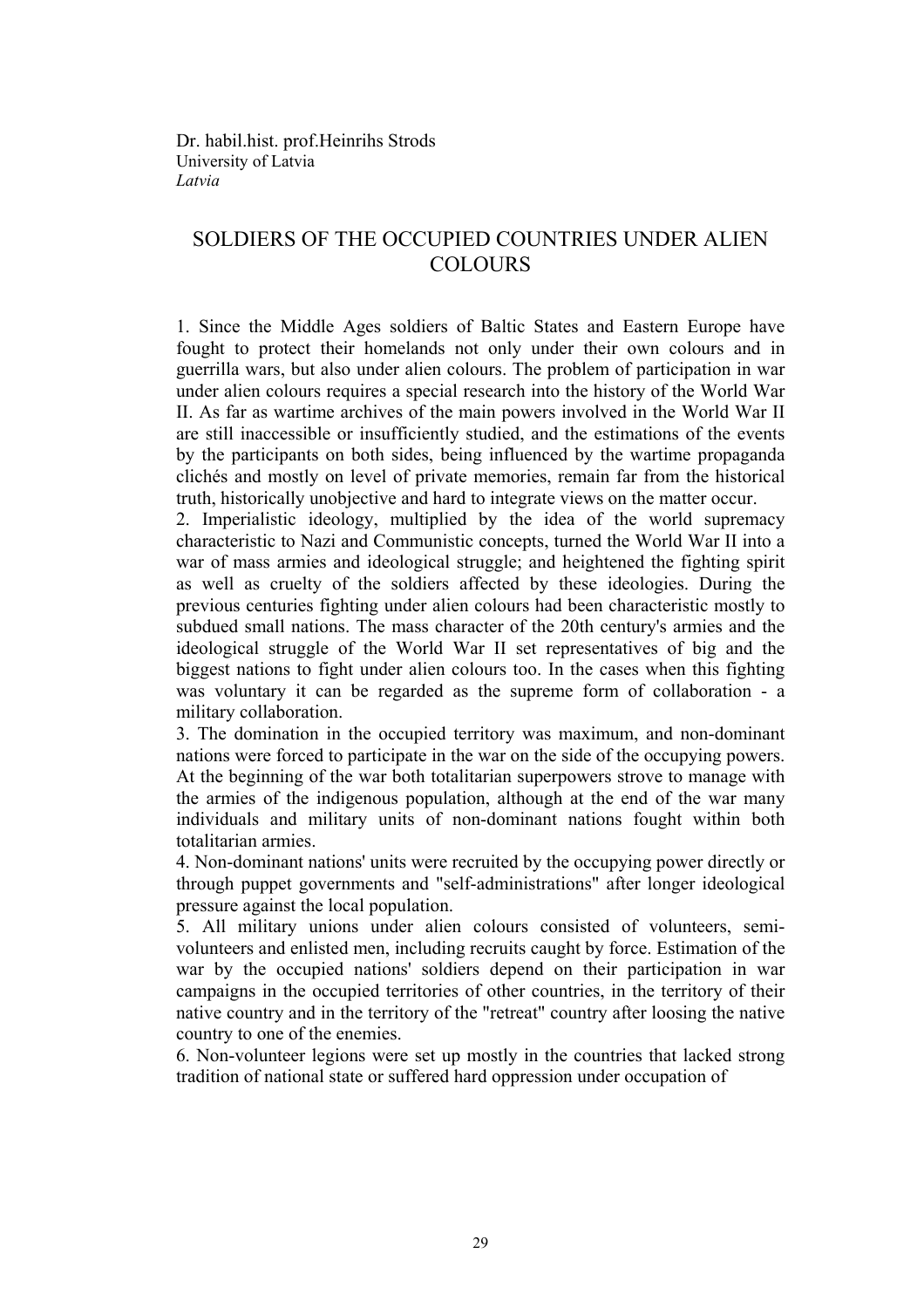the other totalitarian power. In the age of mass armies military collaboration in the form of fighting under alien colours became a mass phenomenon too.

7. The number of volunteers and enlisted men in the German army from non-Russian population of the territories of the former USSR reached 0,5 million, while the number of volunteer and semi-volunteer Russians -1 million.

8. If personal hopes of solders fighting under alien colours were connected with freedom of their peoples and homelands, in further historical perspective their struggle actually led to thralldom and destroying of their native countries and nations resulting from the victory of the totalitarian powers.

9. No foreign formation as whole within totalitarian mass armies became a third force, capable to fight for creation of a democratic state. This strife was undertaken only by some separate units (e.g., *kureließi*) and post-war period national guerrillas, formed to a great extent by deserters from the Red Army and the *Vehrmacht*.

Uldis Neiburgs Latvian War Museum World War II History Department *Latvia* 

### LATVIAN SOLDIERS IN THE ARMIES OF GERMANY AND THE USSR: MAIN PROBLEMS

During World War II the armed forces of the Nazi Germany and the Soviet Union recorded more that 200 000 illegally recruited inhabitants of Latvia, thus violating the Hague International Convention of 1907 on the rules of warfare. Approximately 100 000 soldiers lost their lives in battlefields. Deprived of any possibility to fight in the ranks Latvian army, their freedom of action was rather restricted.

As Latvia came under the dominance of Soviet occupation in summer 1940, its army was gradually reduced to the Peoples' Army, then to the  $24<sup>th</sup>$ Territorial Corps of Latvian Riflemen. On 22 June 1941, after Germany attacked the USSR, the Corps recorded less than 3000 Latvian soldiers. With military actions starting, it gradually dissolved with part of the soldiers involving in the battles adjacent to the Latvian – Russian border. In July 1941, two Latvian Riflemen regiments were formed in Estonia consisting of fighters of working guards and Soviet activists. In the battles at Leningrad they suffered heavy losses and in September 1941 the residual was consolidated in the  $76<sup>th</sup>$  separate regiment of Latvian Riflemen, which during the further fights was put to a complete rout.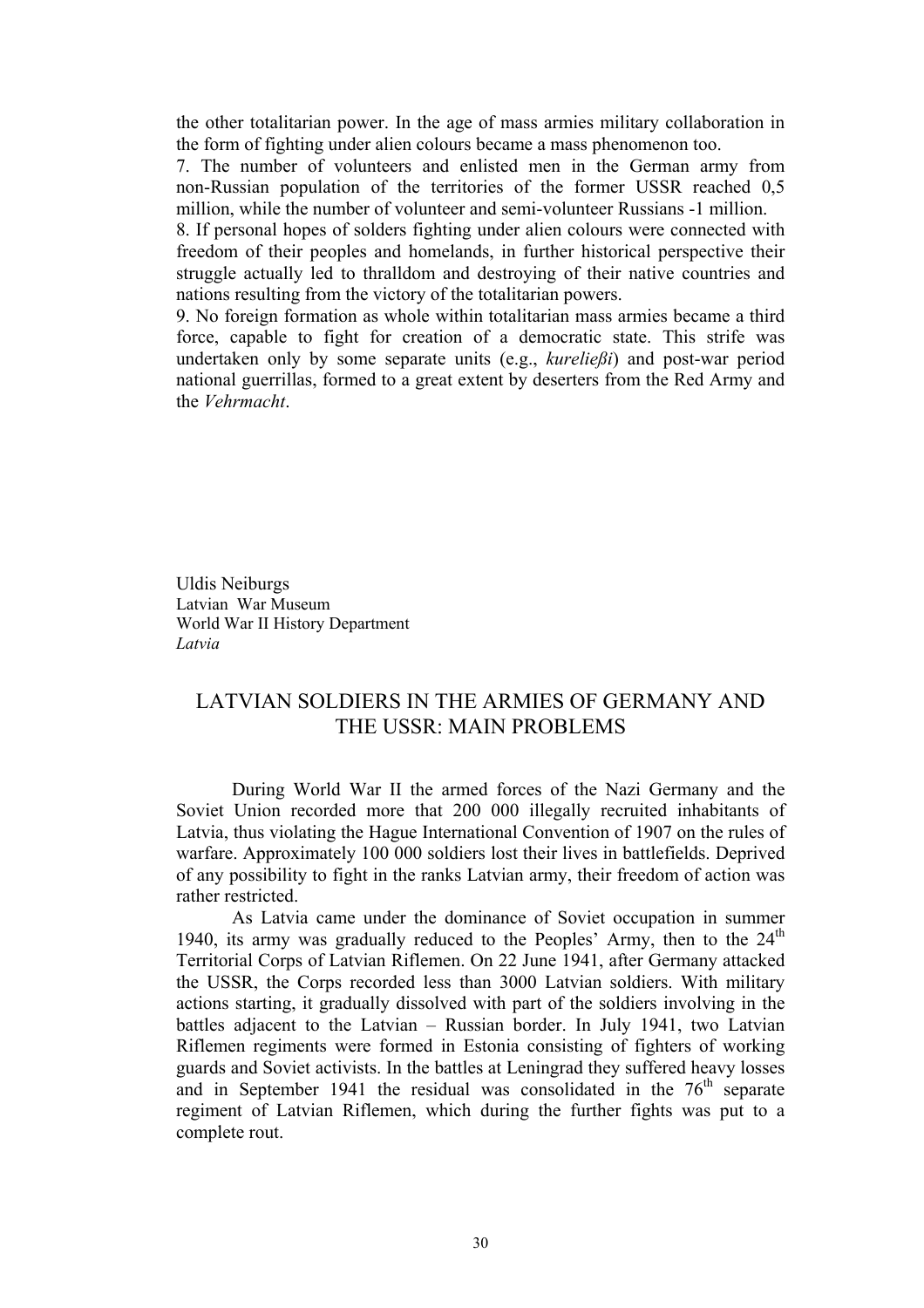The Stalin's order on developing a division of Latvian Riflemen is dated 3 August 1941. The 201<sup>st</sup> Division of Latvian Riflemen was started to form in the Gorohoveca camp not far from Moscow. Its staff was mainly made up of Latvians from Russia, later - soldiers of other nationalities. The  $201<sup>st</sup>$  Division of Latvian Riflemen participated in the battles of 1942 at Moscow, Staraja Rusa and Demjansk. In October it was conferred upon a name of the 43<sup>rd</sup> Guards Division of Latvian Riflemen. At the same time the Gorohovec a camp was the location for the  $1<sup>st</sup>$  separate Latvian Reserve Regiment, where the training was undergone by 33 000 soldiers who due to heavy losses were continuously sent to the 201st  $(43<sup>rd</sup>$  Guards) Division of Latvian Riflemen. In June 1944, as the front-line reached the territory of Latvia, on the basis of the regiment, the 308<sup>th</sup> Division of Latvian Riflemen was raised. In July 1944 the 43<sup>rd</sup> Guards Division and the 308<sup>th</sup> Division were merged into the  $130<sup>th</sup>$  Corps of Latvian Riflemen that took part in the battles at Rēzekne, Daugavpils, Madona, Krustpils and Riga, but at the end of the war it was fighting in the Kurzeme front. Besides in 1943 were formed the  $1591<sup>st</sup>$  anti-aircraft artillery regiment and the  $1<sup>st</sup>$  Latvian bomber aircraft regiment, which basically were made up of Latvians.

Altogether nearly 100 000 Latvian soldiers were fighting in the ranks of the Red Army, out of which almost half were Latvians living in Russia and the Latvian inhabitants who went to the USSR in summer 1941, and another half – about 57 000 – Latvian soldiers born during the time period  $1903 - 1926$ , who were recruited in Vidzeme and Latgale end 1994 – early 1945, with the second Soviet occupation being carried out. Many of them occurred in different units of the Red Army, while the so called Latvian national units were flown into by representatives of other nations.

More than 100 000 Latvian soldiers, born during the time period 1906- 1928, were fighting within the German armed forces. At first part of them were volunteers, but later – the recruited ones. Starting from autumn 1941, battalions of Latvian order service (police) were formed, and they were used in battles in Eastern front, covering the area from the Finnish Bay as far as the Black Sea. On 10 February 1943 Hitler issued an order regarding the formation of Latvian Legion. In total from March 1943 to September 1944 in Latvia were carried out 5 major recruitment actions, which was initially justified by fulfilling the German Regulation of 19 December 1941 on introduction of obligation to work in the occupied Easter districts, but later by making a formal reference to the compliance with the Latvian Conscription Law.

In spring 1943 by Leningrad was formed the  $2<sup>nd</sup>$  Latvian SS – Volunteers Brigade, that was fighting in the Volhova front from April 1943 to January 1944. In summer 1943 in Latvia was formed the  $15<sup>th</sup>$  Latvian SS – Volunteers Division, but in February 1944 the  $2<sup>nd</sup>$  Latvian Brigade was transformed as the  $19<sup>th</sup>$  Latvian SS – Volunteers Division. Both divisions were incorporated in VI SS Corps and were fighting in Russia – by Novosokolniki, the Velikaja River, in Bardovo- Kudeveras positions and at Opocka, but in July 1944 retreated to Latvia with heavy battles. The  $19<sup>th</sup>$  Latvian Division continued fighting in Vidzeme – at Lubāna, Tirza, Kārzdaba, More, but at the very end of the war –in Kurzeme at Džūkste, Lestene, Blīdene and Irlava. The 15<sup>th</sup> Latvian Division was sent to Germany for re-formation where some of its units from January to May 1945 were fighting in Western Prussia, Pomerania and Berlin.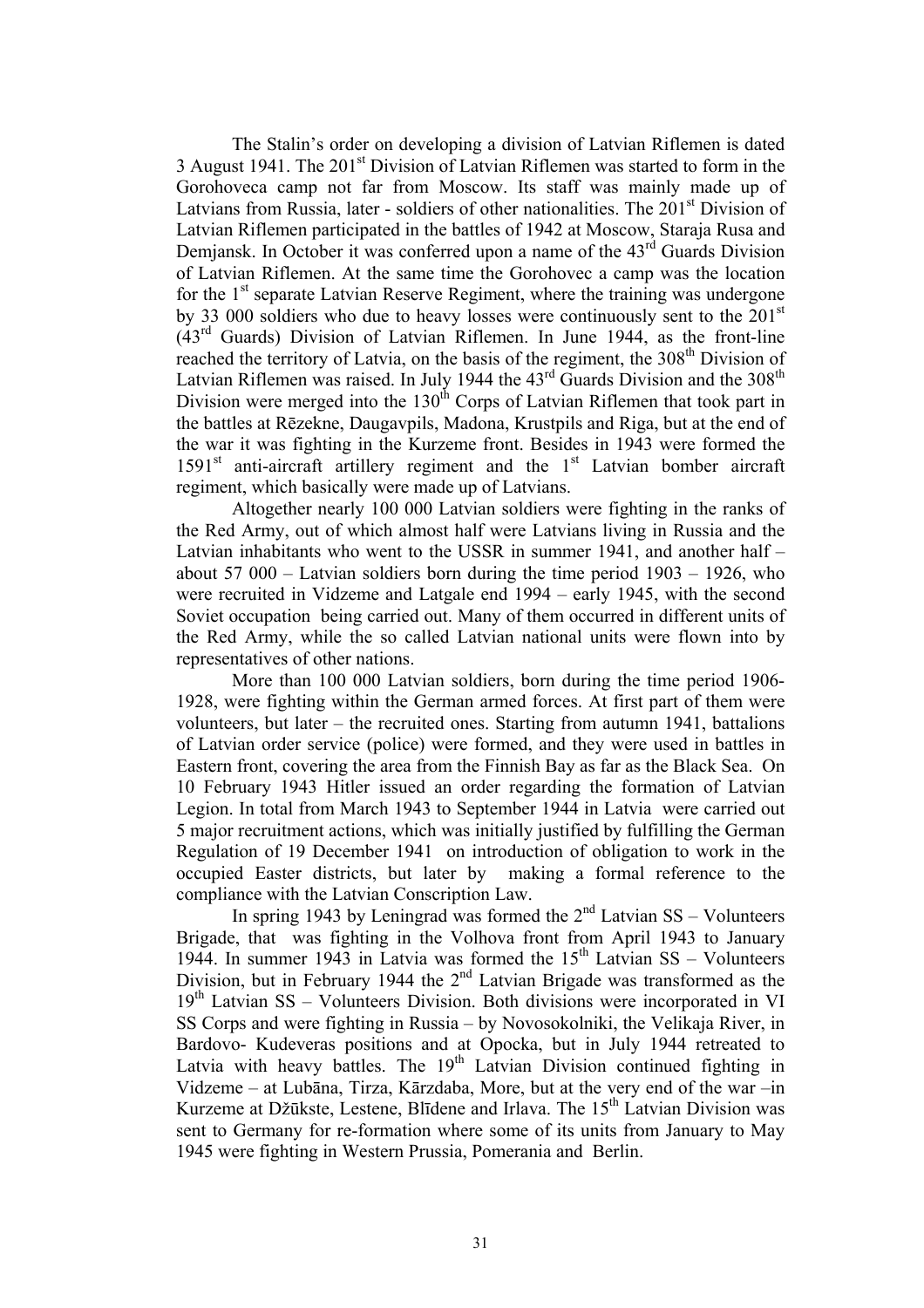The German armed forces contained also 6 Latvian regiments of border guards, 3 police regiments, several construction battalions, aircraft legion "Latvia" and other units. Latvian youth were involved in German state work service and auxiliary service of air forces.

The task of history research is to find a patent definition of armed formation of Latvian soldiers as well as establish their number and structure during World War II. While there exists a relative clearness in terms of the age of soldiers, less perspicuous until now remain the data referring to affiliation to particular Latvian districts and social groups. During the course of time - from the end of World War II up to the present – classification of soldiers into volunteers and the recruited ones has deformed, in practise it can not always be clearly defined.

There is no essential difference between the recruitment of Latvian population carried out by the USSR and the Nazi occupation power, as well as the role of the so-called Latvian self-administration and the "Latvian Soviet government" in promoting of same. It is important to clarify to what degree these "puppet governments" facilitated the achievement of goals set by the occupation powers and to what degree it was possible for them to act in the interests of Latvian nation.

The large number of the awards received by the Latvian soldiers for heroic spirit they showed in battlefields on both sides of the front. Whereas data about deserters, prisoners of war and deceased soldiers are less known and studied until now. It is possible to draw conclusions regarding the efforts of the Supreme command of both the German and Soviet army to involve Latvian soldiers in eventually more difficult sectors of battlefronts. Therefore relevant is the question of the meaning of the fighting, having especially critical attitude towards the involvement of Latvian soldiers in warfare outside Latvia – both in the territory of Germany and the USSR. Subject to comparison and critical evaluation is also the different position of Latvian officers –only blindly fulfilling the orders of the high command or considerate attitude aimed at preserving the soldiers lives.

The official ideology imposed by the occupation powers during World War II, which partly was inherited also by the post-war history literature (more in Soviet, less in exile), had created a erroneous vision on the involvement of Latvian soldiers in World War II. The discussions opened on this subject after the regained independence of Latvia, made it possible to identify significant differences in the policies of the occupying countries and the belief of the soldiers from occupied countries during the war. This is proved by the discrepancies and conflicts between Germans and Soviets – on one side, and Latvian- from other side performance in terms of separate individuals and military units.

An increased interest about the Latvian history during World War II allows us to raise a question of whether in near future a consolidation of contemporary Latvian society is possible resulting in a united understanding of the issues of our recent history, or part of the society, disregarding the specifics of World War II in Latvia, will continue dividing its participants into the "winners" and "losers" or the "good ones" and the "bad ones''. Similarly, a question should be posed of whether the positive attitude towards legionaries generally felt today among Latvians as opposed to the soldiers of the Red Army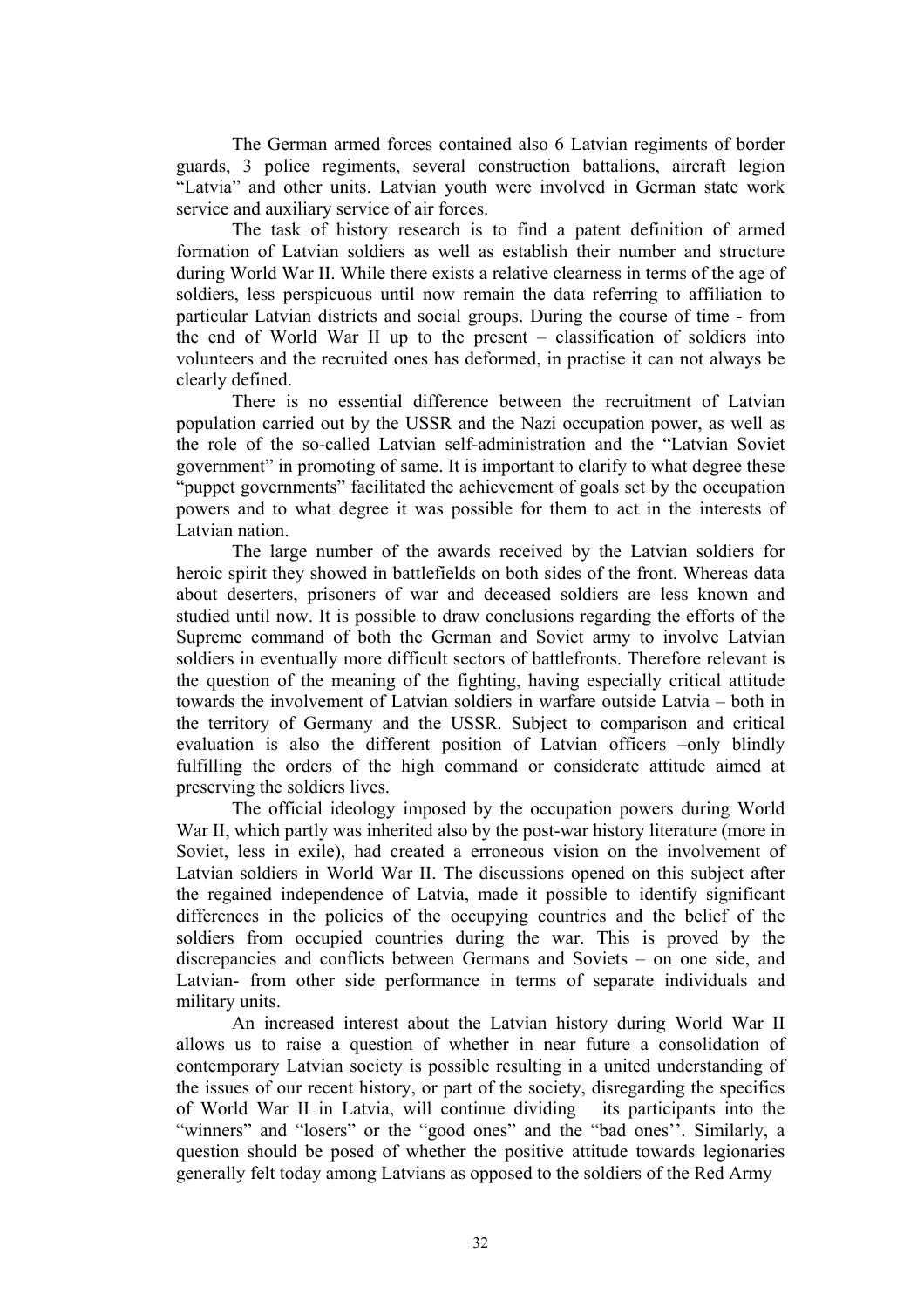is explained only by objective circumstances (the post-war occupation lasting for almost 50 years, a larger number of Latvian soldiers in German army than the Red army, their different fate after World War II, etc.), or this has any other reasons.

With regards to future perspective of the matters related to the Latvian history during World War II, a requirement for historically objective research and evaluation is to be emphasised. The inconsistency governed by political trends is to be done away. The main conditions for development of historical research include also contribution of appropriate material resources and existence of state ideology that is balanced on the basis of future perspective development.

Kārlis Kangeris Stockholm University *Sweden* 

## MILITARY AND PARAMILITARY UNITS IN LATVIA BESIDES THE "LATVIAN LEGION"

When discussing the "Latvian Legion" three questions need to be addressed: firstly, with respect to number, how many inhabitants of Latvia were involved in German military units?

Secondly, how is the notion of the "Latvian Legion" to be interpreted? Thirdly, the activity of the inhabitants of Latvia in units other then the "Legion".

 The figure with respect to the total number of Latvians involved in the various German military units varies from 100,000 to 150,000 according to the views of different scholars. Latvian authors (either in or outside Latvia) in general regard the higher figure as more correct.

 The views of the German occupation powers on the "Latvian Legion" differed from those of Latvian representatives. The "Latvian Legion" (the official title was: *Lettische SS-Freiwilligen Legion*) according to Germans was the common denotiation for those Latvian units that were formed within the framework of Waffen SS and police. The Latvian "Self administration" and the Inspector General of the Latvian Legion referred to the "Latvian Legion" as to all Latvian military units that were formed in the course of the war.

 According to the findings of K. Kangeris, the number of Latvian inhabitants that participated in German military and paramilitary units did not exceed 115,000. Up to the end of the war some 65,000 persons were enrolled in units under the SS and outside them, some 50,000.

 Before 1943, Latvians were generally involved in *Schutzmannschaften* (police battalions). Until May, 1942, these were formed on a voluntary basis, but afterwards by drafting. With the onset of the mobilisation, the largest contingent outside the SS units were so-called army aids (*Hilfswillige*, that in 1944 were renamed as *Kampfhelfer*) who were assigned to varoius German units (approx.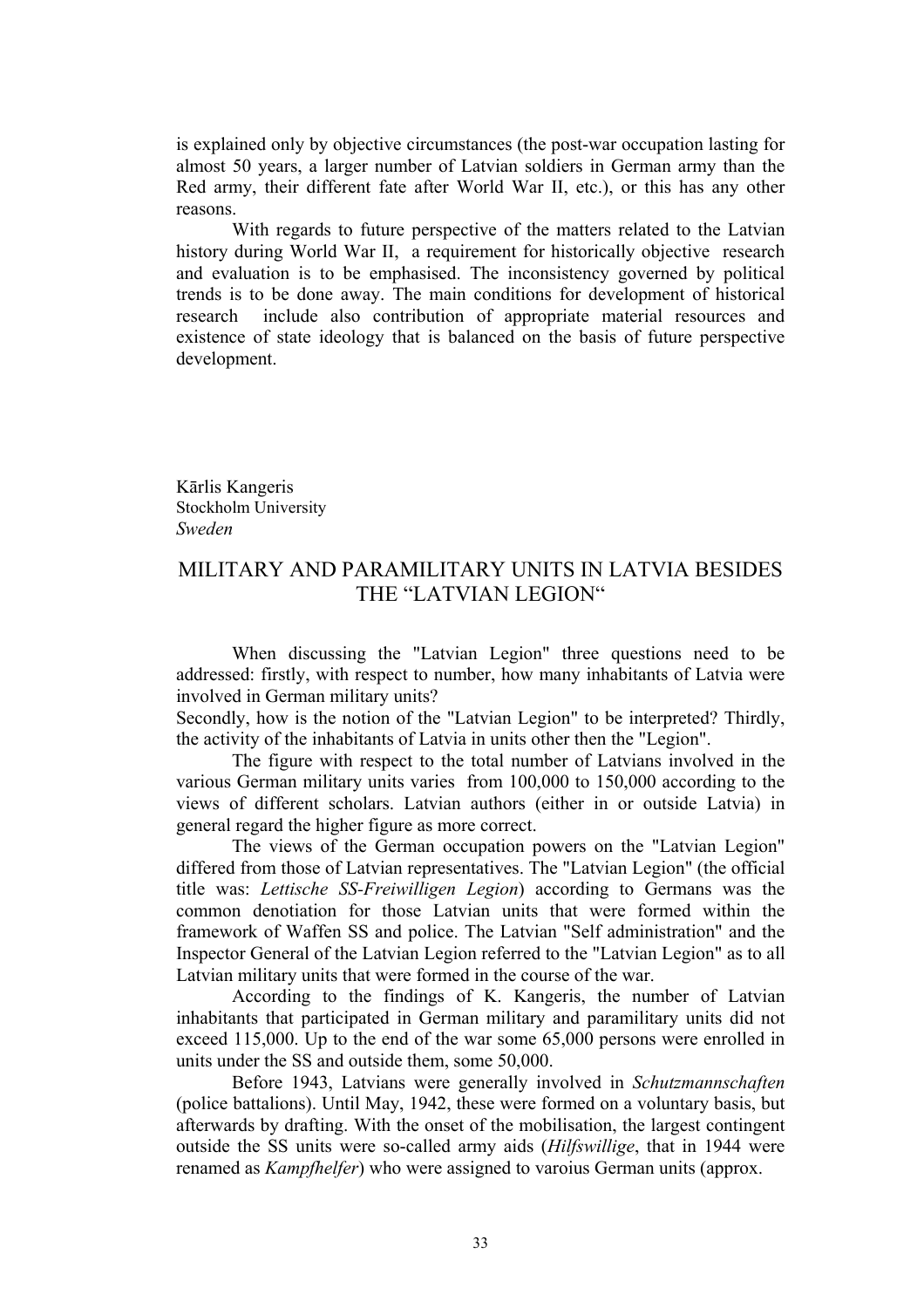18,000). Many of these army aids ended up on the Western front despite the Latvian request for Latvian soldiers to fight only in the East against the Red Army. In the autumn of 1943, it was unofficially allowed for the Latvian paramilitary organisation *Aizsargi* to renew its activities (the written order was given 22.06.1944), in which in September 1944 participated some 13,000 members. Another notable large group (4,500) were the youth (both male and female) in the German Anti-aircraft units (*Luftwaffenhelfer*).

 In the territory of Latvia, either in the "Latvian Legion" or in other units, local resident German (*Volksdeutsche, Deutschstämmige*) and Russian nationals were mobilised (the number of mobilised Russians was approx. 8,000). Seven Russian police batallions were specially formed.

 After evaluating opinion reported in contemporary press, the views prevalent in society and those of the soldiers themselves, one may conclude that the notion the "Latvian Legion" was then understood as to refer to soldiers enrolled in SS divisions. The opinion of the Latvian people with regard to the term "Latvian Legion" corresponded to the opinion expressed in the censored press (propaganda) that in turn reflected the definition of H. Himmler, the leader of the SS, that it consisted of Latvian Waffen SS and police units.

Harold Otto Toronto University *Canada* 

### HOW THE GERMANS CALLED UP VOLUNTEERS BY AGE CLASS IN OCCUPIED LATVIA

Controversy continues to this day regarding the Latvian Legion, called by the Germans the "tellische freiwillige Waffen-SS". This paper reports my investigation of whether or no the legionnaires were volunteers, as the German title indicates, and many non-Latvians, including expert witness in war crimes trials have said from 1945 to the present. My principal sources were microfilmed records of the labour administration of the General Commissariat in Riga and microfilmed SS records, both held at the United States National Archives II; the original documents have been returned to Germany. These German records, captured by the Western Allies during and after the Second World War, show that there was systematic conscription of Latvian men by age-classes specifically for the legion, at German initiative and under German control, from very early in 1943. German control of the conscription was obscured, because public announcements were signed by Latvians such as Rudolfs Bangerskis. The first conscription had as its "legal basis" the Rosenberg labour decree; leter ones had "no legal basis". Any conscription of Latvians by the German was, of course, illegal under the Hague Convention. I argue that where there is conscription there cannot by any meaningful voluntarism. I also briefly explore the compulsory transfer of policemen and police units into the legion. This is the source of much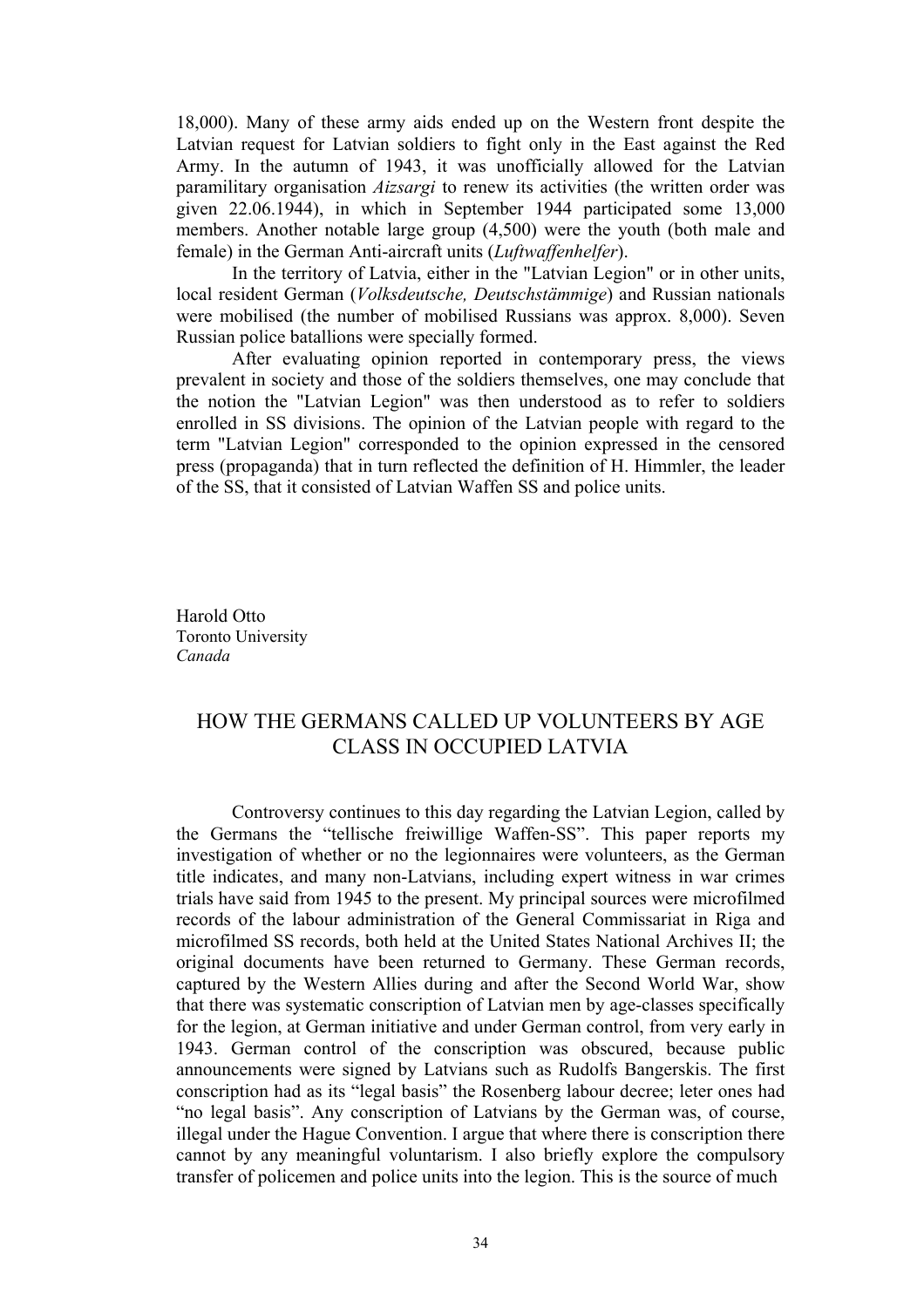of the confusion on the topic of the legion, and because it is much obscure than the conscription for the legion from 1943 on it is an area that requires much more research.

Anatoly Rusnachenko OSI, "Memorial" named after V. Stuss *Ukraine* 

# NATIONAL LIBERATION MOVEMENT IN THE UKRAINE DURING WORLD WAR II:SEARCH FOR ALTERNATIVES AND PARALLELS WITH LATVIA

The outbreak of the World War II brought to the Ukrainian nation consolidation of the majority of ethnographic lands under the USSR power, which was followed by the replacement of the Soviet dominance by another one – the rule of Hitler. Extermination threat for the nation during the war, millions of victims became a reality. In these circumstances no help could be expected from anywhere. The nation had to rely on its own internal resources. The experience accumulated during the revolution of 1917-1921 proved that this is the most reliable method for national rescue. Besides, the unleashing of the world war and the rapid changes in the world's order, which were taking place at that time and were still observed after the war**,** gave rise to a strong expectations regarding a successful outcome of this struggle. There was another, probably the most valid factor supporting this struggle – the existent Organisation of the Ukrainian Nationalists (OUN), whose goal was the achievement of statehood regardless any external (as well as internal) circumstances. The Organisation of the Ukrainian Nationalists was prepared to lead the way to independence by providing ideological, moral and organisational support. As the war broke out, the population of the Western Ukraine did not perceive the idea of an independent state as something unusual. The same idea could be spread over a considerable part of other Ukrainian lands.

 As it is know, at the beginning of World War II Latvia found itself in a similar situation with one occupation power replaced by another one. However, an essential point was that the Latvian nation had already had its statehood over two previous decades.

A slightly unusual feature characterising the Ukrainian situation was that both the OUN and the formations of Tarass Bulba- Borovca, in their fight for independence were seeking to use the forces of one occupant against the other: Germany against the USSR. It turned out, though, that the Germans were not the least interested in the Ukrainian independence, as they viewed the Ukraine only as one of the areas to be occupied. This predetermined also the corresponding attitude towards the local population. The occupation and enslavement brought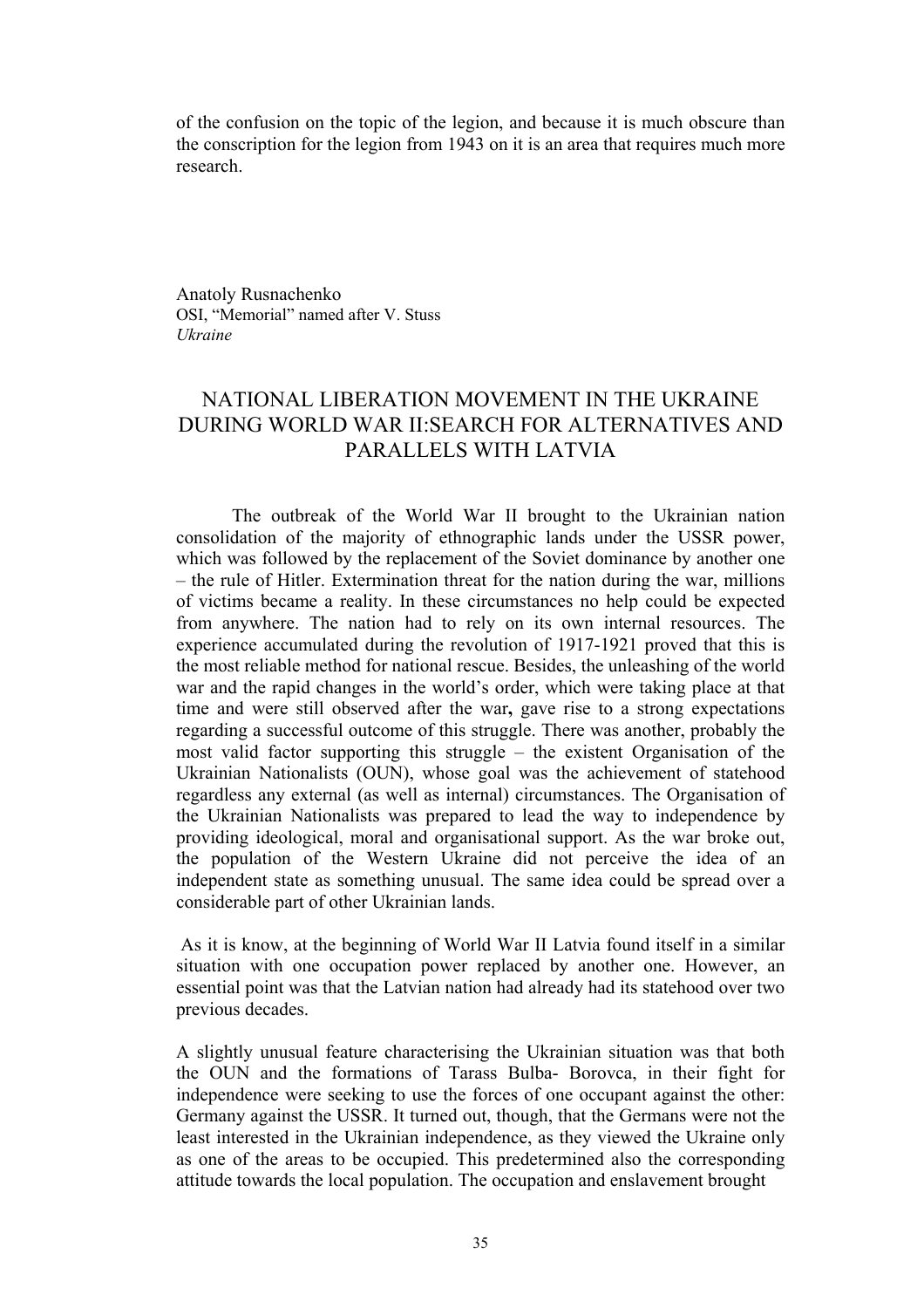forth a spontaneous resistance. The OUN and the Banderovian faction in particular were able to organise this resistance into a form of a direct armed struggle. Thus emerges the Ukrainian Uprising Army (UPA). But prior to this, the both wings of OUN **without previous** agreement attempted to establish the Ukrainian institutions in the Big Ukraine (which until the war was within the USSR), to waken the sense of Ukrainian identity, with particular success in 1941 and 1942 ll. However when illegal and semi-legal activity was no longer possible, only one way – an armed struggle - was to be left. This was expressed by the creation of Ukrainian power zones, first in the areas vacated from Germans, and in general defence in armed conflicts with the occupant's army. Involvement in an open battle –front with the military machinery of the Third Reich was senseless. The resistance movement manifested itself through partisan struggles that continuously increased

Latvia likewise registered attempts of several smaller groups to resist the "new order" brought by the occupation of German army. However there were no appropriate conditions and experience to carry out an extensive armed struggle illegally, and the non experienced small groups of underground activities were soon liquidated by the Gestapo. Starting from August 1943, the organisation of resistance against the Nazis all through Latvia was undertaken by the Latvian Central Council (LCP). Initially it dealt only with the underground activities.

Of great significance for the Ukrainian resistance movement of that time was the ideological justification of the struggle for a consolidated Ukrainian independent state, a future perspective of the new Ukraine. A clearly articulated ideological motivation was provided already by the OUN programme. The publications of Donchov and the people closely related to him already before the war were aimed at educating the new generation, by encouraging their heroic spirit when facing the future European collisions, reminded by D. Donchov. Collision, introduction to the Soviet Ukraine of the past, requirement to assume the responsibility for the struggle involving the whole nation and the following establishment of the state, to a great extent determined a major development of the guidelines set out by the both OUN programmes. In particular this refers to the Banderovian factions of the OUN (SD), that made an outspoken appearance already at the third meeting of the OUN (SD). Further on these guidelines were well developed by the publications of P. Poltava, O. Djakiv –Gornov and P. Duma. It was them that suggested the third way between the liberal capitalism of the West with its well - known prophets and the totalitarianism that dominated in the Nazi Germany and the communist Soviet Union. Instead of that a system of economic democracy was suggested, which was close enough to the social democracy of the time. Of great interest was also the idea of the battlefront of repressed nations (and its creation). The Ukraine succeeded in developing a united authority of armed resistance, the pre-Parliament of the future independent Ukrainian state – The Ukrainian Chief Liberation Rada (July 1944).

Both the Ukrainian and Latvian, as well as other related movements found themselves in a situation tempered by a tragic air because, unlike the Western countries occupied by the Germans at the same time, the two former ones were forced to fight against the Soviet power as the German occupants were retreating. If to compare the resistance movement in the Western Europe and the Eastern Europe, then the Ukrainian movement was a national –liberation movement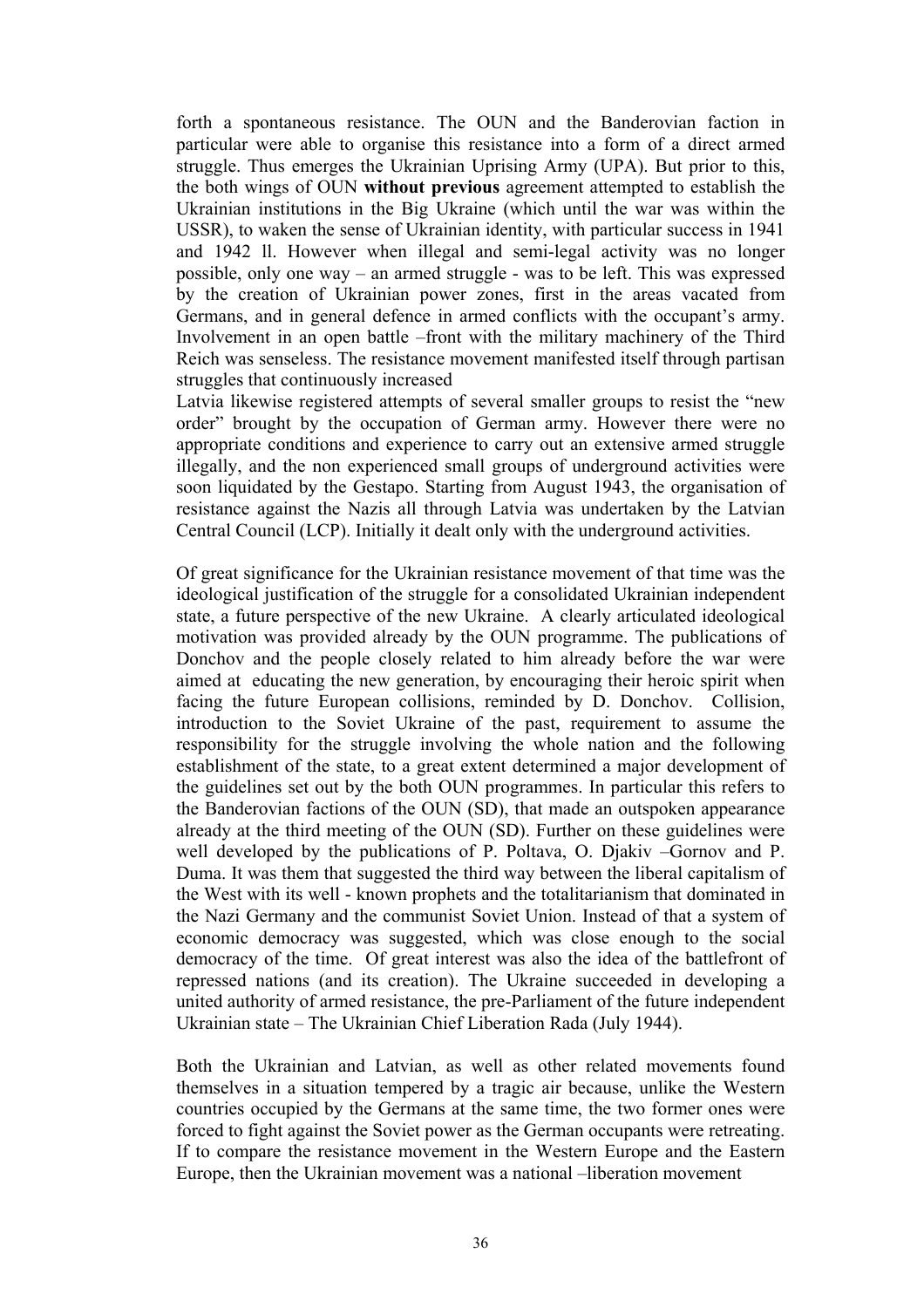without any outside support. And as such it remained also after 1944 and World War II

What aspects determined the internal capacity and longevity of the struggle in the Western Ukraine after the year of 1944? Objectively it was the Soviet totalitarian regime in this part of the Ukraine. The consolidation of the totalitarianism was accompanied by every expression of terror against the Ukrainian identity, against peasantry. The resistance caused a new wave of terror and reprisals.

LCP also sought to rely on military force in order to provide an efficient opposition both against Germany and the USSR's armed forces that invaded the Baltic States. Yet the attempt to use for this purpose sub-units not created by themselves (June 1944) was a failure. Also the Ukrainian politicians did no succeed in using the formation "SS Galichina" even against the Soviet military forces.

Due to this Latvia was forced to form new organisational structures to continue resistance against the new power. There were emerging several resistance centres. Unfortunately a consolidation of all the new resistance centres on a national scale was not achieved. Nevertheless the resistance movement were felt in all Latvia, which was due to the recently experienced independence. While in Latvia, like in other Baltic States this struggle was aimed at restoring the statehood, the main goal of the Ukraine was the acquisition of same. This explains also the different ideological background of the two movements, although in both cases the movements were based on nationalism.

The aim of the struggle at that time was to maintain the nation's potential to be able oppose the regime and to preserve the organisational structure and capacity for a more beneficial international momentum However this momentum never came: the world and the super powers did not care much about the Ukraine (as well as Latvia). The desperate struggle continued - deprived of any hopes for a success in a foreseeable future.

The struggle against the Stalinism and totalitarianism proved that such a ruthless totalitarian regime can be opposed both ideologically and by means of arms. And the opposition is possible exactly on a national basis. The war predetermined the possibility of resistance for the Ukraine and Latvia through long post -war years.

Have all these sacrifices been in vain? The answer obviously is that they were not in vein. This struggle saved a considerable number of populations of the region from extermination and hunger, including also the Easter Ukraine and Moldova (1946-1947). Only the nation that fights for its freedom and liberation can eventually achieve it.

The Ukrainian national liberation movement during the war and the post –war period possessed an anti-imperialistic and anti-totalitarian nature. The same nature was characteristic of the national resistance movement in Latvia. Due to various objective and subjective reasons, development of a single battle front of a repressed nations stretching from the Ukraine to Estonia, or, at least, through the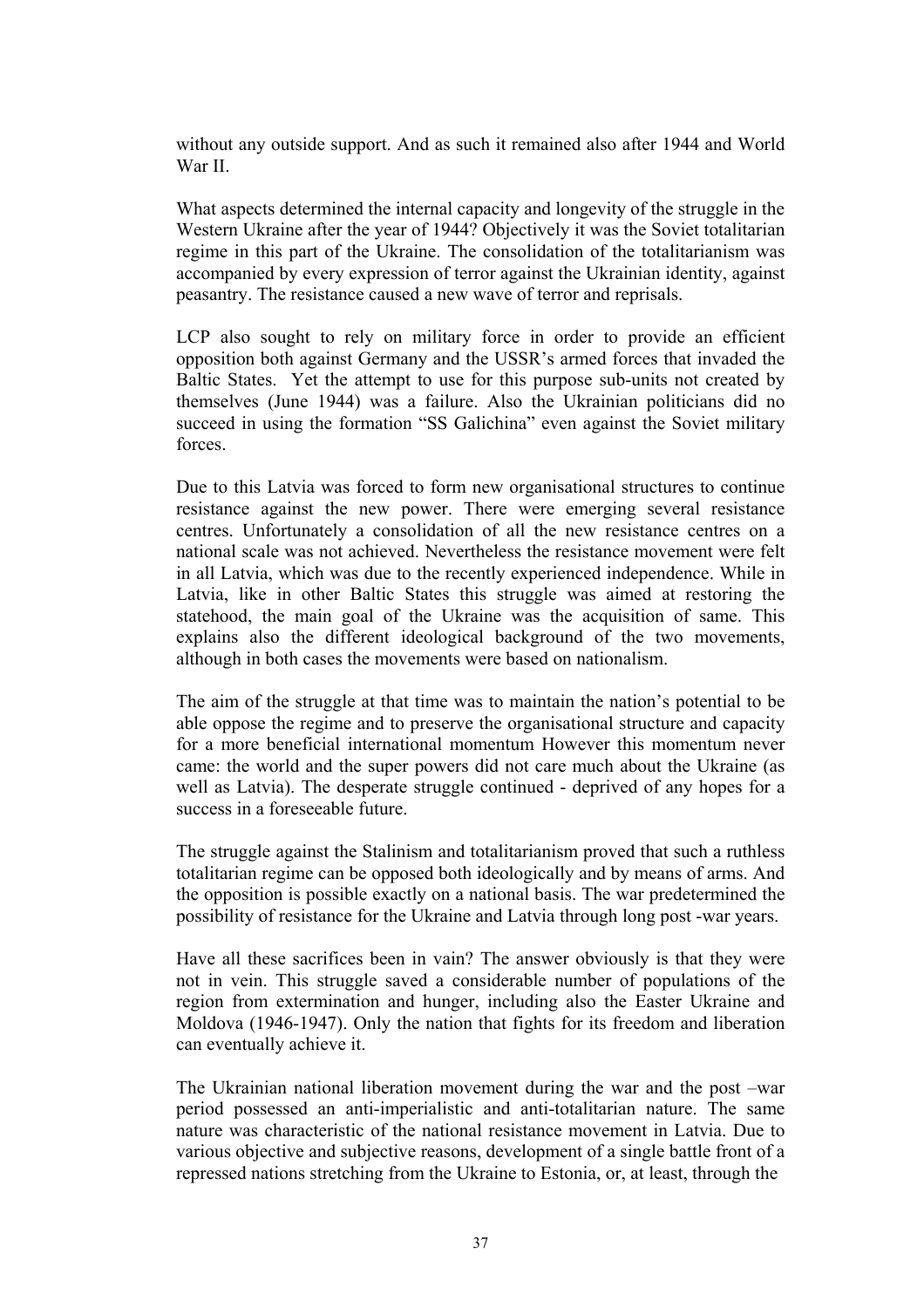Baltic, was not achieved. Yet the similar conditions experienced by the peoples of these republics resulted in a similar and, in same cases, even identical forms of struggle and resistance organisations.

Today we have implemented only a small part of the ideological-organisational legacy of the Ukrainian liberation movement of the time. An appropriate situation, efforts and time will implement the rest.

Prof. Wojciech Roszkowski Polish Academy of Sciences Institute of Political Studies *Poland* 

# "DEFEAT IN VICTORY": POLISH WAR EFFORTS, 1939-1945

The wartime history of Poland moved along a twisted road from independence to enslavement. It started from the defense war of September 1939 when Poland was invaded first by the Germans and then by the Soviets. In the years 1939-41, Poles were threatened by Nazi and Soviet extermination. After 1941 the Polish government in exile cooperated with the Western allies and the Soviet Union. Following the Polish-Soviet split in 1943 and the allied decision to move the country westwards, in 1944 the Soviet armies entered pre-war Polish territory and in Yalta Poland was included into the Soviet sphere of influence.

Their country occupied and divided in 1939, Poles fought against Germany on all European fronts of the Second World War. Polish troops took part in military operations in Norway and France, during the battle of Britain, in the Middle East, North Africa and Italy. Despite a wholesale murder of Polish officers by the Soviets in Katyn and other NKVD killing grounds, two Polish armies were organised in Russia after 1941. One, connected with the government in exile, was not given a chance to fight and was evacuated to the Middle East. Another, commanded by the Soviets, accompanied the Red Army all the way to Berlin.

An extensive political and military underground was developed in occupied Poland: the Home Army connected with the London government in exile and the Communist controlled People's Army. In the summer of 1944 the former numbered about 380 000 soldiers, while the latter about 10 000 soldiers. They also had different objectives. On the one hand, the government Delegatura and the Home Army aimed at regaining independence. The questions of systemic change was left to the parties and their democratic bargaining, but it was obvious that postwar Poland would have to go through serious reforms. On the other hand, although they disguised their goals in a populist and democratic rhetoric, the Communists were aiming at a social revolution and establishment of a Soviet controlled totalitarian system.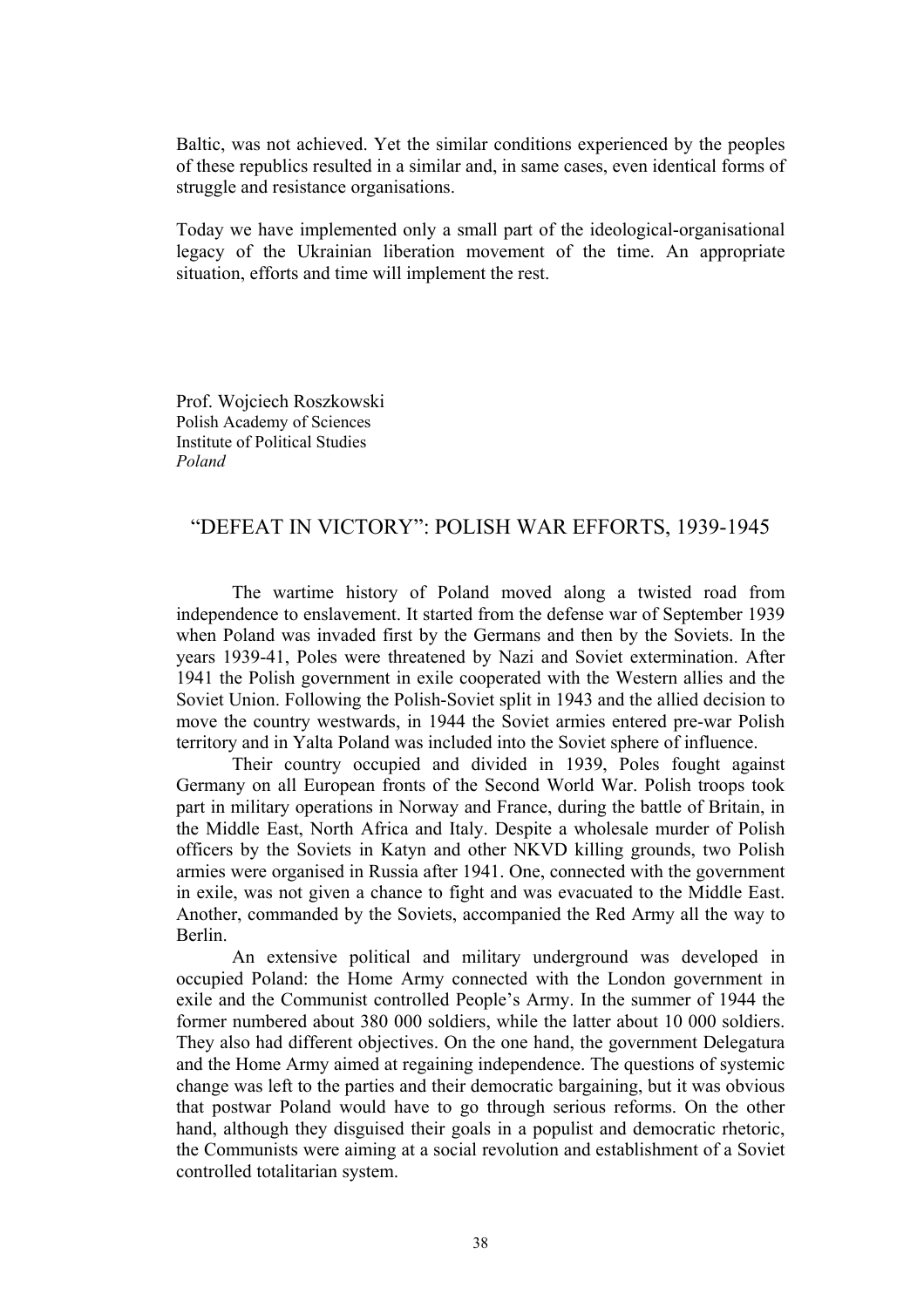The hour of truth came in August 1944, when the Polish underground started the Warsaw Rising. The rising was crushed by the Germans but Stalin's wait-and-see attitude largely contributed to the tragedy of Warsaw. Poles took up arms, were abandoned, and accused of not cooperating with the Soviets. It they remained passive, they would be accused of not fighting against the Germans and thus treated as unworthy of freedom. Heads you win, tails we lose.

It was symbolic for postwar Poland that its fate was determined in Moscow. In June 1945, sixteen national leaders were tried by a Soviet court, while Soviet agents and "realists" tried to save hope met from a new government. Few Poles thought about the coming of the Soviet armies in 1945 in enthusiastic terms and the term "liberation" had a dubious meaning. This came as no surprise. Nazi occupation of Poland was replaced by Communists control. Poland lost sovereignty and chances to form its own from of government. For Poland, a country which first resisted the Third Reich by force, the end of World Was Two was a "Defeat in Victory".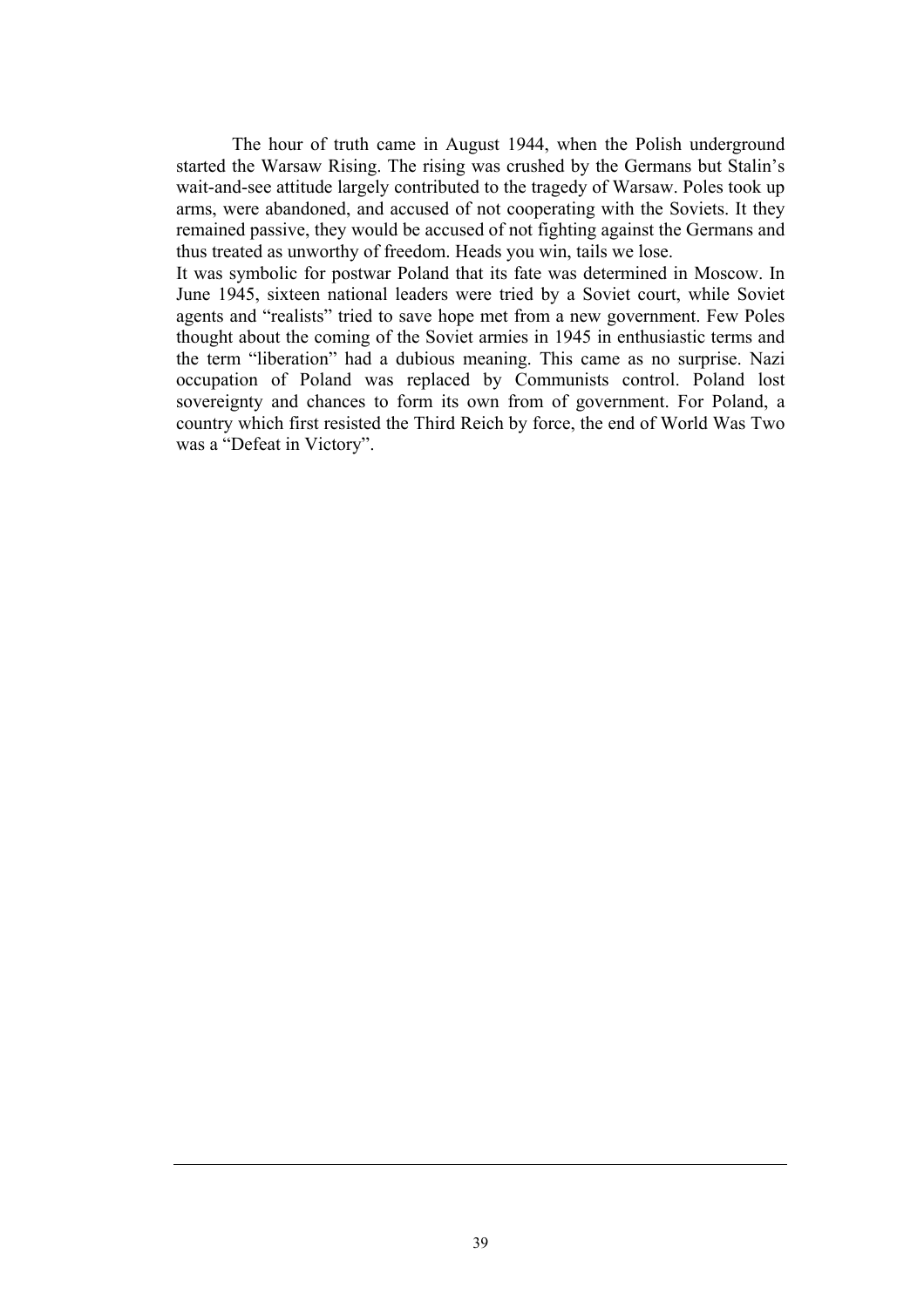### SELF-DEFENSE *"COMANDANTURES"* IN THE HOLOCAUST

As the Nazi forces entered Latvia they carried along with them their own intentions and language of hatred and a revenge. The most poisonous words were *"pogrom", "Selbstverreiningung"* and *"Selbstschutz"*. All of these words were euphemisms and they hid meanings that were not evident on the surface. The word "pogrom" originated in czarist Russia and it meant locally spontaneous attacks on Jewish communities. The Germans already in 1938 redefine the word as state directed actions against the Jews. The words "self-defense" and "selfcleansing" sound like defensive and peace-loving ones, but their real German meaning was aggressively criminal. "Self-defense" was a basic concept at the root of the Nazi ideology. It originated in the "stab-in-the back", which according to Hitler was performed by Jews and their associates.

The Nazis transmuted "self defense" into revenge. With the help of these words the Germans endeavored to induce the "natives" into murdering Jews and Communists.

Of the three words only "self-defense" has entered Latvian historical and memoir literature.

Military *comandantures* were established during the first moments of occupation, and next to them in the same towns Germans ordered the organization of auxiliary Latvian teams, that during the occupation's first six weeks they called "self-defense" *comandantures*. They were organized approximately on the pattern of pre-war *Aizsargi* or police. There exist written documents and notices that tell us how and who organized these self-defense teams. The organization occurred simultaneously in all of Latvia, and not only there but also in the other Baltic states and in Eastern Europe at large. In the District centers there were organized district *comandantures*, in towns town *comandantures* and in the *pagasts*, *pagasts comandantures*. Altogether in 1941 there existed approximately 700 Latvian *comandantures*. The self-defense men were ordered to wear the Latvian colors, red-white-red, an arm-band as a mark of identification . The Germans controlled the self-defense teams in two ways: directly through German local *commandantures* and through Latvian District commandants. About six weeks after the occupation, in mid August, the Germans closed the self-defense teams and forbade the wearing of the arm band. There was a reason why these units were ended: the first phase of "selfcleansing" was completed—the Jews from small towns had been killed.

There exists a view that the self-defense *commandantures* arose spontaneously even before the Germans had entered Latvia. A broad coalition of opinion consisting of ex-Soviets, Jews, Germans, Americans and Latvians believes that the self-defense units in Latvia were locally created. Even many Latvian eyewitnesses and participators in the self-defense units believe in the spontaneity story.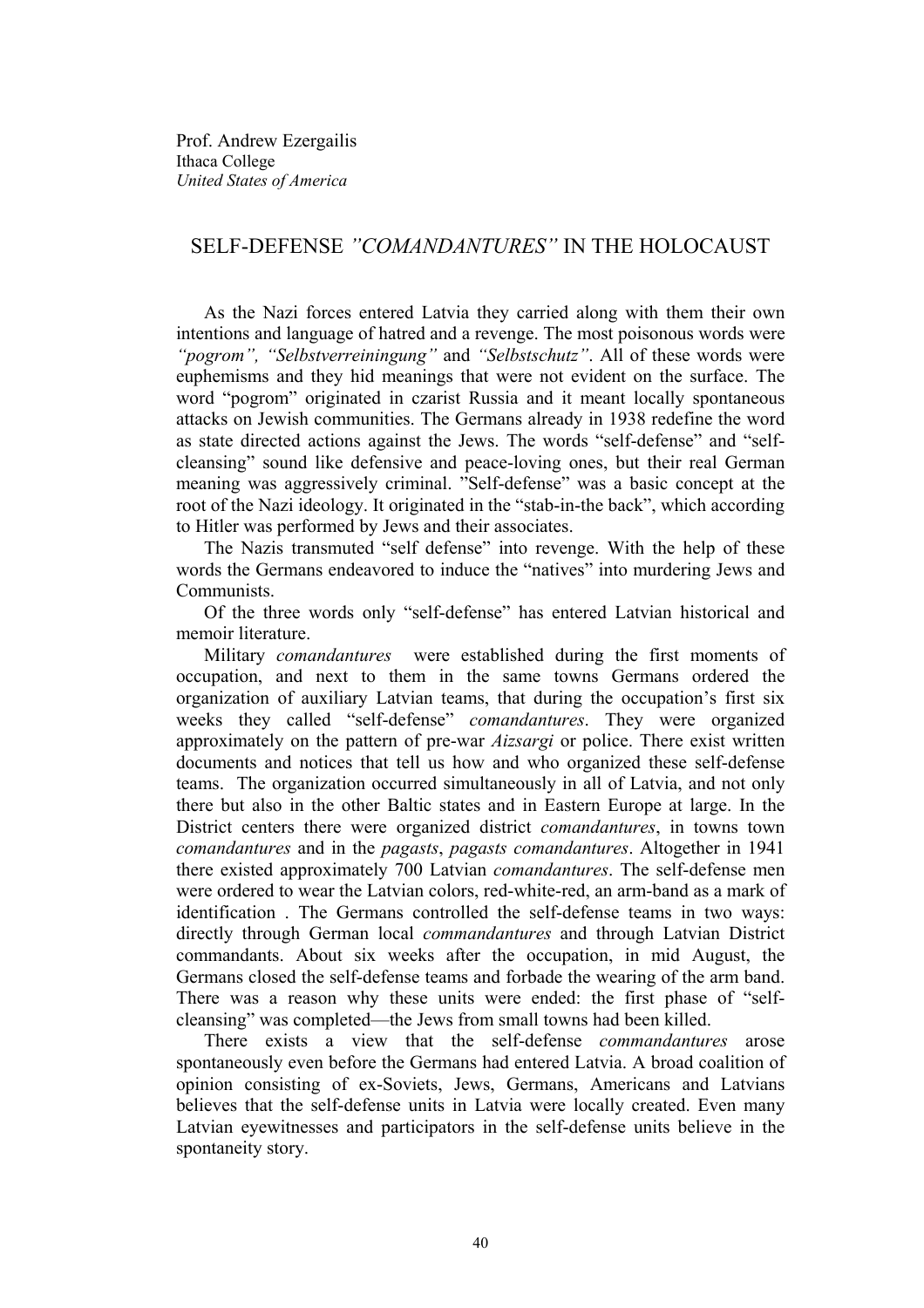What gives me a right to question this universally accepted view about the self-defense?

1. The words, self-defense and *commandanture,* first of all are found in German not Latvian sources.

2. No such organization had ever existed Latvia before.

3. The idea of "self-defense", in its Teutonic definition, originated in Germany and had its own germanically dialectical, "stab-in-the-back" meaning, that did not have an equal in Latvia.

4. Upon entering Latvia the Germans had total control of the land.

5. In Latvia there was no native center of power that had an authority to initiate or organize a country-wide system of self-defense *comandantures*.

6. Upon entering Latvia the Germans had a low level of confidence in Latvians. They had not forgotten the burning of baronial estates in 1905, nor Latvian Bolshevism of 1917 and the Land reforms of 1920ties.

In the scheme of the "self-defense" organization there was one deceptive aspect. The pre-war *Aizsargi* organization frequently was used as the basis for organizing the self-defense units. It would be wrong to say that there were no Latvians who volunteered in the "self-defense", but it is also true that the German military and punitive organs upon entering Latvia in effect carried out a draft.

Among all of the war-crimes and crimes against humanity that Germans perpetrated during World War II, one must add the importation of their sense of revenge and entrapping the "self-defense" men into the murder of Jews. Stahlecker, the Commander of Einsatzgruppa A, has left numerous documents in which he testifies that for the purpose of killing Jews he had proposed specially selected victims of Communism, like men whose relatives had been deported to Siberia.

What tasks did the "self-defense" forces perform? All those that their supervising German military commandants and SD men ordered them to perform. The pattern of their work varied from place to place. Most of the time in most of the places, the self-defense men performed police or quasi police duties. Their participation in the killing of Jews was not uniformly the same everywhere. In districts where there existed SD chapters the role of the self-defense units was minimal. In other districts they were in charge of arresting the Jews and keeping them imprisoned until a German or Latvian SD team arrived and carried out the killings. In some districts also the killings had to be locally organized.

In this paper I have tried to draw togather the main strands of information about "self-defense" origins and work. Without understanding the role of the self-defense teams, the understaning of the Holocaust in Latvia will elude one. The discovery of the role of the self-defense *comandantures* will also lead one to a disclosure of the role of German military *comandantures* in the Holocaust.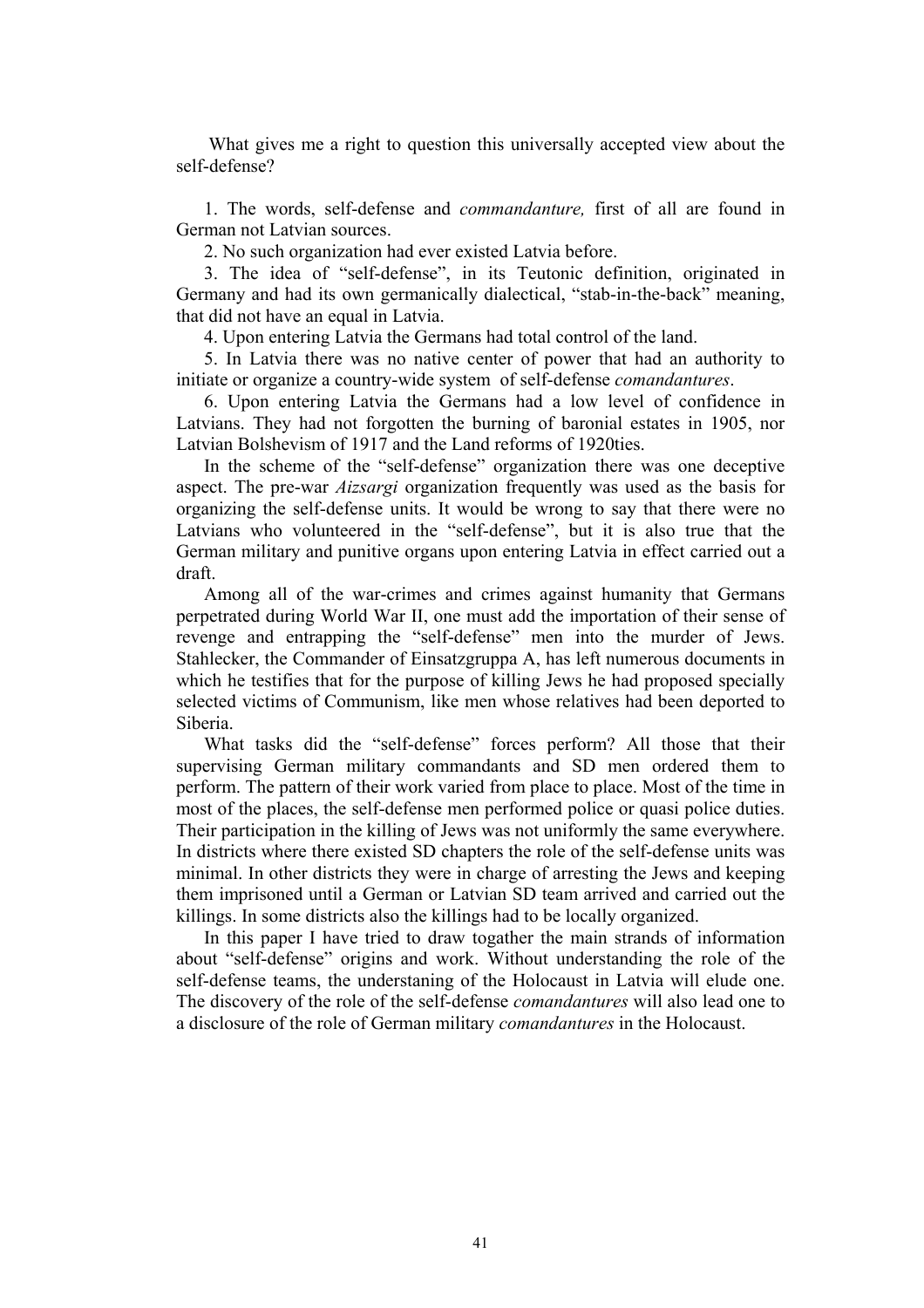Marģers Vestermanis Director of the "Jews in Latvia" Museum/Documentation Centre *Latvia* 

#### EXTERMINATION OF THE LATVIAN JEWS IN 1941

#### **Remarks on the time periods of the history of Holocaust and on the "white spots" of historiography**

 Similar to other Easter European countries that have regained their independence Latvia is now seeking to "conquer its past". One of the peculiarities of this complex and sometimes controversial process in the postcommunist Baltic states is the massive confrontation of the society with the crimes of Stalinist past, at a time when neither the scholarly research nor the ethical assessment of war-time history have given clear answers as to the tragic legacy of the Nazi occupation. This legacy concerns not only the Holocaust (extermination of 75.000 Latvian Jews and several thousand Jews from Western Europe, Lithuania and Hungary) but also the political terror spread by the extreme nationalists who used the change of occupying powers for the purpose of eliminating the "politically undesirable elements" (12.000 – 15.000 victims). The persecutions of their fellow-nationals animated the extremists to direct the same kind of actions against the Jews. Nazis exploited their readiness to violence in order to engage a significant number of the nationalist activists in the Jews` extermination program. The current tendency to allow these events only a marginal place in the national history gives rise to concerns as to how democratic is the process of "conquering the past".

 Two time periods should be clearly distinguished in the history of extermination of the Latvian Jews. The first period covers the summer of 1941, with massive killings of Jews in the rural areas and selected killings of male Jews in the cities (in Riga alone at least 5.000 victims; around 35.000 victims in the whole of Latvia, as of October 15, 1941). The extermination of the Jews in this phase is not yet strictly centralized, the commandos of the Security Police and SD carry out individual bigger actions on their own responsibility (in Jelgava, Riga, Daugavpils, Rēzekne etc.). A significant role was played by the anti-Jewish initiatives undertaken by the Kommandanturs of Wehrmacht. The largest number of murders was committed by a local volunteer killing unit (the Arajs commando). Occasionally the execution campaigns were assisted by the Wehrmacht, German marines (in Liepaja), and individual subunits of the  $9<sup>th</sup>$ ,  $13<sup>th</sup>$ ,  $22<sup>nd</sup>$ , and other police battalions. There is no evidence to the frequently-heard assertion that the annihilation of Jews in Latvia was already under way before the German invasion. However, there is no denying that without the complicity of the local units of self-defence (later, auxiliary police) in the actions against the Jews, the rural areas of Latvia would not have been "cleansed" as rapidly and as thoroughly as they were, nor would it have been possible to carry out the massive imprisionment actions in the cities on such a big scale.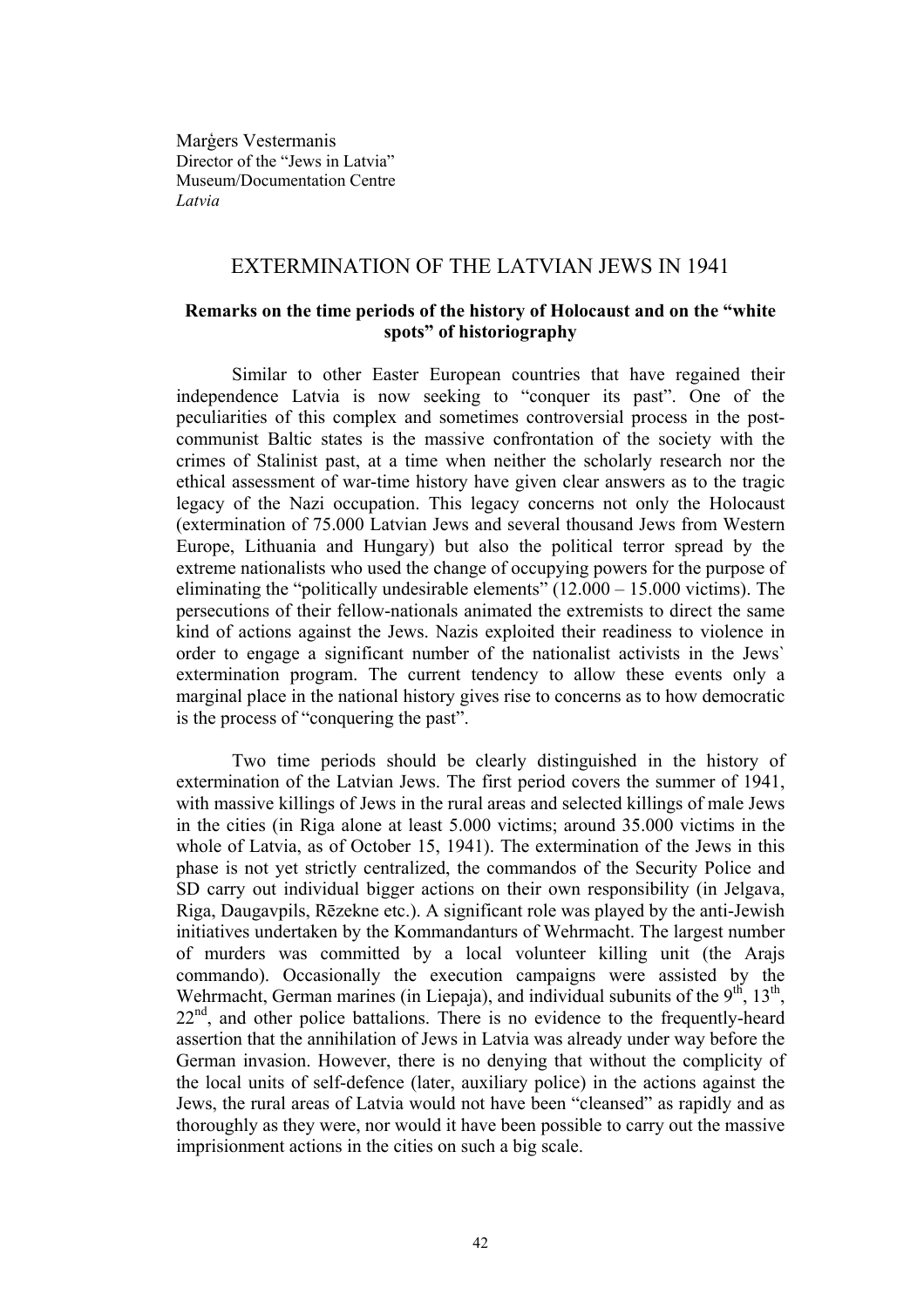The second period of the total ethnocide began in November – December, 1941. The elimination of Jews by now had become strictly centralized, led and overseen by the Higher SS and Police Leader in Ostland in accordance with the instructions from Berlin. There was no place anymore for "local initiatives'', the participation of the Latvian police and Schutzmannschaft in the massacres was held under a strong German control. By the end of December, 1941 the "final solution" for Latvia was practically achieved: out of the total of 75.000 Jews living in Latvia before the occupation only some 6.000 persons had escaped death, mainly in the "Small ghetto" of Riga and in small camps in Liepāja and Daugavpils. When the transfer of the surviving Jews to the "Kaiserwald-Riga" concentration camp was completed in autumn, 1943, their number had further decreased by 1.500. In a year, when they were deported to the concentration camps in Germany, no more than 4.000 persons had remained. Out of these only the fourth part survived the war. Some 350 Jews were saved in Latvia by the non-Jewish nationals.

 The history of Holocaust in Latvia on the whole is well known. 26 books of memories have been published. A number of historians (G. Schneider, D. Levin, H.-H. Wilhelm) have published researches on specific aspects of the theme. In 1997, A. Ezergailis published a significant study, first of its kind, on the general history of Holocaust in Latvia. This allows us to have now a clearer perspective on the "white spots" of the history of Holocaust.

 One of the questions still unclarified concerns the content of the orders received by the SD Einsatzgruppen. Were they from the very start secret "Führerbefehl" which demanded immediate and total extermination of the Jews? If that is the case, it is not clear how the Wehrmacht`s "Wirtschatskommando" and later, the Nazi civil administration could manage to slow down the pace of extermination on the grounds of necessity to preserve the Jewish labour force.

 An important issue for the national historiography is the mechanism of engaging the self-defence units in the massacres: was it an order given directly by the SD, or did the SD only encourage such involvement? In accordance with the infamous instruction of the RSHA, it was prohibited to "leave traces" and to give written orders. Other sources, like the Soviet Extraordinary Commision, KGB interrogation protocols and memories of the participants of the massacres do not confirm the hypothesis of forceful submittance to the orders. The Jewish historians, on their part, are more interested in the tragedy of their kinsmen, but there are very few authentic testimonies on the extermination of the Jews in the rural areas; there is only one diary that describes these events (Šeine Gram from Preili).

 Little investigation has been made on how the victims reacted to the direct threat of death. The Jewish Documentation Centre has gathered information on the waves of mass suicide, on the efforts of the victims to preserve their national consciousness and human dignity (police reports, ghetto folklore, diaries), on the attempts of resistance. The Jews have been often criticized for their fatalist attitudes but one should bear in mind that the Jewish capacity to resistance was dependant on the support it received from the society.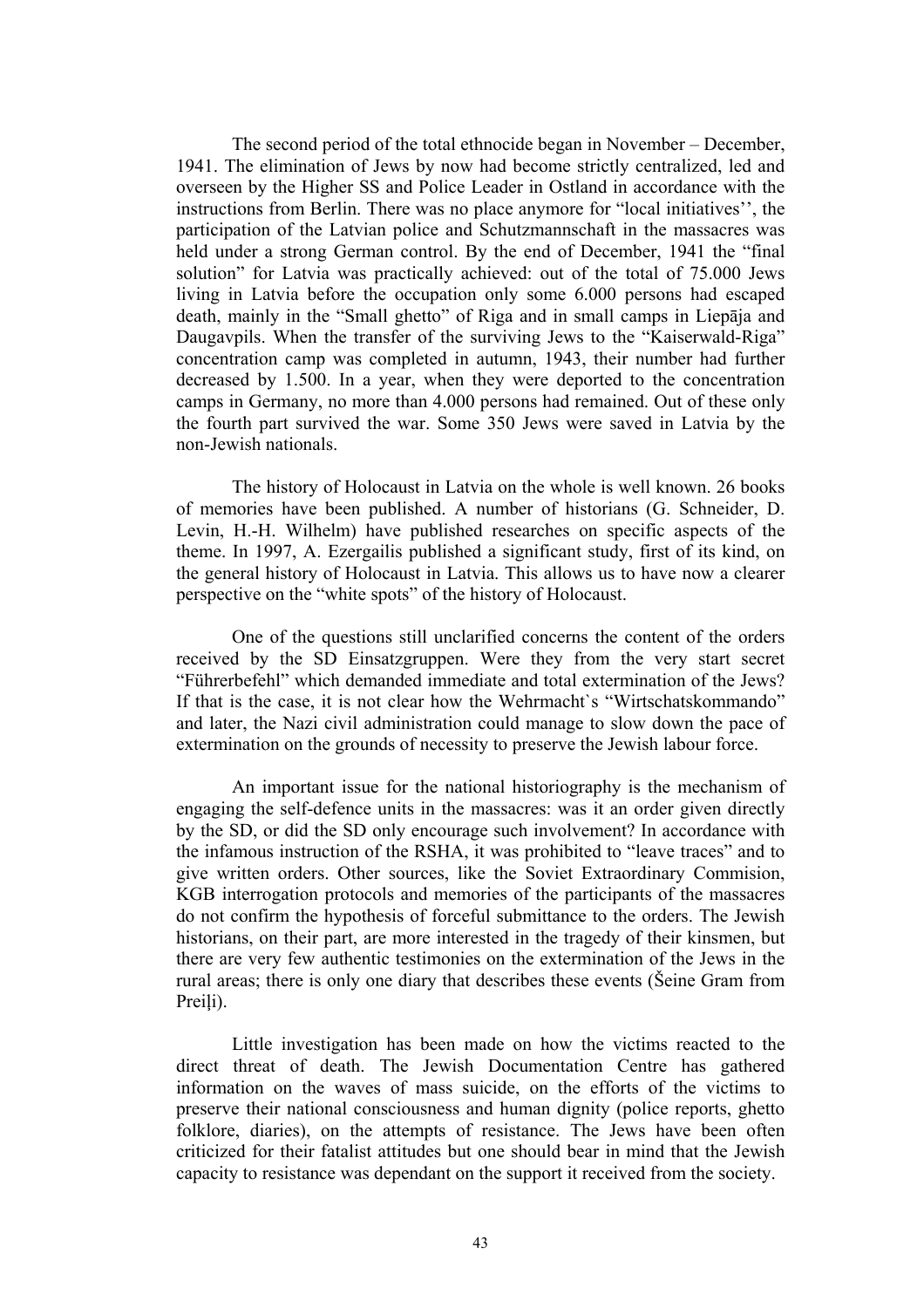The indifference of the overwhelming majority of the Latvian society to the tragedy of the Jewish people is best illustrated by the underground literature circulated around in the occupied Latvia: the Holocaust was not even mentioned neither in the publications issued by the Latvian Central Council, nor in the procommunist and other undergroun d publications.

 The question of the reaction of the Latvian society towards the Holocaust has been touched upon only by A. Ezergailis. The conception of Latvia as a country plunged into general anti-Semitism should be unequivocally rejected. The mass passivity was rather determined by the weakness of Latvian democracy, undermined by the Ulmanis authoritarian regime, and the Soviet deportations which affected the liberal intelligencia and social democrats. The Nazi terror delivered the last blow to the democratic forces. Considering these circumstances, the courage of the people who supported the Jews and concealed them at the risk of their own lives deserves even greater appreciation. The number of the non-Jews who saved the Jewish people together with their family members and confidants could have reached several thousand persons. The materials gathered by the Documentation Centre show that the acts of solidarity and saving were religiously motivated. Baptists and Adventists were the most responsive in this respect, followed by Catholics and members of other confessions; as to their social background, the rescuers belonged predominantly to the middle and semiproletarian classes. From the geographical point of view, the people of Latgale displayed comparetively greater readiness to help the Jews than the people of other regions.

 Up to now the researchers of Holocaust have mainly concentrated on the mechanisms of extermination and the balance of the victims. In the future investigations more attention should be devoted to the moral demeanour of the individuals under the extreme conditions of terror in the context of social reaction.

Katrin Reichelt *Berlin/Riga* 

# THE ROLE OF LATVIA AND LATVIANS IN THE NATIONAL-SOCIALIST RACIAL AND SETTLEMENT POLICY - THEORETICAL CONCEPTION AND PRACTICAL IMPLEMENTATION

The paper is included in the plenary session "Crimes against civil" population in Latvia during World War II", as a racially negative classification of a nation (german: Volk, latvian: tauta, russian: narod) is to be considered as a crime against this nation.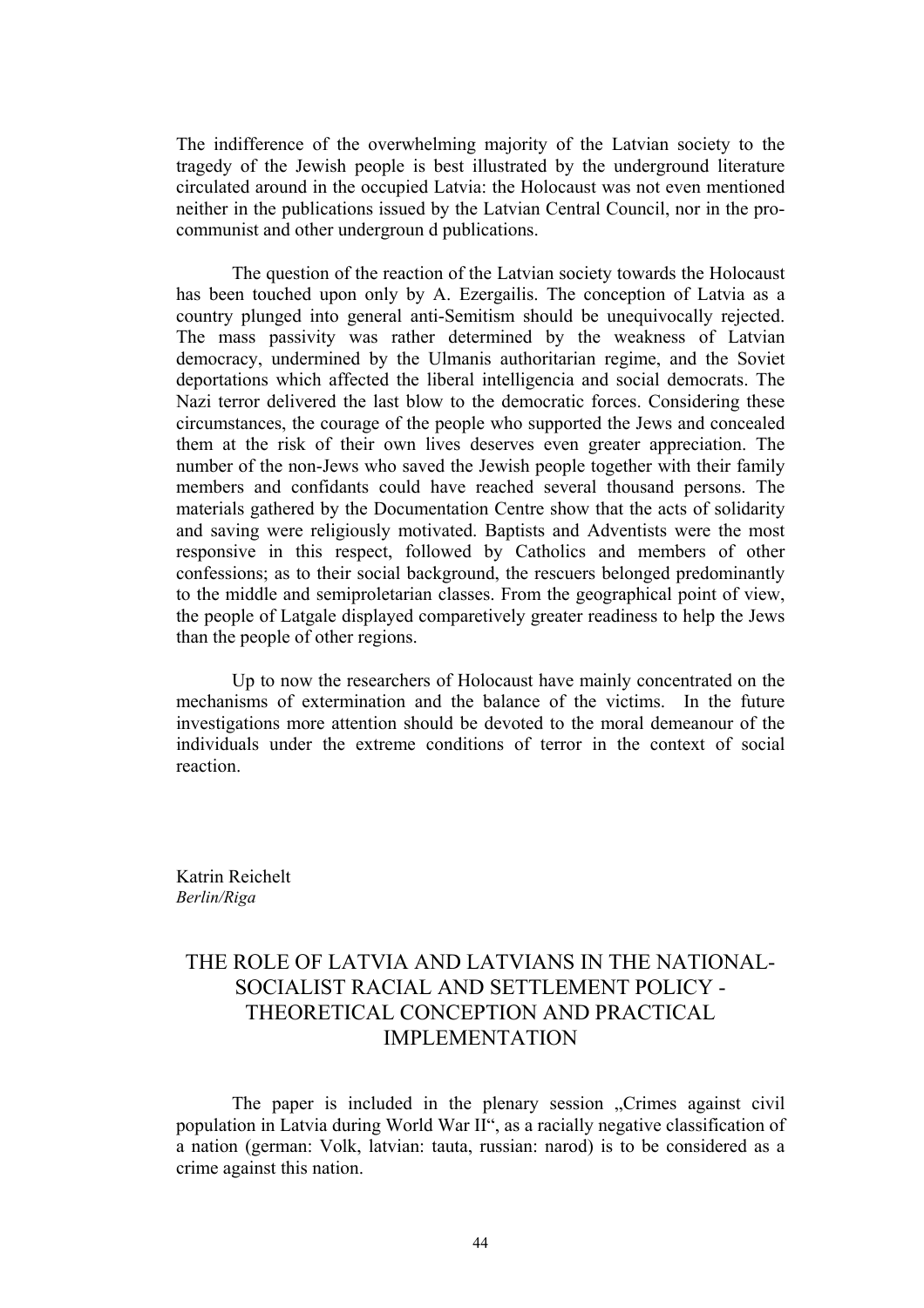The paper will focus on the question, which National-Socialist racial policy plans were proposed with regards to Latvia, which results they had concerning the settlement policy in Latvia – whether there were any and how they were implemented. Moreover the central place will be given to the *Generalplan Ost* in its second version. Heinrich Himmler's "Memorandum of how to treat alien nations in the East" ("Denkschrift zur Behandlung der Fremdvölkischen im Osten") and the first version of the *Generalplan Ost* will not be addressed here as it only contains the racial policy of the occupied Poland and does not touch upon Latvia yet. This fundamental document concerning settlement questions will be regarded in connection with documents mainly from Latvian Archives intending question of a racial evaluation of the Latvian nation. Altogether the paper is based on the materials from the Latvian State Archives of History, which excellently supplement the already published documents.

An answer should be provided to the question of what reasons, apart from the course of war, hindered practical implementation of the aims set out by the *Generalplan Ost* in Latvia. Were there already contradictions on the theoretical level of the plan?

The paper will highlight the following most relevant issues:

- 1. The starting point will be the classification of Latvian nation according to the German racial policy. Which different views existed on different levels of decision-making bodies and in NS-institutions about the racial structure of the Latvian nation? Which consequences had these evaluation concerning settlement plans in Latvia? What meant *Germanisation* (Eindeutschung) of the Latvian territory and what plans existed about the fate of the as nonarians considered Latvians?
- 2. Various theoretical plans from different NS-institutions will be focused looking at it from the aspect of contradictionary and hindering each other point of views: How Himmler`s radical point of view, the plans of the *Reichssicherheitshauptamt* and Rosenbergs opinion influenced the racial and settlement policy all in all regarding Latvia? Thereby the paper will concentrate on the question, how were defined racial categories by these National-Socialist planning institutions. It will be shown, how priorities of this policy changed in the ongoing course of war.
- 3. Assuming from the German policy the reaction from the Latvian side will be shown. It has to be noted that Latvia as a target of German racial and settlement policy had further reaching functions, for example to provide an important potential for military facility, to serve as a site for extermination of Jews or the function of the Latvian Civil Government. Until today the academic research has been highlighted only the views of the National-Socialist leadership as the organisers of the racial and settlement policy. An analysis of the response from involved represantatives of the Latvian side would be required. Latvia will not to be viewed only as an object of German intentions. It is to ask, in which way the german planners had to be carefull that an aggressive racial policy doesn`t disturbe the priorities of occupation policy.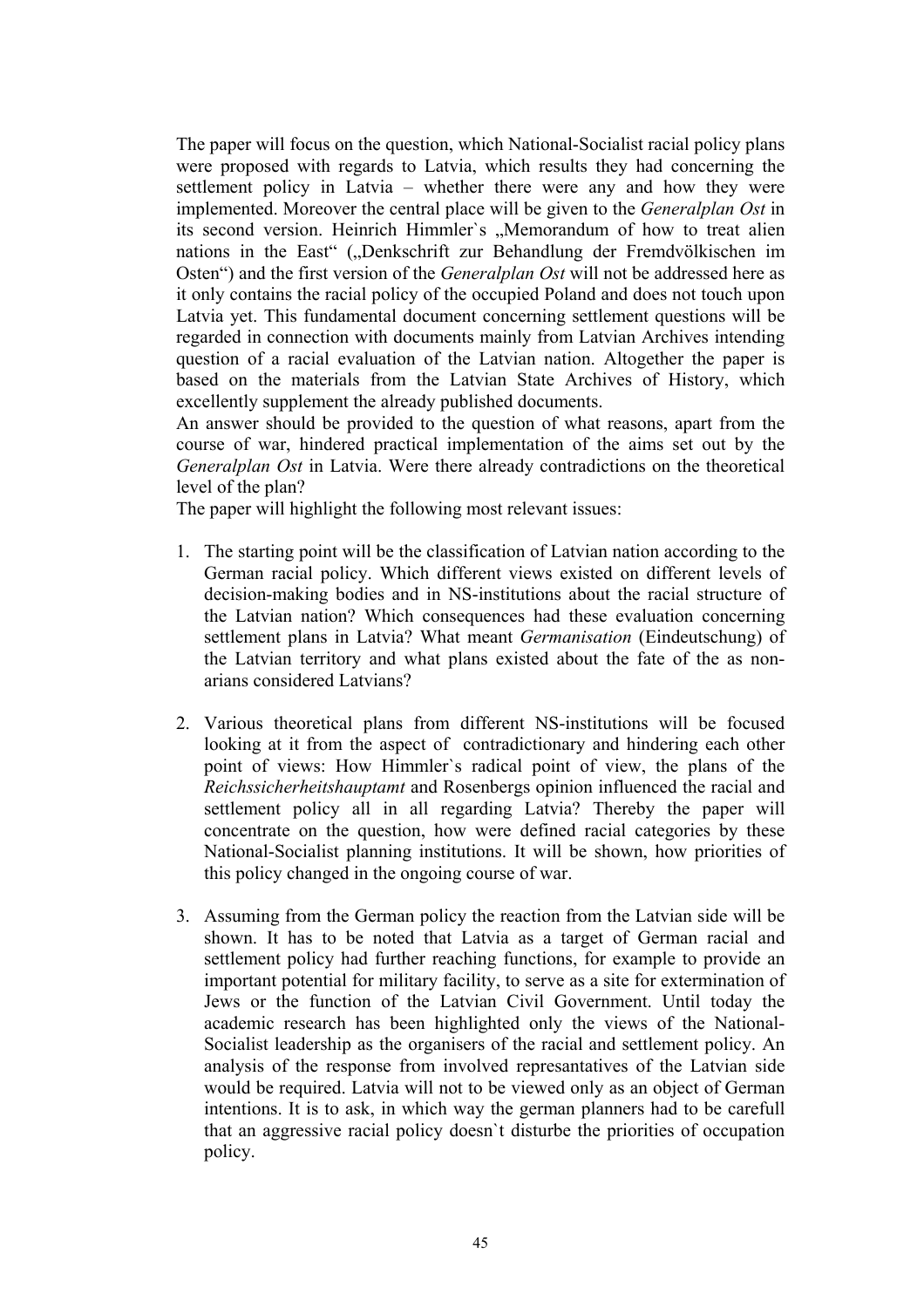4. In conclusion there are named some reasons that hindered implementation of National-Socialist racial and settlement policy in Latvia.Undoubtetly the course of war had the most important influence on population politics. But the central question will be of the contradictions on the theoretical level of population policy. Did the priorities of German occupation policy automatically preclude the realisation of the racial and settlement aims or was it destroyed due to the specific situation? Was the theoretical division between occupation policy in the present and racial policy priorities in the future realisable? As a result the level of inner contradictions of the racial and settlement plans concerning Latvia shall be defined.

Dr.hist.Rudīte Vīksne Latvian Institute of History University of Latvia *Latvia* 

### REPRESSIONS AGAINST LATVIAN POPULATION IN 1940/1941 –1944/1945: THE COMMON AND THE DIFFERENT

Although formally the Republic of Latvia existed until 21 July 1940, various repressions against Latvian population were started right after the occupation of Latvia in June 1940. They became increasingly intensive after a full annexation of Latvia. Repressions served to achieve both political and economic goals and manifested themselves as direct repressions – arrests, administrative deportation as well as indirect ones – dismissal, reprisals of economic nature, etc. Often it is difficult to find a line of demarcation between them. Arrests and deportation were carried out along with the adjustment of state apparatus to meet the requirements of the Soviet system, elimination of the "Aizsargi" (Latvian paramilitary organisation), sovietisation of the Latvian army and nationalisation of the large industrial companies and banks, and the land reform.

To date the total scale of repressions has not been identified yet. This is a very extensive theme, therefore this paper will address only one type of repressions – political arrests, as a source using the materials from the archives of former KGB (now Latvian State Archives, fond No. 1986): the years of 1940/1941 and 1944/1945.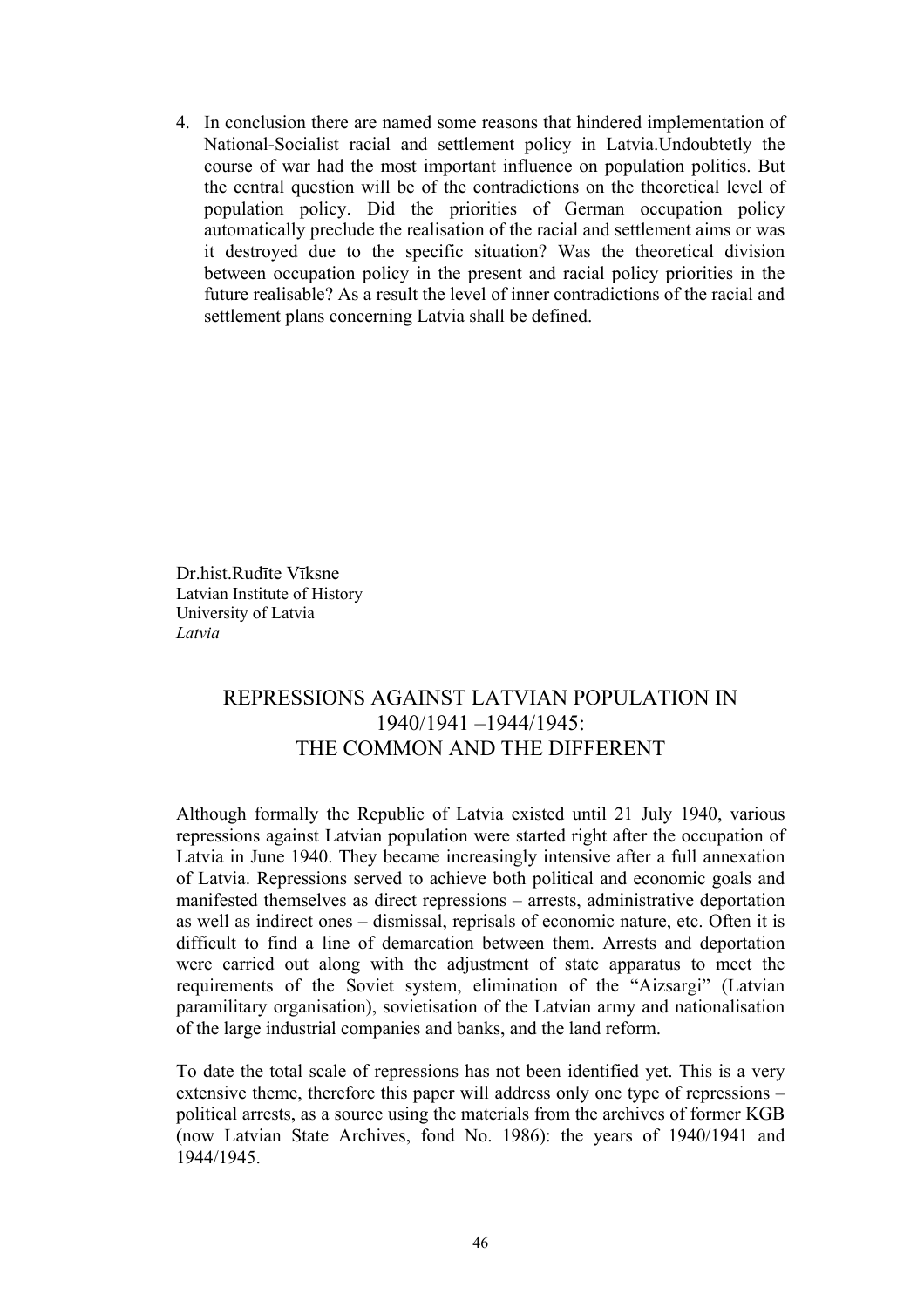

Arrests in 1940/1941

- The former KGB Archives contain information about 7292 arrested persons, out of which 263 were women. 184 were arrested during the period from 17June 1940 to 5August 1940, i.e. untill incorporation of Latvia into the USSR. By the time the Criminal Code of RSFSR was officially introduced in November 1940, about one and a half thousand people had been arrested.
- As the first ones were arrested the representatives of the previous state power institutions (government members, state officials, police and court employees, *the Aizsargi*, border guards, etc.) as well as the members of those organisations that had contacts abroad and organisations that were regarded as antisoviet.
- Arrests were mainly motivated as punishment for those persons who were fighting against revolutionary movement and the working class. The definition "fought against revolutionary movement" or "the working class" was applied very broadly. It was likewise referred to the persons that served in the Latvian army, to the employees of police and court systems and *the Aizsargi*. In 1940/1941, besides to the above motivation, people were often arrested as "members of counterrevolutionary organisation", "socially dangerous", less often as "anti-Soviet elements". The denomination "counterrevolutionary" was in particular frequently used. It was attributed both to the political parties of the Republic of Latvia, youth organisations, anti-Soviet leaflets and songs.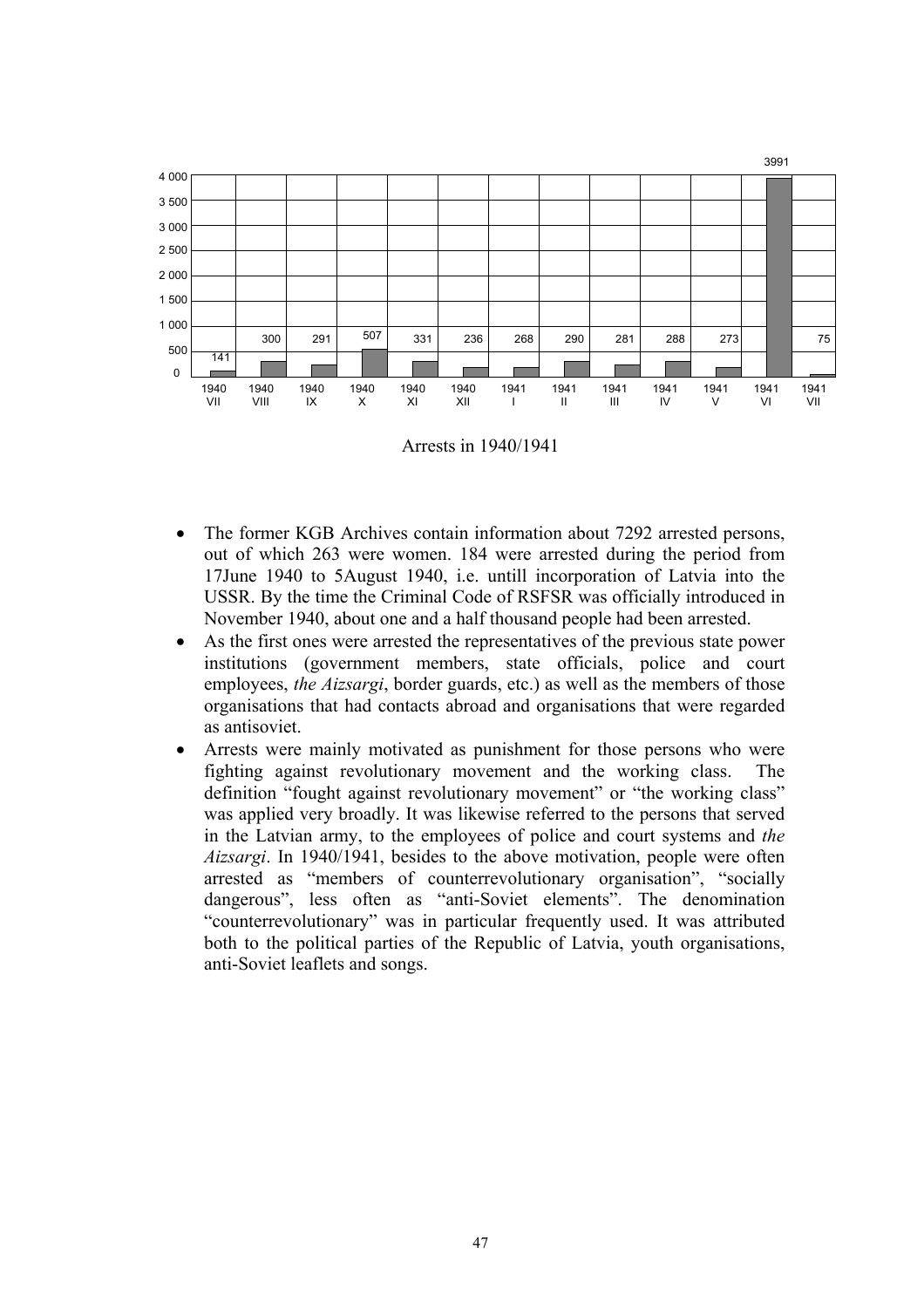#### Arrests in 1944/1945



- The former KGB Archives contains information about 18438 arrested persons, out of which 1413 were women. Repressions formally were directed against the supporters of German occupants. The most frequently used justification for arresting people was "supporter or Germans", which similarly to "fought against revolutionary movement" was very widely applied. In fact, any person who during the German occupation lived in Latvia could be denounced as "supporter of Germans" or "collaborator of German occupants". As the first ones to the reprisals were subjected the persons who during the German occupation had served in self-defence units, auxiliary police, police battalions, as well as in the Latvian SS Volunteer Legion and *Aizsargi*. Those who took administrative positions during the occupation were likewise subject to arrests. In many cases people were accused of using the labour of prisoners of war, not immigrating to the USSR upon the outbreak of the war, or, in case of Jews, of having survived the German occupation in Latvia.
- There was no substantial difference between the repressions of 1940/1941 and 1944/1945, they both were aimed at consolidation of power and ideology, elimination of the active and passive resistance, at the same time maintaining the atmosphere of fear.
- In most of the investigation cases of primarily importance was seen the membership or the position taken by a person rather than his committed offence.
- In 1940/1941, compared to 1944/1945, the cases of defendants were more often investigated by the Supreme Court and the Regional Court, less by the Military Tribunal and the Special Council.
- While there were slight differences in applying the RSFSR Criminal Code, both in 1940/1941 and 1944/1945 people were mainly punished according to clause 58 paragraph (for counterrevolutionary crimes), in 1944/1945 reference was made also to the USSR SSP Decree of 19April 1943.
- In 1944/1945 a defendant person was most often sentenced while being in a camp.
- Both in 1941 and 1945 there were carried out administrative deportations.
- In 1945 appeared a new type of repressions filtration camps.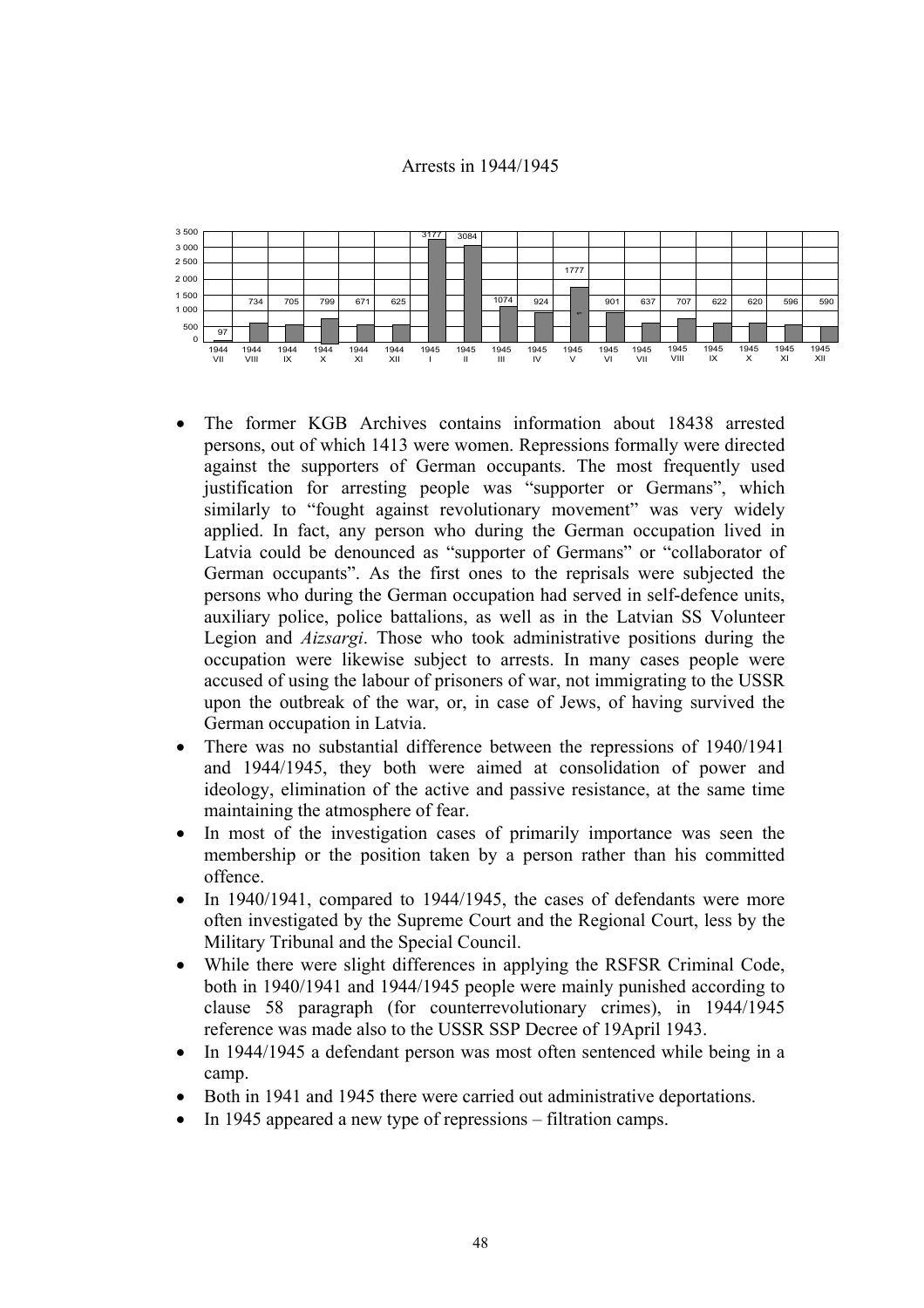Dr. habil.hist. prof.Heinrihs Strods University of Latvia *Latvia* 

#### THE REPEATED OCCUPATION OF LATVIA BY THE SOVIET UNION, 1944 – 1945

1. The strategically economic importance of the Baltic States is greater than it could be judged of their rather small territory today and historically. Belonging to the Western cultural realm but situated in Eastern Europe, the Baltic States found themselves in zone of clashes between two totalitarian superpowers - Nazi Germany and the Bolshevik Soviet Union - and during the Second World War suffered occupation by military force (*occupatio bellicare*) three times (in 1940, 1941, 1944-1945).

2. The political causes of the repeated occupation of Latvia by the USSR were the secret Additional protocols of the Pact on 23 August 1939 between Hitler and Stalin, as well as the passive consent to the occupation by Western democracies in the summits of Teheran in 1943 and Yalta in 1945, and their refuse to support a democratic Latvian government in exile and anti-Communist resistance movement in Latvia.

3. The Baltic States were occupied by the Red Army in 1944-1945 during the so called Baltic General Operation (the 2nd half of 1944), carried out by forces of three Baltic and Leningrad armies (fronts). The Red Army forces during this operation continued offensive in territories outside the USSR and thus turned the Great Patriotic War of the USSR into a war of conquest.

4. To realize the military occupation of the Baltic states, the Red Army here was immediately followed by troops of NKVD (Peoples Commissariat of Internal Affairs) - the 5th division in Latvia and Lithuania, the 63rd in Estonia and 4th in Lithuania; and the 48th Convoy division of NKVD, whose task was political cleansing of the local population. The existing card-index of screening lets one to conclude that more than 58,000 of local male population were imposed on screening in the three screening ("filtration") camps.

5. During the occupation of Latvia by Germany the Latvian Soviet Government in exile was functioning in Moscow under supervision of the AC(B)P CC (Central Committee of the All-Union Communist (Bolshevik) Party). Along with the Red Army forces 11 executive units of the LC(B)P CC (Central Committee of the Latvian Communist (Bolshevik) Party) arrived into Latvia - among them the puppet government of the Latvian SSR, senior officials of city and rural district governments, and 878 Chekists (48-81 per district) - all together 1966 persons. Military and political occupation was followed by a civilian occupation. In 1944-1945 already approx. 20,000 retired Red Army soldiers who had not lived in Latvia before (43,5% of total number retired in Latvia), stayed for permanent living here.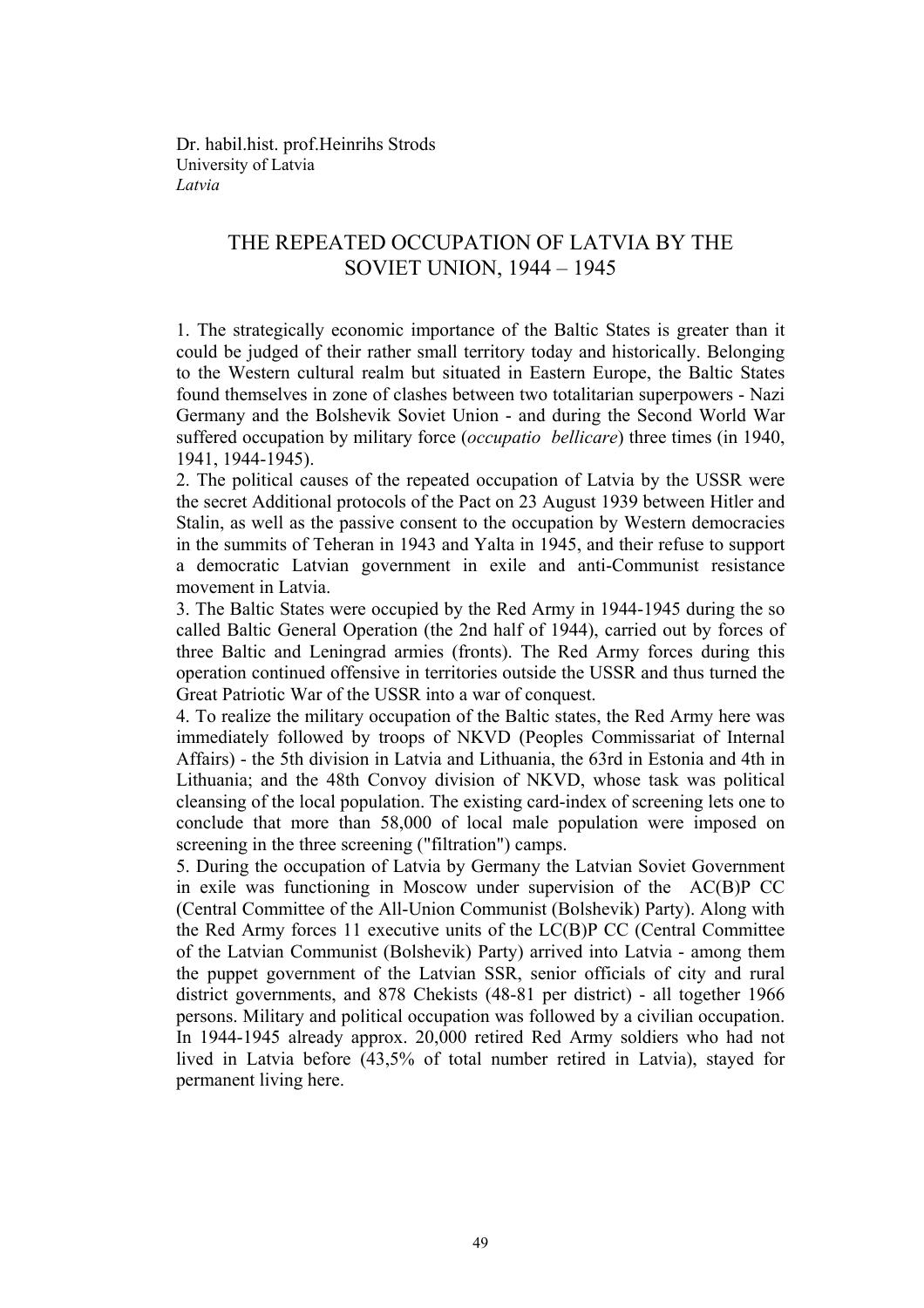6. All the countries of Eastern and Central Europe formerly occupied by Nazism, except Greece, became socialistic after being taken over by the Red Army.

7. The so called "extermination squads" (approx. 16,000 fighters) were formed in all the cities and rural districts of Latvia by the NKVD of LSSR in 1944. The squads carried out political cleansing and fought under guidance of troops of the NKVD of USSR against national guerrilla movement. After the second occupation of Latvia by the Soviet troops the puppet government of LSSR changed the administrative system and started changes in the social system and national structure, started turning of Latvian culture into a monoideological one. A monocratic dictatorship of the Communist Party, squeamishly controlled and on the whole financed by Moscow, was established in Latvia by the occupying power.

8. Although the tactics of occupation methods corresponded to contemporary totalitarian models, strategically the occupation of Latvia, as well as all other countries in Eastern and Central Europe by the USSR, followed the imperialistic ideals of the 19th century Russia, and reached these ideals due to the support of the Western democracies. The second occupation of Latvia by the USSR brought not only political but also demographic consequences.

9. Fifty four years ago by the passive consent of the Western democracies the secret agreement between the Soviet Union and Germany was put into practice and the iron curtain between the Baltic and the Black sea moved westwards, turning the Baltic States and Poland into colonial possessions and dominions of the Soviet Empire - the frontier line of the Cold War and a push-off base for the Red Empire in World War III prepared by it.

Dr. Alexander Kokurin State Archives of Russian Federation *Russia* 

## EVACUATION OF THE CONVICTS FROM THE PRISONS OF LATVIAN SSR NATIONAL COMMISSARIAT OF THE INTERIOR IN 1941

#### **Presentation plan**

Reference on the number of convicted in the prisons of the USSR National Commissariat of the Interior according to the information to date June 10 1941. Reference on the number of convicts in the prisons of the Latvian SSR National Commissariat of the Interior.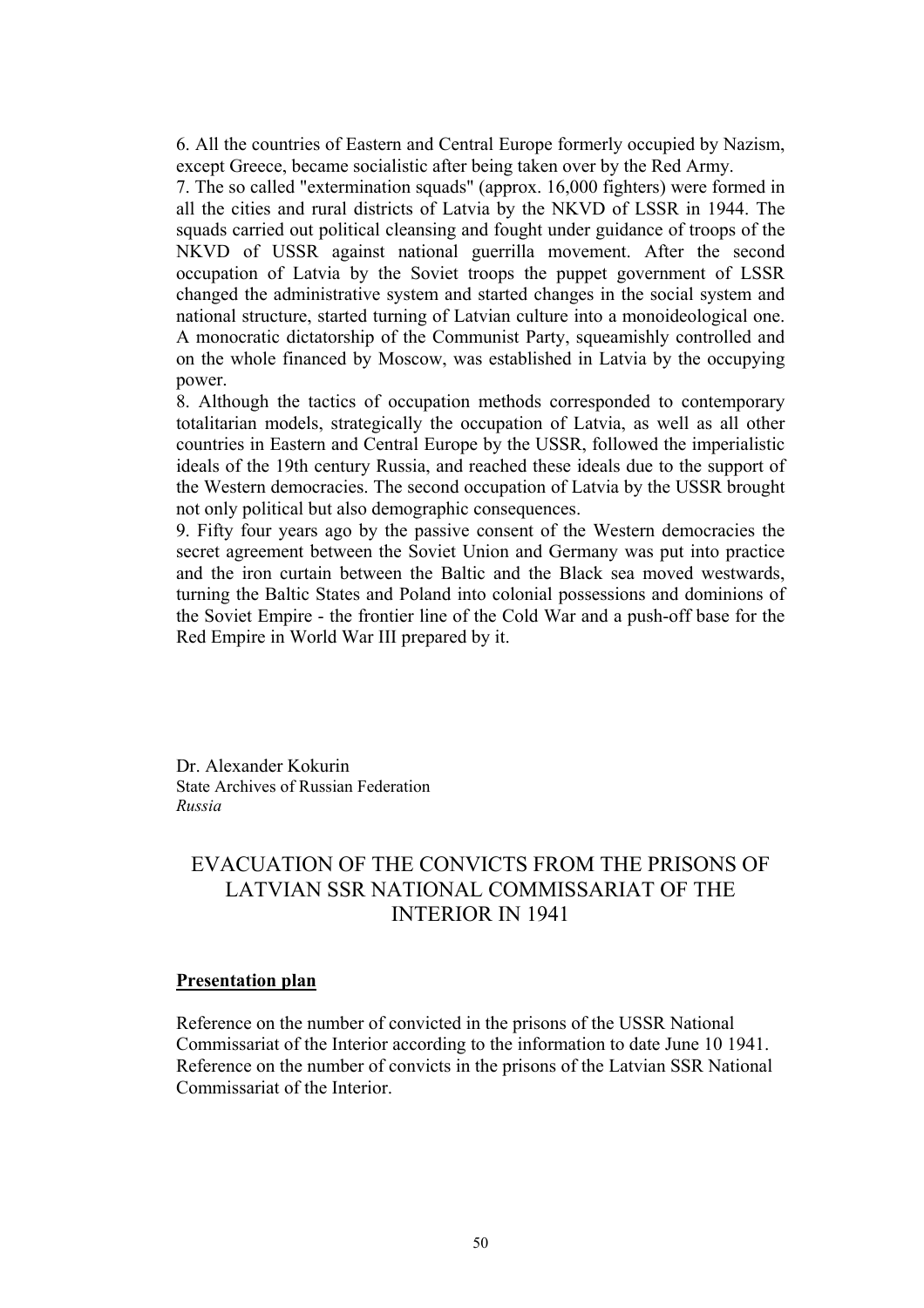Convict limits of the Latvian SSR National Commissariat of the Interior, fulfilment and dislocation.

Beginning of evacuation (the instruction by the USSR National Commissariat of the Interior from Moscow on the convicts' evacuation, evacuation plan, report on evacuation progress.).

#### **Regulative documents**

Decree of the USSR Supreme Soviet Presidium of June 22 1941 on announcement of the state of war in several republics, regions and districts. Instruction made by the USSR National Commissariat of the Interior about the evacuation procedure of the convicts.

The report of the Head of the Prison dept. of the National Commissariat of the Interior of the Latvian SSR .

#### **Evacuation results**

Evacuation of the convicts from the West Ukrainian, West Byelorussian, Lithuanian and Estonian prisons.

Evacuation results to date January 21 1942 of the convicts' evacuation of all the convicts imprisoned by the National Commissariat of the Interior and National Commissariat administration of the Interior.

Evacuation results of the convicts from the LSSR prisons of the National Commissariat prisons (number of evacuated prisons and convicts, location of the evacuated convicts.

Dr.Aleksey Litvin Belarus National Academy of Sciences Institute of History Department of War History *Belarus* 

#### THE LATVIAN POLICE BATTALIONS IN BYELORUSSIA 1941 -1944

1. During the last war in the area of Byelorussia, the German armed forces, SS, Security Police and SD formations, as well as various occupation subdivisions and commandos contained representatives of different nations, Latvians included. They were mainly recruited to contribute to the formation of the *Ostland* Supreme SS and the subdivision of the head of police (HSSPF), which was dislocated at the Minsk SD. (In some documents this subdivision is referred to as "SD Latvian company". Latvians in that and similar formations mainly served as interpreters and regular soldiers as well as investigators, agents, etc.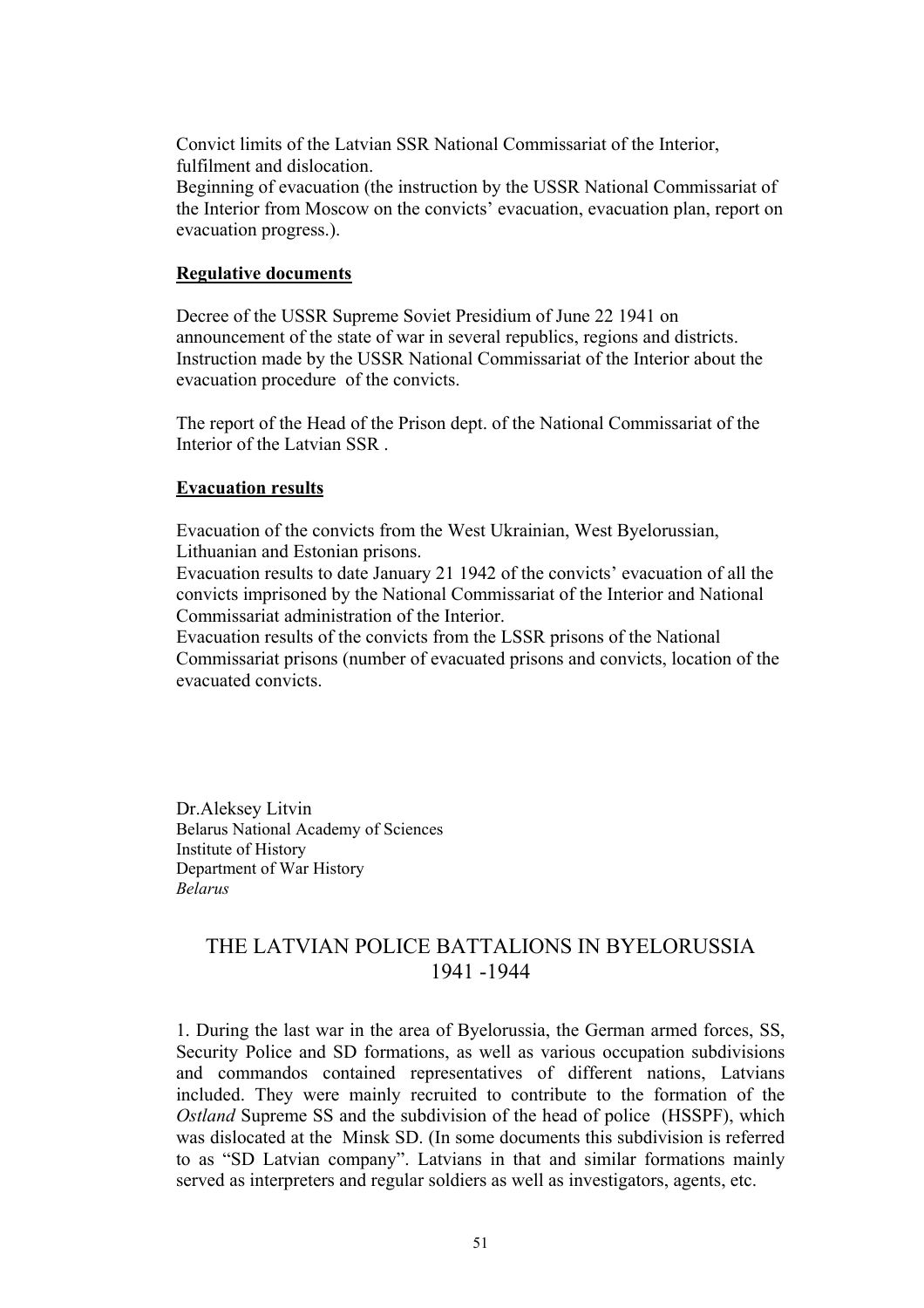The archival materials prove that they were involved both in struggles against anti - Fascist resistance as well as in extermination of the Jewish population of Byelorussia. Thus, for example, on 8 November 1941, during the mass-scale extermination action in the city of Borisova there arrived from Minsk *Obersturmführer* (lieutenant) Kraft together with the interpreter *Untersharführer* (instructor) Aihi and 50 officers and soldiers from the SS Army, mainly Latvians.

2.Police formation created in the Baltics started arriving in Byelorussia since autumn 1941. The first one was the  $2<sup>nd</sup>$  Lithuanian Security Battalion that arrived in Minsk from Kaunas in the beginning of October (from November 1941 it was referred to as the  $12<sup>th</sup>$  Lithuanian Policy Battalion), commanded by the Major Impuljavicus. The battalion fulfilled security service, as well as participated in punitive actions against partisans and in extermination of the Jewish population in Byelorussia.

3. The data on the first Latvian police battalions refer to 1942. As noted by the diary entry made on 1January 1942 by the rear service commander of the army group "Centre" General Makss von Sheckendorf: " the **17th Latvian Police Battalion** is arriving and it will be used in Lepala". According to the record to date 1 July 1942 there were four Latvian police battalions active within the area of Byelorussia: the  $18^{th}$ ,  $24^{th}$ ,  $26^{th}$  and  $266^{th}$  "J".

4. The 18<sup>th</sup> Latvian Police Battalion, in total 395 people (out of them: 22 officers and 75 non-commissioned officers) arrived from Riga in 1942 in the subordination of the commander of the Policy of Order. The Captain Erzums was the commander of the battalion. The battalion was dislocated in Stobci. In summer 1942 the battalion under the command of the Major Rubenis, for several days participated in the extermination of the ghetto at the city of Slolima, in Baranovich district. The **24th Latvian Police Battalion**, in total 433 people (16 officers and 78 non-commissioned officers) from Liepāja arrived in Stankova, not far from Minsk. The German signal officer of the battalion was Captain Markvarts. In late August – early September 1942, part of the battalion within the group of and under the leadership of Major Bincs was involved in the punitive operation the " Bog Fever" North in Krivichi –Dolginova region, the "Bog Fever" West in Ivencha region, the "Bog Fever" South –West in Slolima region. The military action of the battalion to a certain degree is disclosed by the entries made in the Major Bincs' diary of the military actions of 23<sup>rd</sup> German Police Battalion. During these operations the battalion was called regiment (but from 7 September – "Bincs' Battle Group"). The  $24<sup>th</sup>$  Latvian Police Battalion entered this regiment (group) as an action battalion. Here is an excerpt from the diary: On 4 September 1942, at 3.00. Battle noise in the western direction. 3-12: a radiogram from the  $24<sup>th</sup>$  Latvian Battalion: " heavy shooting in the district".  $7$ -15: the  $24<sup>th</sup>$  Latvian Battalion reported on the execution of one Jew. <u>8-13</u>: distribution of cars, provided to the regiment by the armed forces, between the  $24<sup>th</sup>$  Latvian and the  $3<sup>rd</sup>$  Lithuanian Battalions. 9-55: a radiogram from the  $3<sup>rd</sup>$ Lithuanian Battalion: "everything quiet in the district: battle noise in the district of the 24<sup>th</sup> Latvian Battalion. On 5 September 1942 7-30: "The Headquarters' doctor goes to the village of Novoi Dvor to exhume corps. The partisans have shot Latvians there.". On 8 September 1942, at 4.30 a.m., the battalion, having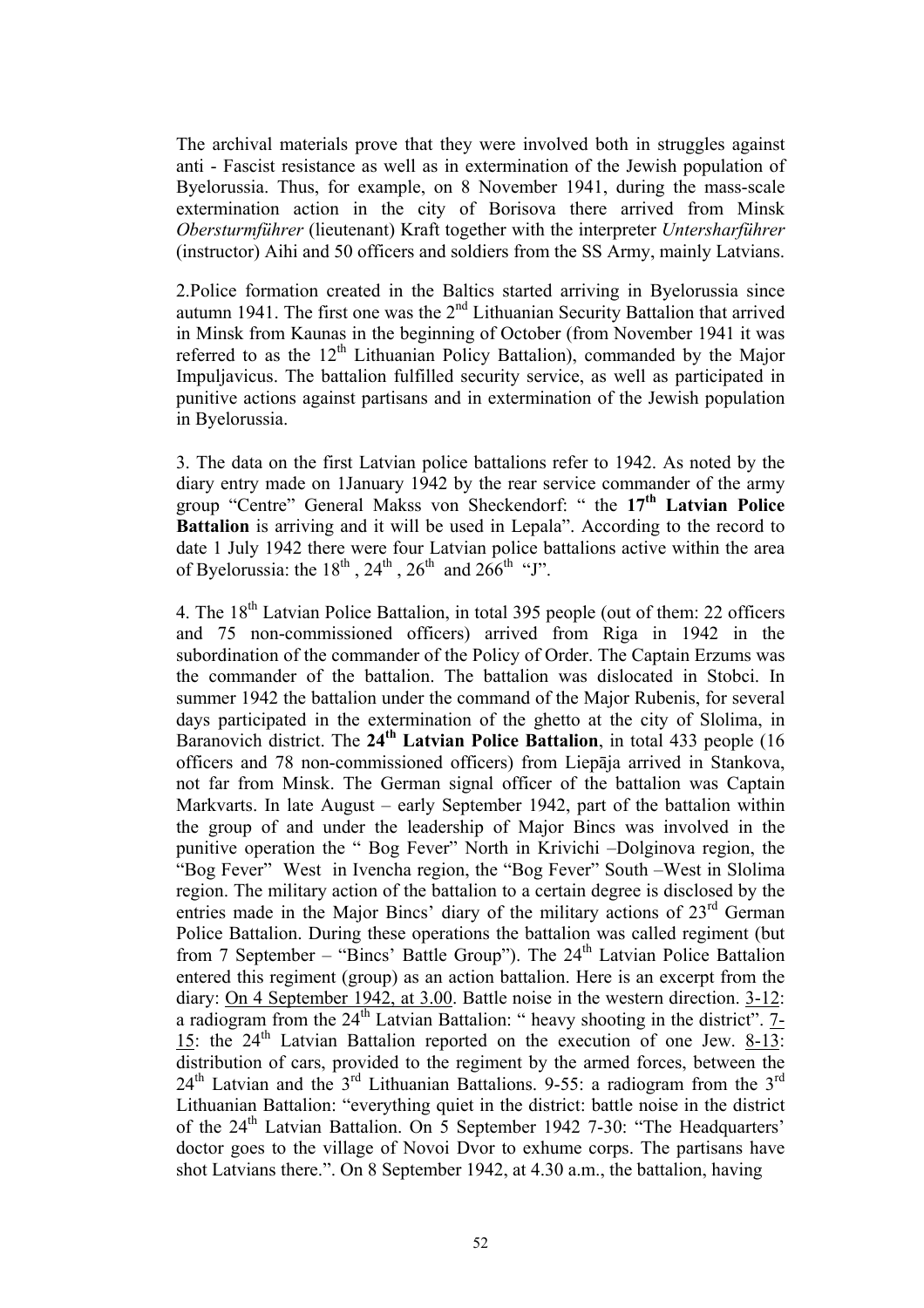covered more than 250 km, arrived in Slolima region and dislocated in the village of Glosevic in order to participate at the final part of the operation " Bog Fever" " South – West", that continued till 21 September 1942. On 8 September at 17-05 the  $1<sup>st</sup>$  company of the battalion was fighting against a partisan unit, overall 200 people. Here is the diary entry from 10 September: At the night from 9 to 10 September 1942 there was an unpleasant collision with an unknown enemy to the south of Zirovici. Brief exchange of fire after an unsuccessful response to the password. The enemy turned out to be the platoon of field engineers of the 24<sup>th</sup> Latvian Police Battalion that during the reconnaissance had gone astray too far and lost their way back. 3 people were injured as the result of firing. One of them died within the same day". After the operation was completed on 22 September 1942, the  $24<sup>th</sup>$  Battalion was sent to Stolbi by rail, from where it proceeded on foot to the village of Naliboku.

5. On 27 June 1942, the  $26<sup>th</sup>$  Latvian Police Battalion arrived in the region of Begomla – Pleschenica, the total number of people being 392 (18 officers, 68 non-commissioned officers). The battalion was recruited in Tukums. With regards to the  $266<sup>th</sup>$  "J" Latvian Battalion it is known that is was recruited in Riga and according to the records to date 1 June 1942, it was located in Minsk. It had a list of 682 people. Out of them: 54 officers and 222 non-commissioned officers. The battalion was commanded by the SS *hauptsturmführer* (captain) Vihmans. In August – September the battalion participated at the punitive operation against the partisans of Zirovicu region. According to the records at our disposal during the period from August to December 1942, the following units were involved in punitive actions against the partisans and population of Byelorussia: the  $15<sup>th</sup>$  Latvian Police Battalion (August – September), the  $254<sup>th</sup>$ "J" Latvian Police Battalion (in October), the  $271<sup>st</sup>$  Latvian Police Battalion (in December), the 432<sup>nd</sup> Latvian Police Battalion (July 1942). It is known that according to the order made by the Latvian SS and Police *Führer* (SSPF Latvia) on 7 June 1942, the  $25<sup>th</sup>$  and  $268<sup>th</sup>$  Latvian Police Battalion was supposed to be re-stationed from Liepāja to Brest.

6. In February –March 1943 a punitive action was carried out on the border of Latvia and Byelorussia aimed at creating a "neutral zone" within the area of 40 km, commanded by the Ostland HSSPF General Jekeln. In the operations were involved 7 Latvian battalions. In addition to that, in 1943 –1944, in the area of Byelorussia in one way or other their traces had left also the **15th Latvian Division** (in 1944 participated in battles against the partisans in Polocka – Lepela partisan zone), the 2<sup>nd</sup> and 3<sup>rd</sup> Latvian regiment of police and the 5<sup>th</sup> Latvian **regiment of border guards** (participated at the punitive operation "*Frühlingsfest* ) within the Jekeln's group, which in April –May 1944 was directed against the partisans of in Ushacka – Lepela partisan zone. There is information also about the activities of the 231<sup>st</sup>, 347<sup>th</sup> and 860<sup>th</sup> Latvian Police Battalion in Byelorussia. In one of the partisan documents dated 26 June 1944 it is mentioned that one soldier of the **546th Latvian Police Battalion** had exploded on a mine. Thus on the basis of the above we can summarise that in the area of Byelorussia their traces had left: **one** Latvian division (the  $15<sup>th</sup>$ ), **15** Latvian Police Battalions (*Schutzmannschaft*) – No **15,17,18,24,25,231,254,266 "J", 268, 271, 347, 432, 546, 860**, **2** Latvian Police regiments and **1** Latvian regiment of border guards.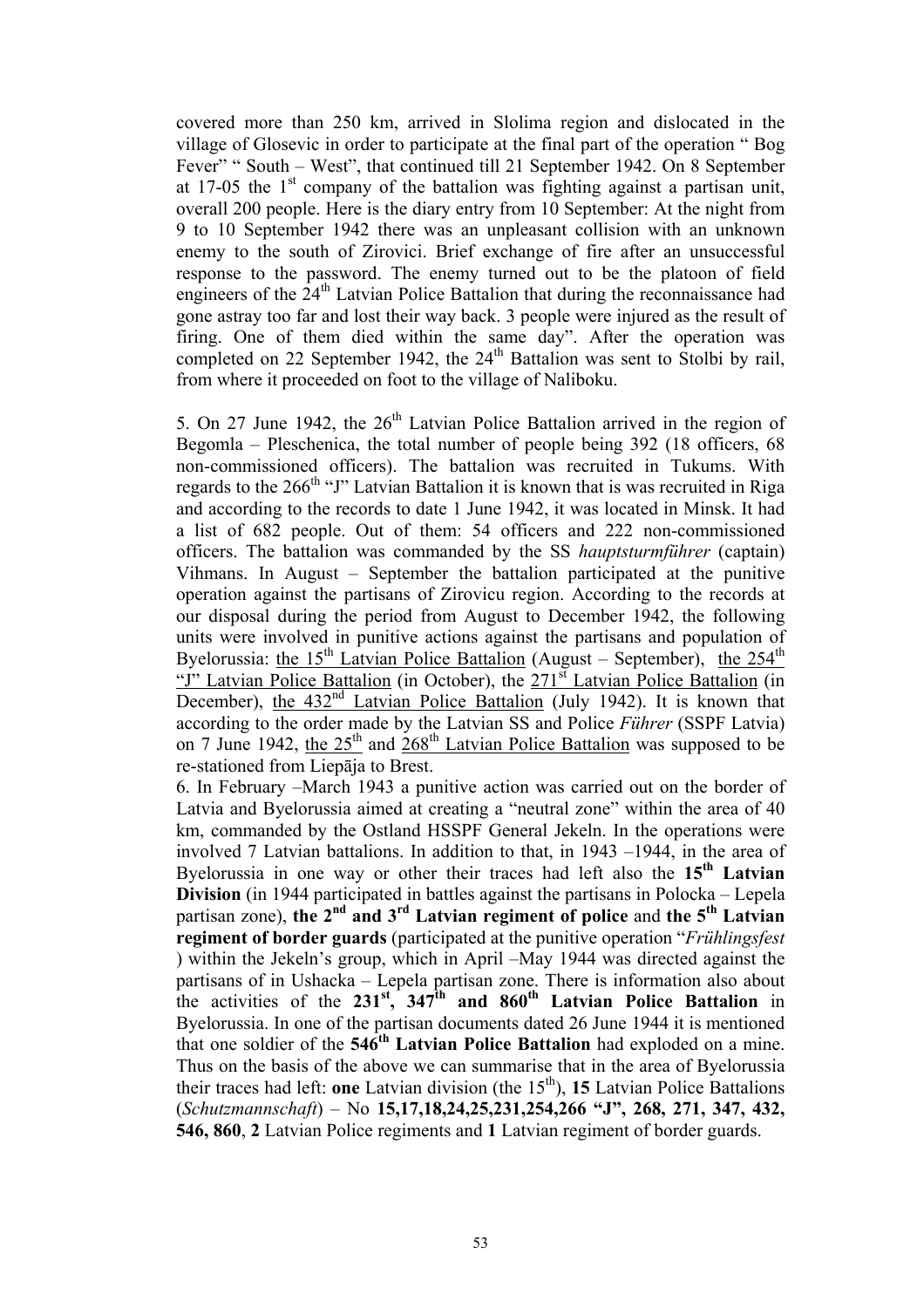7. The analyses of the records at our disposal gives evidence that the Nazi government was forced to involve local formations, including the Latvian ones, in fulfilling the Police and Security service as well as to struggle against the partisan movement. The investigation of all the circumstances related to the appearance and activities of these military formations in the area of Byelorussia enables us to substantially enrich our views on this time period, which was tragic to our peoples.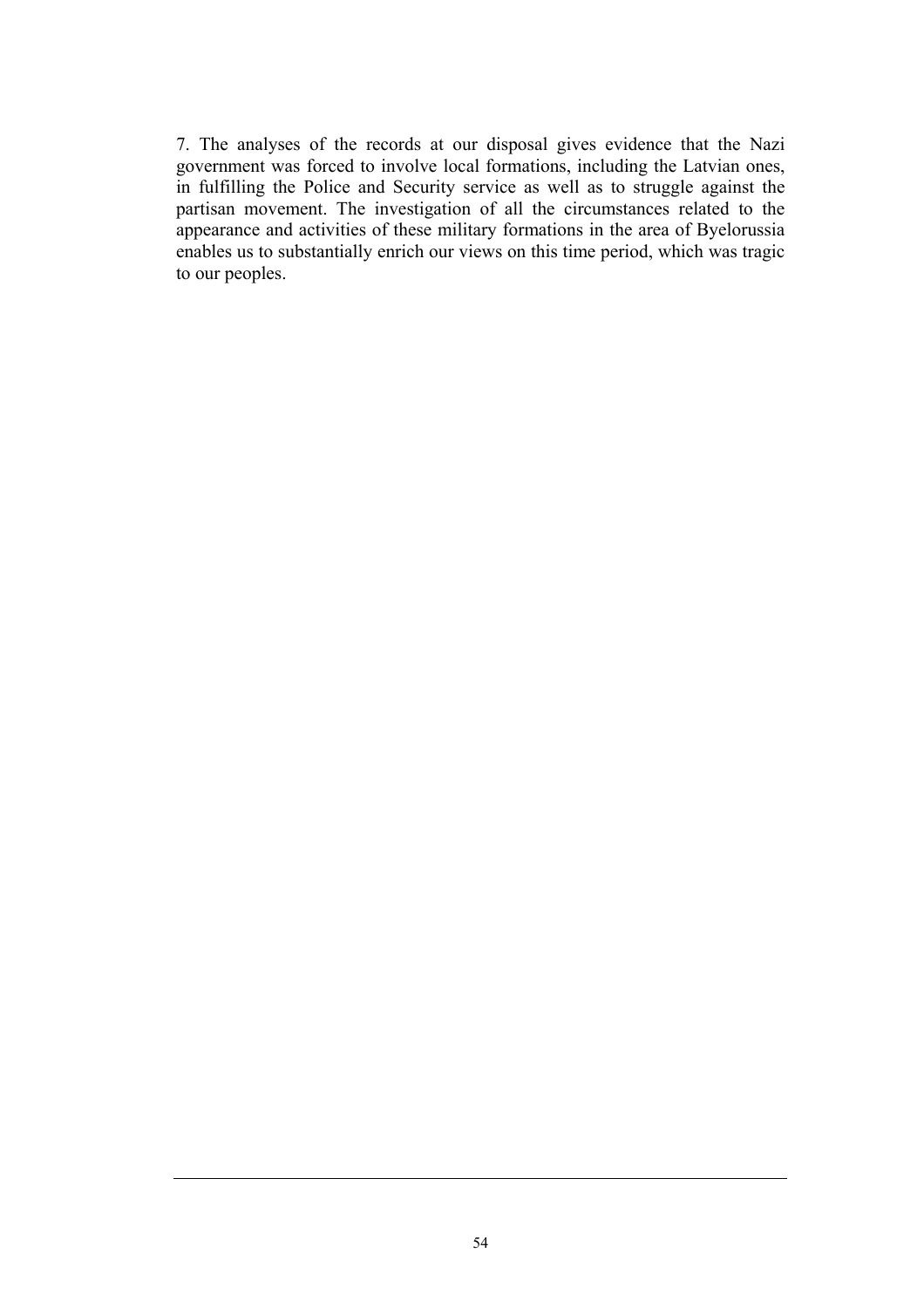Dr. habil. phil. Vilnis Zariņš University of Latvia Institute of Philosophy and Sociology *Latvia* 

## LATVIA UNDER TWO OCCUPATIONAL POWERS: PROBLEMS AND PARADIGMS

1. The friendship treaty signed by the USSR and Germany on 23 August 1939, which has gone down in history as the Molotov-Ribbentrop pact, actually meant the union of Stalin and Hitler against the freedom of the peoples of the world, in the first place by destroying the independence of East European states. It brought many millions of people to ruin and directly ushered in World War Two. The totalitarian empires that sixty years ago carved up the national territories of independent states have now collapsed, but many crimes made possible by that pact have not yet been thoroughly evaluated. To this day heirds the imperial traditions make claims against the states occupied through the acts of aggression outlined in the pact, as if the pact were still in force.

 The Latvian state and its citizens suffered both from the friendship of the two totalitarian states, and from their war, because the pact's secret protocols provided its signers a pretext, based on "class solidarity", for the occupation of Latvia on 17 June 1940, and a moral justification for the crimes of both occupying powers in Latvia. The pact's secret protocols conflicted with the international obligations of both signing parties, in particular with the USSR's obligations springing from the Russian-Latvian peace treaty of 11August 1920.

- 2. Comprehensive analysis of the pact and its consequences has thus far been hindered by several circumstances: 1) unwillingness of some West European politicians to recall their immorality in signing the Munich accord; 2) the alliance of the democratic superpowers with one totalitarian regime against the other during World War II, thereby entering into compromises with it; and 3) the prolonged efforts of Soviet leaders to prevent examination of the subject, even by denying the very existence of the secret protocols.
- 3. The Molotov-Ribbentrop pact was only one episode in the amity of these totalitarian states, which gained momentum after the spring of 1939, when Molotov replaced Litvinov as the Soviet foreign minister. This friendship continued until 22 June 1941, when Germany breached this agreement of thieves and, in violation of the treaty's secret protocols, sought to eliminate the USSR's influence in Eastern Europe. After World War II, the Soviet Union expanded beyond the territorial acquisitions delineated in its treaty with Hitler, but lost them entirely when it collapsed itself due to the liberation struggles of captive nations, including the Latvian nation. In August 1991 Russia, the legal heir of the USSR, once again recognised Latvia's independence. Since that time only the most aggressively imperialist-minded consider Latvia part of the Soviet or Russian sphere of influence.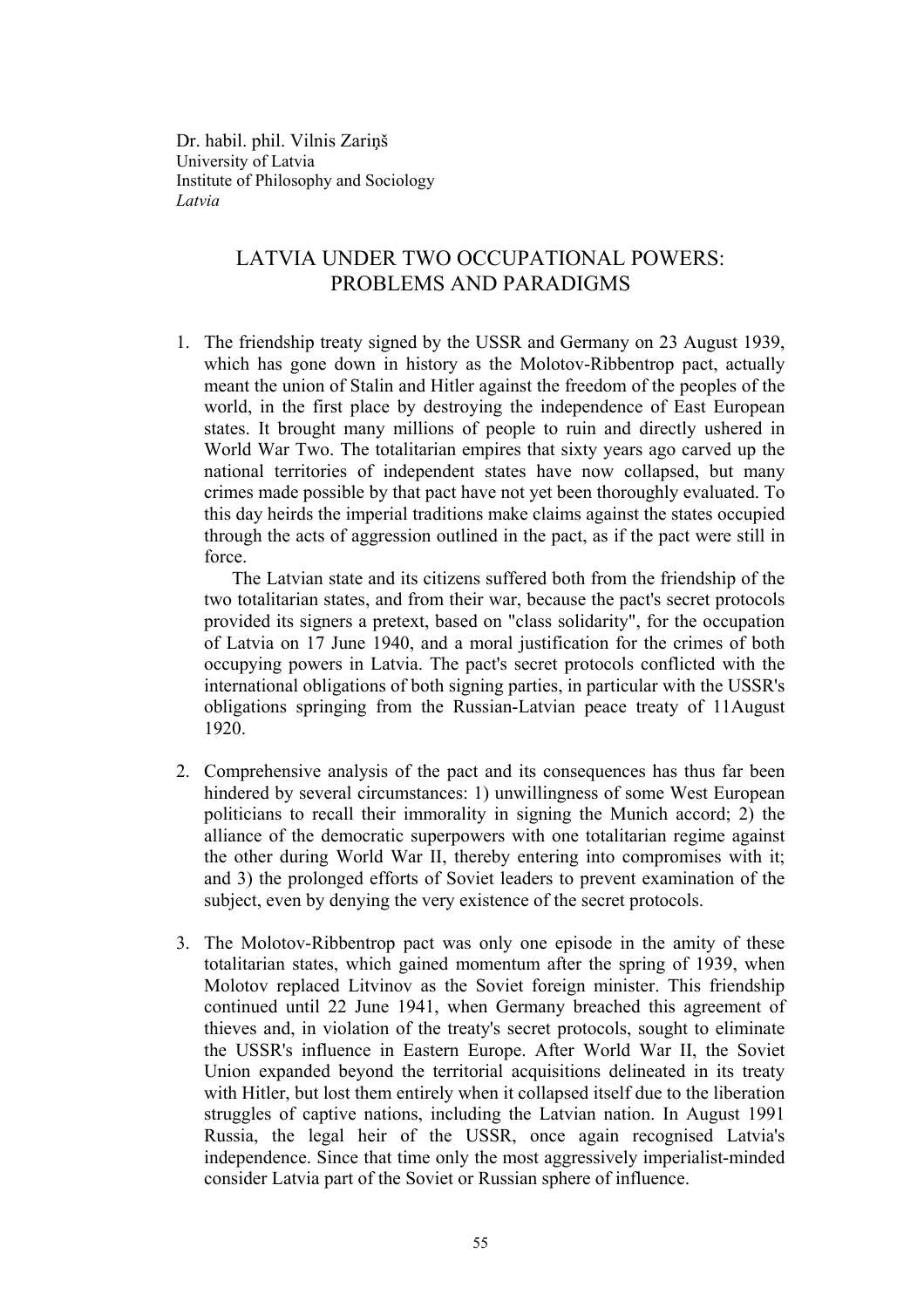- 4. Both treaty signatories, which soon become occupying powers, had similar plans in Latvia. These called for annexing Latvia, destroying or deporting a large percentage of Latvian citizens, and settling a large number of their own citizens in Latvia, where they would have various privileges in comparison to the citizens of occupied Latvia. Both occupying powers planned to use Latvia, its territory, its economy, its natural and human resources as a springboard for further expansion in the struggle for world domination. Both occupying powers made certain adjustments to their policy and plans during the course of occupation. These changes did not alter the basic goals of the occupiers: to destroy the Latvian nation and appropriate its territory. The fact that the occupying powers carried out their criminal intentions in Latvia more slowly than had been originally planned was a combined result of their weakness and desire to fully exploit the labour force resources and fruits of Latvian residents' labour, not of moral considerations.
- 5. Both occupying powers sought to kill or deport not only Latvians, but also other ethnic groups in Latvia. The USSR's genocide against Latvians in the occupied Latvia, which began in 1940 and was particularly bloody until Stalin's death in 1953, was only a continuation of the genocide against expatriate Latvians in the Soviet Union, which had begun already in 1937 and 1938.At the same time, Germany's genocide of Latvia's Jews in 1941 was only a continuation of the genocide against Jews in Germany, which had assumed large proportions by 1938. During the occupation Latvia's Latvians and Jews were the main victims of annihilation, but Gypsies, Germans, and Poles suffered heavily too, as did those Russians who had emigrated to Latvia after the Civil War in Russia Mobilisation of Latvian residents into the occupying armies was one form of the occupiers' genocide. The occupiers' goal of fundamentally altering Latvia's ethnic makeup through genocide and colonisation has been achieved at least in part, for today the proportion of Latvians, Germans and Jews in Latvia is much lower than before the occupation.
- 6. In implementing their policies, both occupying powers made broad use of society's criminal and déclassé elements. The occupiers sought to include particular social and ethnic groups – certain minorities and some expatriate Latvian from Russia – in the government apparatus. Even before the occupation the totalitarian states were preparing a reserve of popular collaborationists, in order to use them immediately after the occupation in puppet governments. The most popular German agent for this task was the pilot Herberts Cukurs, whose activities during the Latvian occupation were not mentioned, since he was working for the Gestapo at that time. One influential Soviet agent was the writer Vilis Lacis, who held high positions during the occupation. Collaborationism – active co-operation with and assistance to the occupiers - should not be confused with conformism – nonresistance and compliance, so as not to provoke reprisals. In the earlier phases of both occupying regimes, when Latvian citizens were killed for undesirable class or racial identity according to prepared lists, conformism had little relevance. But as the occupation was prolonged, Latvian residents had to participate in one way or another in Latvia's economic and cultural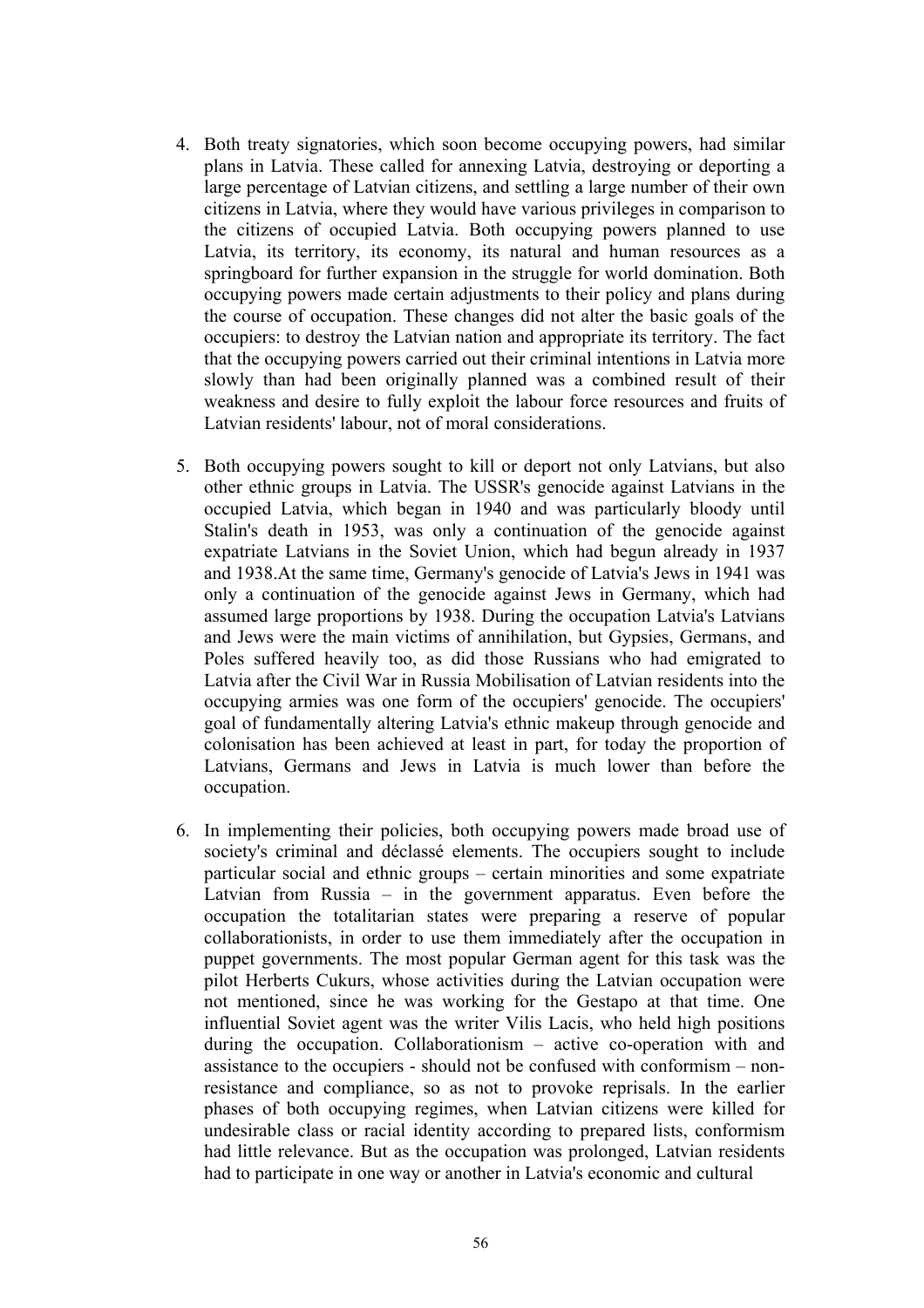life, in order to avoid total decline and national demoralisation. Such participation should not be considered collaborationism, although the distinction is very fine and changes over time.

- 7. For nations that were victims of the Molotov-Ribbentrop pact, it is important to consider the victimological aspect of the secret protocols: namely, would more intelligent and unified action on the part of the pact's victims have been capable of preventing or lessening the destruction wrought by the pact? It is hard to draw firm conclusions here, for different actions by the victims would have met different actions by the occupying powers. The worst consequences of the occupation -- the physical destruction of a large proportion of the nation and the settling in the Baltic nations' territory of many ethnically foreign colonists oriented toward the occupying power -were experienced least in Lithuania, because there young men were not drafted en masse into the occupying armies, and after the war fewer colonists from the USSR settled there. To date the question has not yet been studied of whether this difference resulted from a higher level of state-consciousness on the part of the Lithuanian nation, or from other factors.
- 8. Questions connected with the secret protocols of the Molotov-Ribbentrop pact reflect the interests of different, mutually opposed social forces. Therefore, it is hard to find words and concepts that precisely illustrate the processes being examined and make it possible to get closer to the truth through discussion. It is hard to understand the period from 17 June 1940 to 21 August 1991, if it is described with such phrases as: *the time of serfdom, the period of building developed socialism, the time of foreign domination, the era of colonial dependence, the time of brotherly assistance, the period of forming mature communism*. The most appropriate description might be *the period of occupations*, which includes both periods of totalitarian domination. The true meaning and significance of the events this period have thus far been frequently falsified. Along with direct alteration of facts, another frequently used method of historical falsification has been to use as synonyms words or phrases which are not equivalent in meaning. In such falsifications, the *change of occupiers* is often called *liberation*, and the victory of Latvia's occupiers is called Latvia's victory, although it is clear that an occupied country cannot in principle enjoy victory until it has regained its freedom. The greatest hypocrisy in deforming the understanding of events in occupied Latvia can be found in the vocabulary of institutions of the Soviet occupation and their fellow-travellers, since the German institutions, especially at the beginning of their occupation, usually did not hesitate to use quite cynical formulations -- *Jewish-Bolshevik regime, Slavic untermenschen, higher race*. Apologists of the Soviet occupation often referred to Soviet *saboteurs* in Latvia as *partisans*, to implementers of Stalinist totalitarian policy as anti-Hitlerite coalition fighters, to Latvia's *colonisation* with USSR citizens as *brotherly assistance*, to *genocide* of the Latvian nation as *the struggle against bourgeois nationalism*.

 Institutions of the Soviet occupation often used stock propaganda phrases, which in the Latvian situation had a very vague content or no content at all. Such stock phrases included *"the Great Patriotic War", "the Soviet people", "the moral-political unity of the Soviet people", "enemies of the people"* and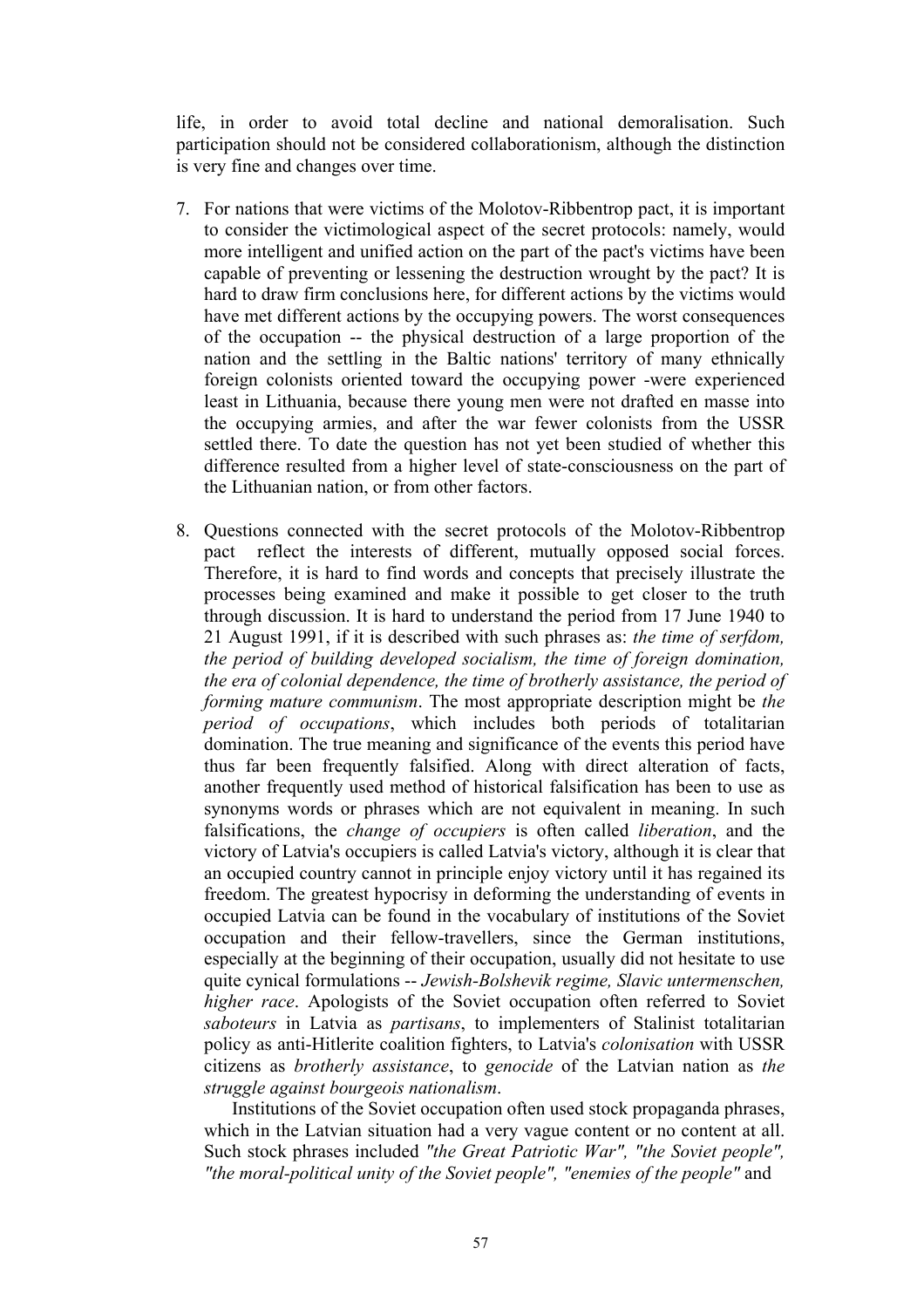many others. The words *"fascists"* and *"anti-fascists"* were also typically used by Soviet occupiers so broadly that they lost content and meaning.

9. The Molotov-Ribbentrop pact brought much destruction to the nations of Eastern Europe, but it brought no blessings to the signing states and nations, either. After fifty years of occupation the nations of Eastern Europe have liberated themselves and renewed their statehood. However, their living force has been greatly weakened, and especially their intellectual elite. The legal heirs of the totalitarian states have thus far not apologised to the occupied nations for the crimes of their forebearers. Russian state officials still declare that the Russian – Latvian Peace Treaty signed on 11 August 1920 has lost its power due to the Molotov- Ribbentrop pact's secret protocols. The ideological heirs of totalitarianism occasion ally seek to place the blame for their predecessors' crimes on the occupied nations themselves.

Mirdza Kate Baltais Toronto University *Canada* 

#### LATVIA AT THE TEHERAN AND YALTA CONFERENCES – ISSUES AND SOURCES

The Allied Teheran Conference was held from 28 November to 1 December 1943. This was the first time that Stalin, Roosevelt and Churchill met together, they were attended by diplomatic and military advisers. The major topic of discussion was the second front, which was to be launched in May 1944 (but in fact was delayed until June). Latvia was not a topic for general discussion, although the Baltic were mentioned in a private meeting between Roosevelt and Stalin on 1 December. Roosevelt said at that time that while he was not prepared to go to war for the Baltics, he was not able to publicly recognize their incorporation into the Soviet Union – that his public would not understand that and he had decided that he would have to run for President one more time in the 1944 elections.

The Yalta Conference took place from 4 to 11 February 1945. Present were Churchill, Roosevelt and Stalin, as well as their diplomatic and military advisers, totalling some 700 people. Diplomatic discussions on the shape of the postwar world dominated the agenda. There was no discussion of Latvia or Latvians at Yalta. However, there was one document that was signed at Yalta that received very little attention from the general public for decades and that was decisive for the fate of Latvians: that was the Yalta Agreement on the Repatriation of Prisoners of War and Civilians. This document came to be interpreted to mean that Soviet citizens had to be repatriated to the Soviet Union irrespective of their individual, personal wishes and, if necessary, by forces. On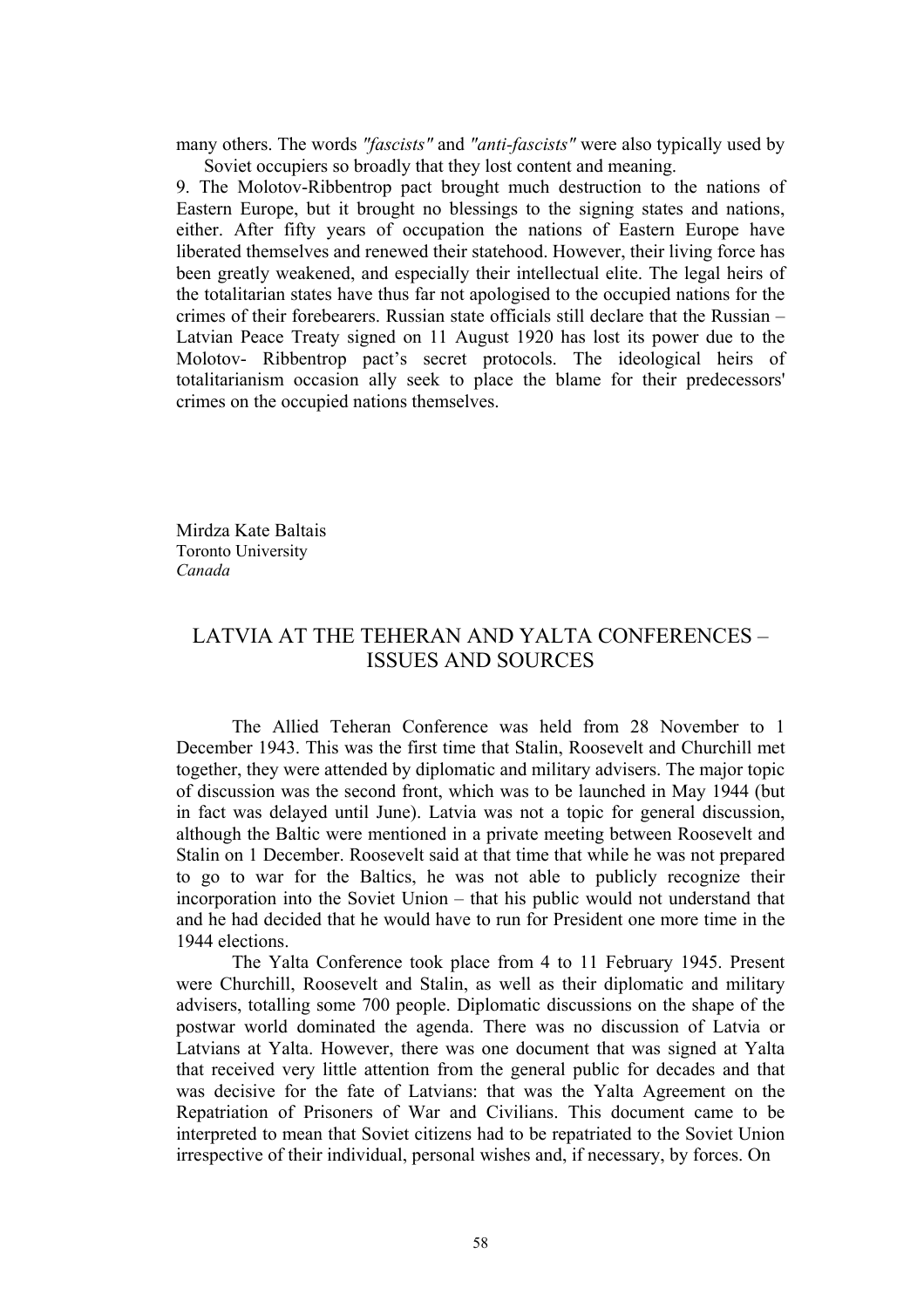the basis of this agreement the British repatriated some two and a quarter million and the Americans some two millions individuals to the Soviet Union – including the vast majority of "Vlasov's Army". The Soviets would have liked to have repatriated the Balts as well. They clamoured for this throughout the early postwar years. Balts were not repatriated, because the Yalta Agreement had not defined Soviet citizen. When, soon after the conference, it was seen that in fact a definition was required, the British and Americans defined Soviet citizens as people who had been citizens of the Soviet Union when the Second War broke out, that is, on 1 September 1939. Thus, Balts did not come under this definition and therefore did not get repatriated. This, in fact, is the subject of my dissertation which is almost completed.

American sources for there conferences are, in terms of accessibility, first, the documents in the Foreign Relations of the United States (FRUS) series, which are published, and, second, archival materials in the National Archives at Collage Park, Maryland (just outside of Washington, DC). To my knowledge there are not published reports based on Soviet archives of the topic Latvians and/or Balts at the Teheran and Yalta conferences. It would be very interesting to find out what these materials have to say.

Luboš Švec Faculty of Social Sciences, Charles University Institute of International Studies *Czech Republic* 

### THE ARCHIVES OF THE CZECH REPUBLIC ON LATVIA DURING THE SECOND WORLD WAR

 The documents concerning Latvian soldiers are located in the Military Archives in Prague. The represent a small part of the SS-Archives, which were transferred from Berlin to Zasmuky at Czech town Kolin near Prague by German authorities at the end of The Second World War. There are two types of documents located here. Some fragments descript the training of Latvian soldiers in the training-centre of German army near Benešov in Central Bohemia. The other type of documents contains fragments of reports on casualties of SS-D-15 Waffen-Gren.D der SS / lettische Nr.1/ during their retreat in the beginning of 1945 /60 persons/ and reports of total casualties of Latvian SS Frw.Legion during August 1944.

 Unfortunately, fragmentary character of documents enable to use them only as a supplement of research.

 Another, more complex type of documents is represented by the collection

"*Kommando Staab Reichsführer SS*" from years 1941-1943. The command was created by 5.6.1941 from original formation "*Einsatzstaab RF SS*", which had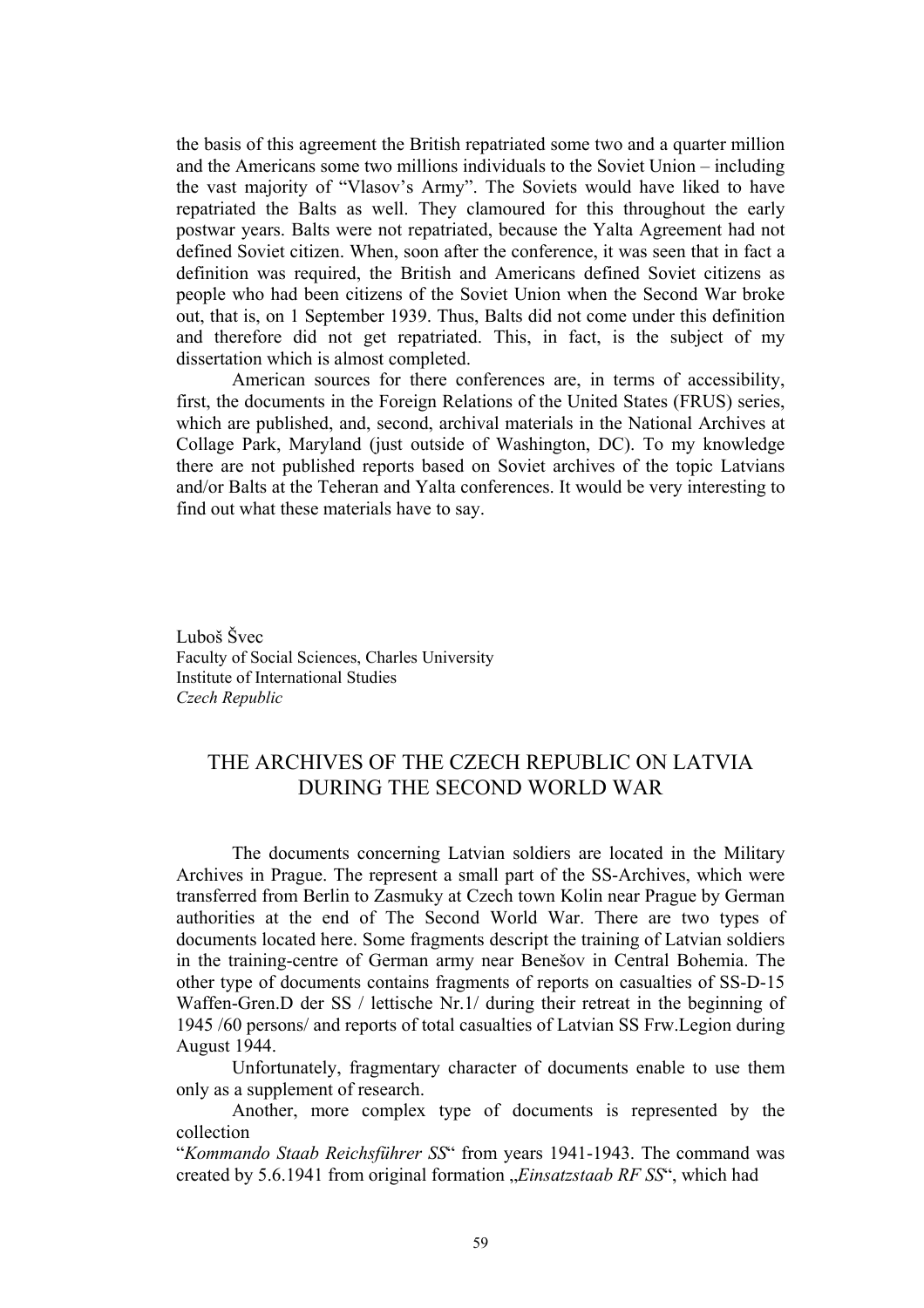been formed in Treskau near Posen in April 1941 and then in Arys in Eastern Prussia. KdoS RF SS was composed of three SS brigades / 1.SS-Infantry-Brigade, 2.SS – Infantry-Brigade, SS Cavalry-Brigade and other small units. The main task of formation was the fight against partisants aiming /in Himler`s words/ to the ... total cleansening of areas, which had been captured by the army, and the liberation of civilians from the partisans and their hangers-on", what meant liquidation of Jews and communists. Himmler limited task of his special elite troops on cleansening of rear and tried to avoid their direct engagement on the front. During their operations the units were subordinated to local command "*Höhere SS – und Polizeiführer*" of the area of destination /Nord, Ostland, Mitte a Süd/. For our purpose is the most important HSSUPF Ostland in Riga, ev.Nord with the command to the 2<sup>nd</sup>. Infantry-SS Brigade, which was operating in area of Latvia and southern Estonia during August and September 1941. However, because of small resistance and quick consolidation of conquered Baltic areas under German control the centre of gravity of activities was concentrated from the beginning on White Russia, Ukraine and later Russia, where SS-brigades annihilated Jews and strong partisan movement. The most extensive action was realised in Pripjat swamps. During August – October 1942 the SS units were ordered to crush successful partisant movement in White Russian swamps /Action "*Sumfieber*"/. Latvian police battalions Nr.18, 19, 21, 26 took part in this extensive, but only partly successful campaign, too.

 The brigades were in spite of Himmler`s original negative attitude engaged with the Red Army on the front under the high command of Wehrmacht in 1942. In next year the SS-brigades were gradually withdrawn from the Eastern front and entrusted with other tasks in Germany and the staff /KdoS RF SS/ was joined by Himmler`s order to this direct personal command in September. The materials from the archives inform not only about the activity of the SS troops /war diaries, situation reports/, but also about the situation in the occupied areas / reports and analysis of the intelligence service/.

Aija Kalnciema State Archives of Latvia *Latvia* 

## GERMAN OCCUPATION PERIOD DOCUMENTS IN THE LATVIAN STATE ARCHIVES (FOND REVIEW)

The 90s in all the Eastern European countries were marked by a rapid collapse of the totalitarian regime. Latvia was one of the countries where the disintegration of the regime was fast and thus provided an opportunity of building an open society.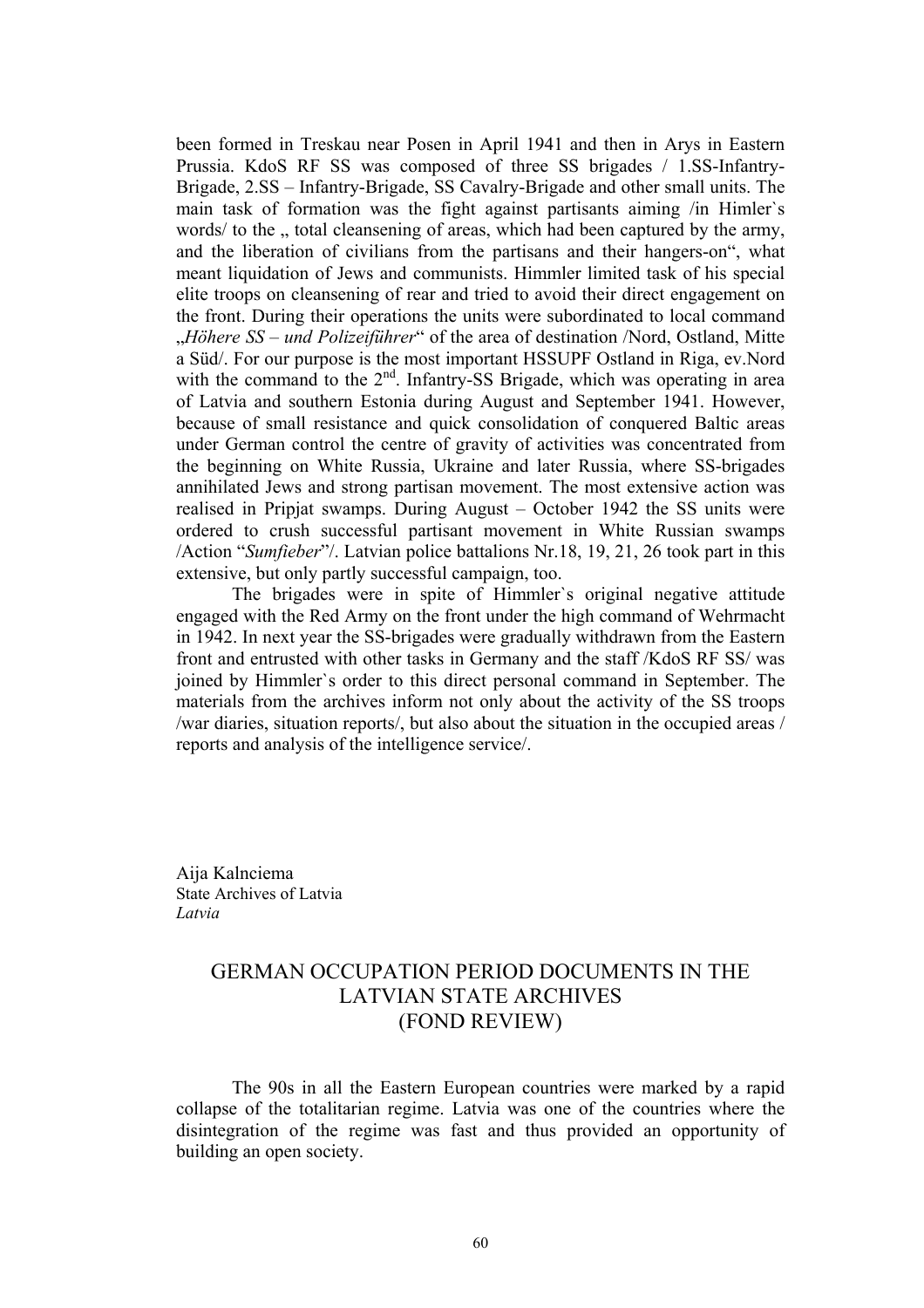Latvia is a country that in the  $20<sup>th</sup>$  century was effected by several occupations. Both National Socialistic and communistic ideology precluded freedom of thought, political and economic independence. This has left heavy economic, social, demographic and psychological consequences in Latvian society. Research and analyses of these consequences could be one of the first steps in development of new political, economic and social relations.

After the state independence was regained the Latvian Archives were fully opened to public. They preserve a considerable documentation on both last occupations. Provision of appraisal, organisation and availability of this information is one of the key tasks of the Latvian archives.

The paper will attempt to analyse and broadly characterise the groups of history sources to be found in the fonds of the largest Latvian archives (Latvian State History Archives and Latvian State Archives), which until now have been insufficiently used. They can provide a relatively comprehensive information on manifestations of German occupation power in Latvia and, firstly, on functioning details of the German civil administration. It is to be noted that there was a time when due to political motivation the fonds of German occupation period were divided between the two above archives. In my presentation I will provide more detailed analysis of the holdings of the State Archives of Latvia.

As widely known, on 17 July 1941 Hitler established a special ministry for the occupied Eastern regions ( *Reichsministerium für die besetzten Ostgebiete* ) and A. Rozenbers was appointed as its head. It was proposed to assign to the new structure all the authority except the supreme police authority, railways and communications areas where the military activities had ceased. Railways and communications on 17 July 1941, with the Hitler's order, were subjected to the respective German ministries but the police apparatus, due to the above order, found itself in a double subjection. The Supreme police authority was in the hands of the SS *Reichsführer* and the Head of German Police Himmler while the SS and police chiefs in *Reichs* Commissariats, *General* Commissariats and *Gebiete* Commissariats were directly and in person subjected to the respective Commissars. A conclusion dominant in history literature is that the police authorities in fact were more considering the instructions made by the Supreme SS leadership than the German civil authority. On the same date with another order Hitler incorporated Latvia, Lithuania, Estonia and Byelorussia in one administrative unit – *Ostland*. The NSVSP organisations did not create a parallel apparatus and the heads of the German civil institutions in personal union performed the functions of the chairmen of the NSVSP. This explains why the Head of the district organisation of the NSVSP Heinrich Lose was appointed as the Reich Commissar when the Ostland Reich Commissariat was established. On 18August 1941 in Kaunas, the Ostlan Reich Commissariat issued an order thereby taking over the civil authority in Ostland, while the military authority remained with the Ostland Commander of Armed Forces. It seems appropriate to outline the structure of the Ostland Reich Commissariat in order to better understand the functioning of its institutions. The Ostland Reich Commissariat included 4 general regions: Riga, Kaunas, Tallinn and Minsk. Latvia was divided in 6 districts. It is to be noted that in comparison with other 5 Latvian districts the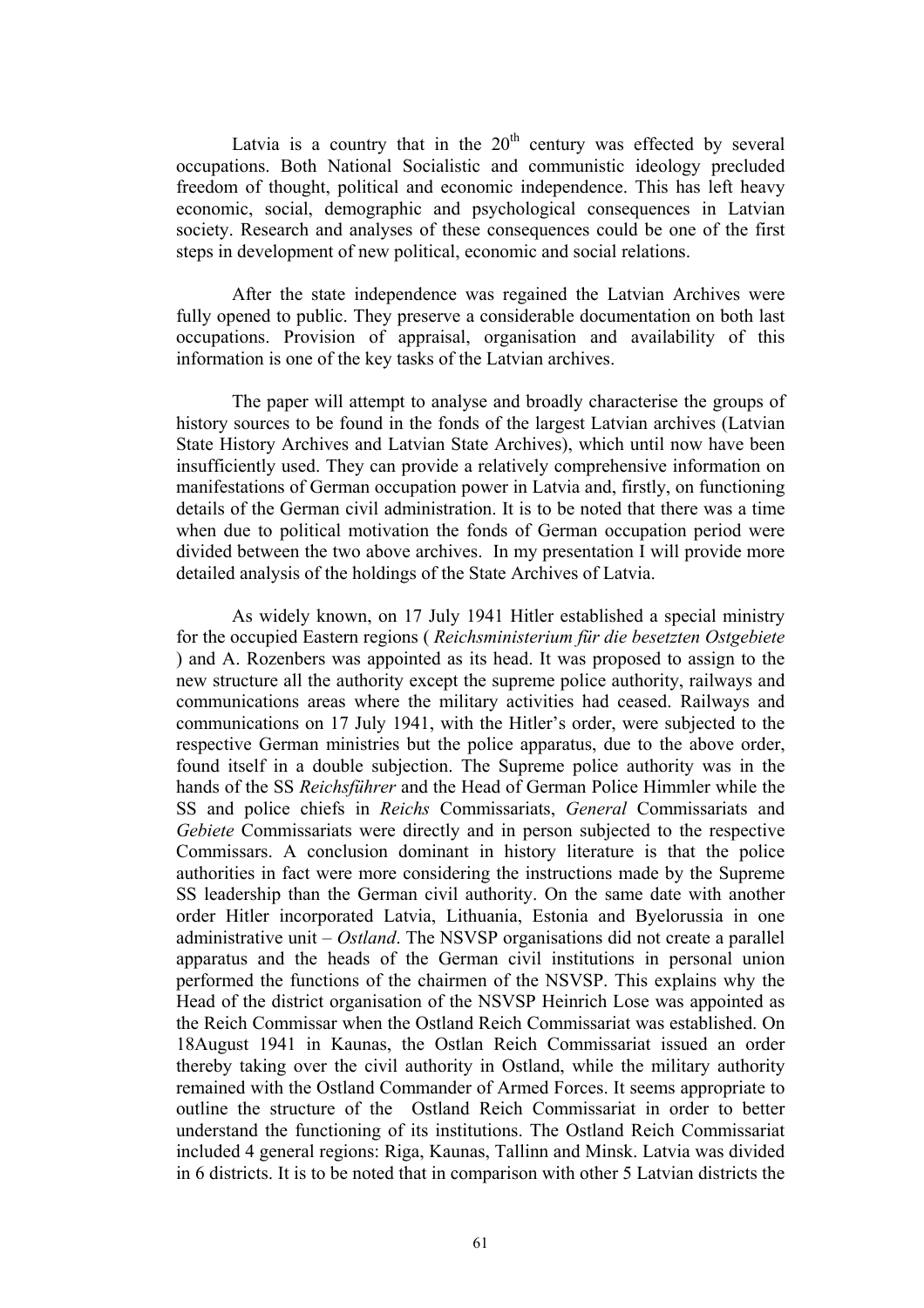Riga city district was excluded from the subjection to the Latvian General Commissariat. The German civil authority was introduced in all Latvia starting from 1 September 1941.

It is to be marked that the research on World War II military activities in the documents of Latvian archives during the communist regime was hindered by the fact that all the documents pertaining to the German occupation period were under secret preservation and the Theses which were made by using these archives were presented in a so-called secret presentation procedure. This necessitates researchers to carry out a huge work of identification and analyses of documentary materials by comparing the existing history sources in Latvia with the sources available in foreign archives. As many documents of German occupation were drafted secretly and did not reach the archives or were destroyed, such activity would be highly appreciated. Without identification of the history sources existent in foreign archives, it is not possible to objectively show the historical procedures *Ostland* and the actual functioning mechanism of the German occupation power.

Reminder of some facts referring to the establishment, functioning and subordination of the institutions of *Ostland* civil authority allows us to outline the main fond groups preserved in the Latvian Archives. In terms of subordination the most significant is the State ministry fond of the occupied Eastern regions (fond 1018), which contains the orders, instructions and recommendations issued by the State Minister A. Rozenbers and addressed to the Reich Commissars. All these fond documents are preserved in the Latvian State Archives. The same refers also to the documents of the Ostland Reich Commissariat, which is subjected to the State Ministry of the Occupied Eastern regions. The largest proportion of the documents is also being preserved in the above archives. This is also the case with the documents of the various religious confessions functioning in Latvia and Latvian statistics authority during the German occupation. The documents of the German civil authority in Ostland preserved in the Latvian State Archives are comparatively fragmentary, nevertheless they also can provide information about the operation of the Ostland Reich Commissariat. In this respect fond 70 – the Ostland Reich Commissariat is a rich information source. The fond preserves orders and instructions about the provisions for army, procedure and prices for acquisition of agricultural goods, statistical reports on Ostland population and economic situation in Latvia, Lithuania and Estonia, also recommendations for preparing Ostland budget, etc. Next most important group of history sources is to be found in fond 69 – Riga General Commissar. The fond preserved data about labour policy and social protection, use of labour force, rights and remuneration, regulation of private life. The documents from this fond provide us with information that prove the endeavours of the occupation to divide the population of Latvia in legally unequal groups, mainly by ethnic criteria. The documents prove that Germans and people related to Germans in the country were subjected only to German administration and German courts. This caused not only legal but also economic privileges as well as privileges in working conditions, remuneration and leisure for the Germans and the related to Germans in Latvia. This strict ethnic differentiation will probably appear also in other materials of any subject to be investigated.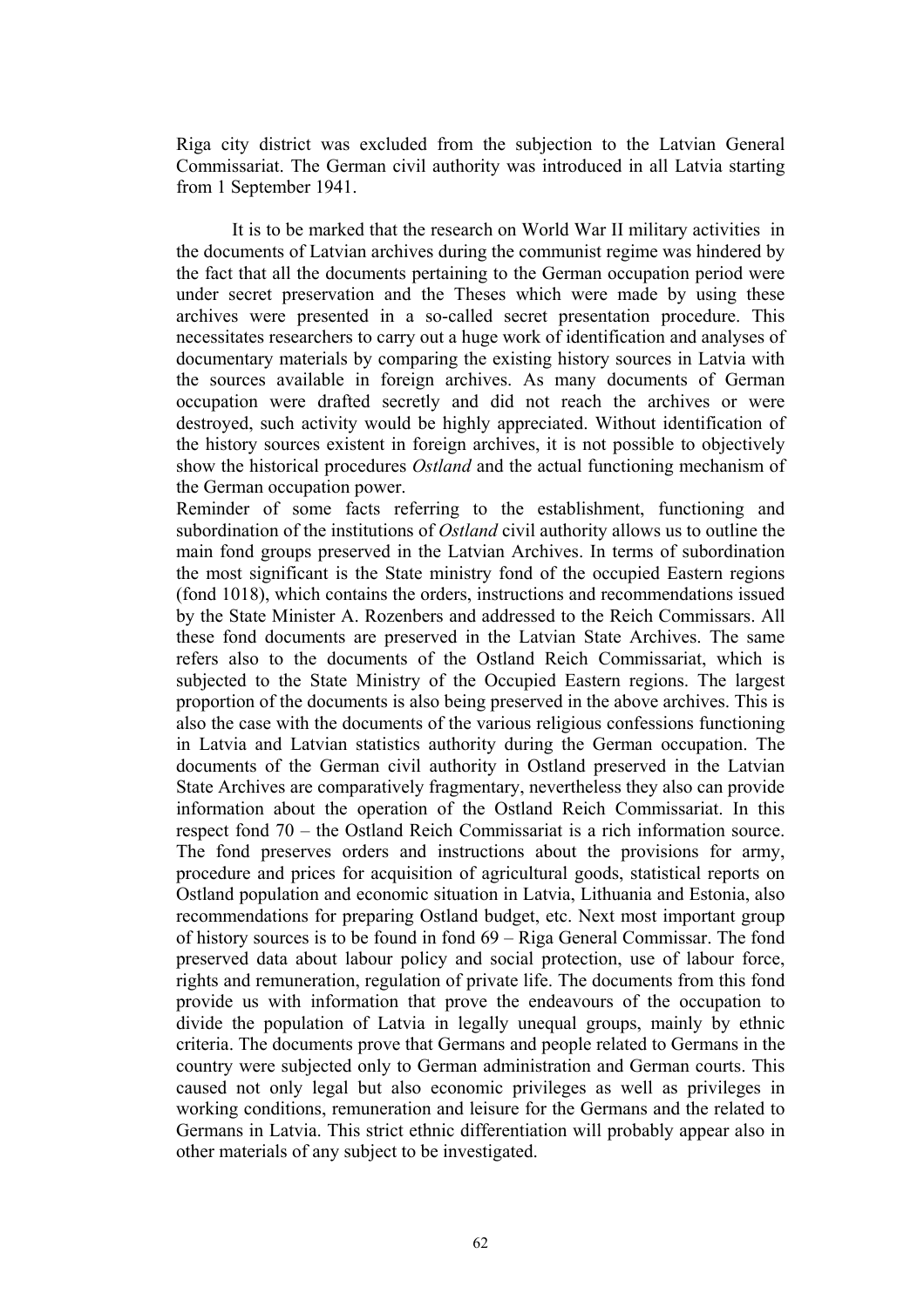When comparing the documents of both archives, we can see that the major part of the documents preserved in the Latvian State Archives is constituted by the documents of the so-called Latvian self-administration established during the German occupation. Latvian self-administration officially was founded on 7 March 1942 and directly subjected to the German Civil Authority, which maintained the supreme management and control. Latvian selfadministration consisted of General Directorates. At the head of each General Directorate was a Latvian General Director. The rights of General Directorate were only to meet the instructions made by Riga General Commissar. The Latvian State Archives have comparatively fully preserved documents of all the General Directorates. Each General Director was an expert in a certain sector and was directly accountable to the Riga General Commissar. The General Director of the Interior was seen as the first one and represented the whole selfadministration. Subject to approval of the General Commissar, he distributed function to other General Directors, however he was not their chairman and could not dismiss them but like them was an authorised person of the General Commissar. The self- administration system incorporated the authorities of cities (except Riga), districts and parishes. The General Director of the Interior provided the overall management of the local administrative institutions.

The 20 fonds of the Latvian State Archives preserve the documents of the socalled Latvian self-administration general directorates (6580 files in total). Of interest could be also the documents of the Riga City Main and Personal Board and its subordinated structures.

It is to be added that the mentioned documents are not described according to the provenance, which may cause certain difficulties for the researchers. The fond description was effected by Soviet time historiography guidelines, therefore the Archival personnel still have to carry out a rather extensive work in organising the fond documents in compliance with the provenance principle and developing an exact reference apparatus.

The following conclusions are made in the final part:

- 1. The archival fonds preserve incomplete documents of all the General districts of the Ostland Reich Commissariat.
- 2. Since the overall Ostland matters, apart from *Reichdministerium fur die bestzten Ostgebiete* were supervised by several German government and military institutions, our archival fonds preserve also the documents of the key institutions determining the Ostland supreme military matters.
- 3. The archival fonds preserve materials about courts, Prosecutors office, SS, SD and separate army structures.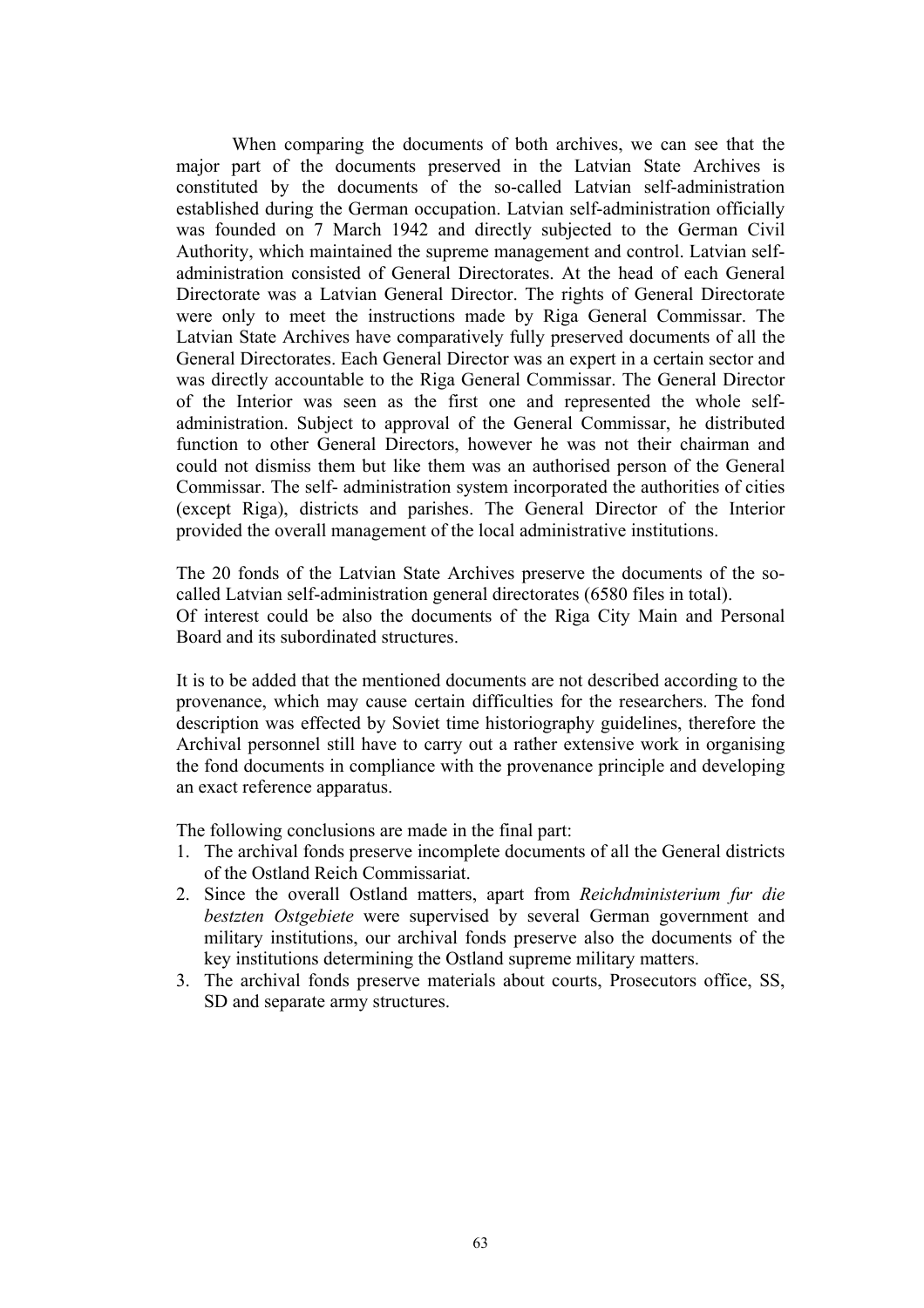Arturs Žvinklis University of Latvia Institute of History of Latvia *Latvia* 

# LATVIAN PRESS DURING THE PERIOD OF NAZI **OCCUPATION**

 The structure and functions of the Latvian mass media were completely determined by the occupation regime directly or through Latvian journalists, submitted to it of their free will or under compulsion. Latvia was occupied by a totalitarian superpower whose ideology was based on the concepts of Nazism. According to these concepts Latvians were regarded as much more lower-rate people than occupants themselves. Appropriate mass media were created for individuals of the second or even third sort. The theme considered is very broad, versatile and still unexplored, therefore in the lecture only some, in the lecturer's opinion most significant aspects of the matter will be examined.

1. Total censorship of the press, its absolute submission to the aims of Nazi propaganda.

2. Creation of a new uniform and barren structure of the press, in some cases manipulating with the names of editions of the independence period shut down by the Soviet regime. Some media issued or edited by chiefs of repressive bodies (e.g. the Head of Latvian SD (Security Service) of Jelgava District M.Vagulāns).

3. Savage anti-Semitic propaganda, associating Jews with the crimes of the Soviet regime to give an ideological motivation for expulsion of Jews from social life, humiliating and killing them. However, frequent threats and warnings in the Nazi press to Latvians who would try to help Jews gave evidence that Nazi anti-Semitic propaganda did not succeed in all objectives intended; and of human feelings of broad masses of Latvian population against the persecuted part of the people of Latvia as well.

4. Efforts to erase the key concept of Latvian statehood "Nation of Latvia" from the society's mind, replacing it everywhere with the term "Latvians". Staining of the reputation of state bodies (Saeima) and political leaders (K.Ulmanis, Z.Meierovics, V.Munters) of the independent Latvian Republic.

5. Obtrusive propaganda and explanation of Nazi ideology.

6. Using mass media to propagate different actions carried out by the occupation regime. Trying to create a propagand illusion of support by all the nation to every undertaking of the occupation regime.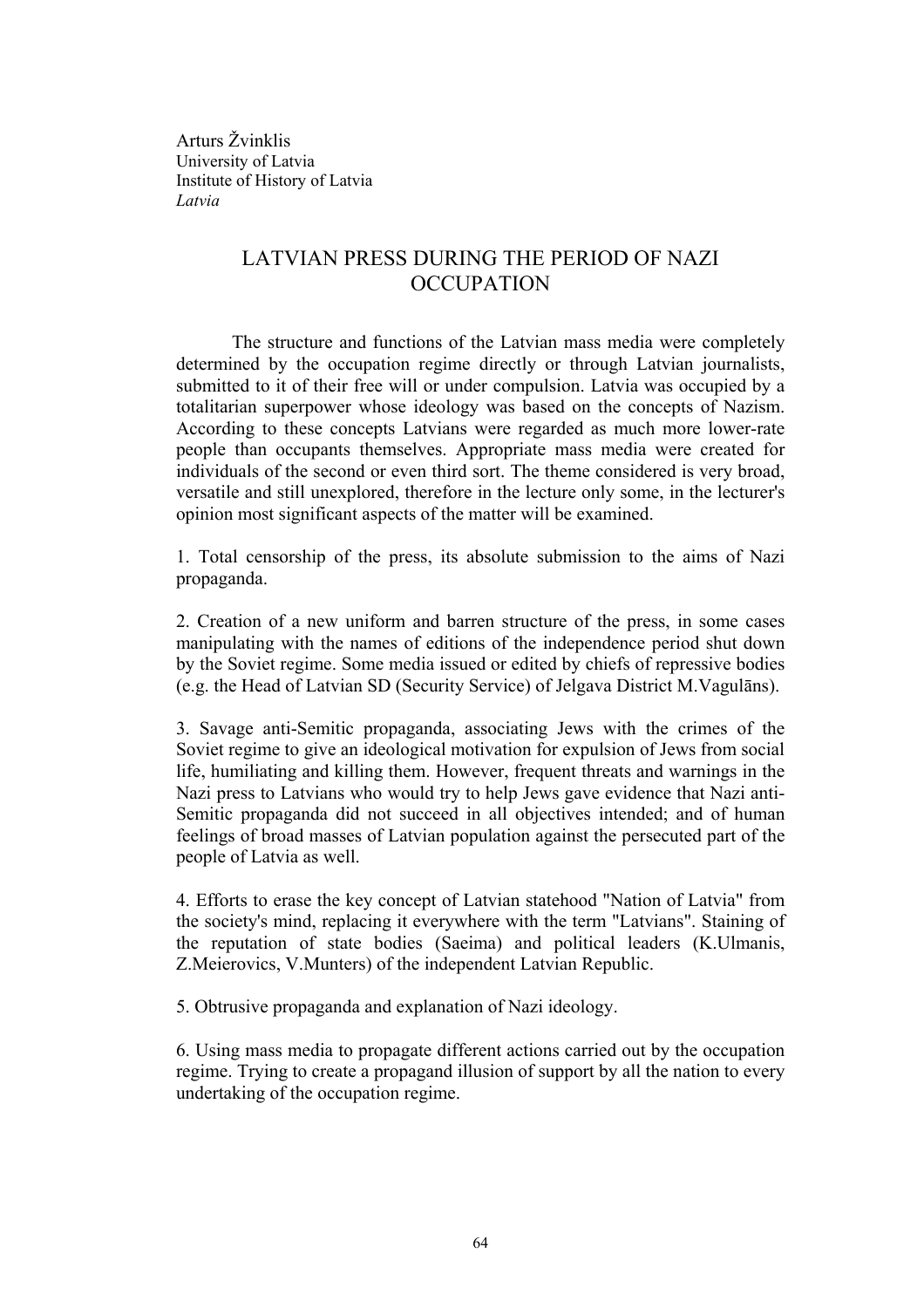7. A particular matter, completely untouched up to now by historical literature and source studies is Nazi occupation time film documents - newsreels and propaganda movies. A large number of these documents is owned by the Latvian State Phonophotofilm Archives . The essential problems in the research of film documents of that time are establishing of exact dates of the documents and estimating the ratio of objective truth, propaganda and produced episodes.

Dr. hist.Leo Dribins Institute of Philosophy and Sociology University of Latvia *Latvia* 

### ANTI-SEMITISM IN THE LATVIAN PRESS PUBLISHED DURING THE NAZI OCCUPATION PERIOD

1. Already before 22 June 1941 the SS activists in Germany (R. Heidrihs) were planning a comprehensive anti-Semitic propaganda in the Baltic countries occupied by the German army. For this purpose it was planned to use the former members of the *Pērkonkrusts*. The Nazi occupants hoped that this propaganda will arise an anti-Semitic hysteria and the Jewish pogroms, which were supposed to be interpreted to the world as Latvian racist actions, as a revenge to the Jews for their support to the Soviet occupation power. In summer 1941 the Institute of anti-Semitism was established in Riga, which furnished the press with materials for anti-Semitic articles, its staff consisted of active authors.

2. Since August 1941, in Riga, the Nazi occupation administration published their newspaper "*Deutsche Zeitung im Ostland*" in German, which featured anti-Semitic writings containing the key National Socialistic opinions on the issue of Jews. However publications of such content appeared rather rarely, sometimes with pseudo-scientific content  $-$  or as an information about Jews in different European countries. They did not contain call for cruel reprisals. The intonation changed in 1944 when the newspaper "warned" the Latvians against Jewish revenges for "spontaneous actions" against Jews which had occurred there during the "entrance of German army". Thus the Nazis tried to enhance the Latvian resistance against the attacking Soviet army.

3. At the second half of 1941 and the first half of 1942, the anti-Semitic articles are very often published in the press which are released in the occupied Latvia in Latvian: the newspapers " *Tēvija*", "*Zemgale*", "*Kurzemes vārds*", "*Tālavieti*s", "*Ventas balss*", "*Daugavas Vēstnesis*", the magazine "*Laikmets*"etc. There could be found both re-published articles from German press and the writings of local advocates of anti-Semitism. Especially active were the members of "*Pērkonkrusts*" and their fellow-runners, who where writing for the press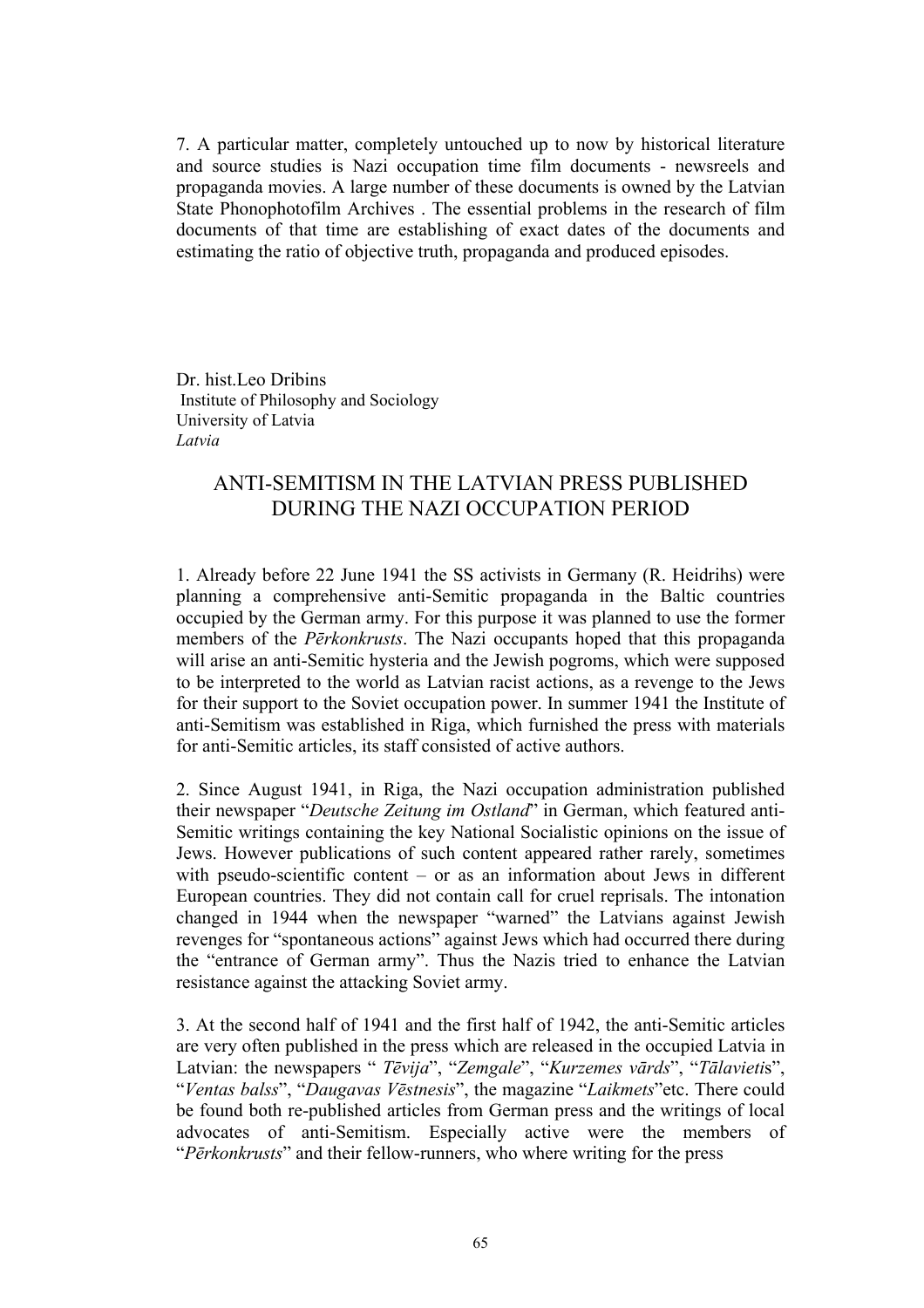already in the 20s and 30s, until the anti-Semitic propaganda was prohibited in Latvia in 1935.

The anti-Semitic articles of 1941- 1944 are defined by certain range of themes.

- Attempt to blame the Jewish ethnos and minority in Latvia for the whole policy of the Bolsevik occupation power and crimes. This is the "argumentation" for the necessity to annihilate the Jews - the Holocaust.

- Shaming and pronouncing curses upon those Latvians that were compassionate with the Jews during the persecutions and tried to help them, and also to save them. The anti-Semitic authors urge not to pity any Jew, including children and old people.

- Spreading lies about the national idea of the independent Republic of Latvia, by stating that by 15 May 1934 Latvia was virtually governed by Jews and Latvian achievements have served to enhance their wealth. These publications present also the authoritarian government of K. Ulmanis as a power effected by the Jews and Masons. The foreign policy of Latvia is blamed for having inclination towards the "Jewish England", which is why in 1939-1940 Latvia found itself in international isolation. In the viewpoint of anti-Semites the Latvian national freedom started only in 1941, with the entrance of the German Army.

- Calumniation of democracy and liberalism ("forms of Jewish governance") combined with the statements that the USA and England were non-national countries ruled by the Jewish –Masons, which had caused the world war with a view to devastate the European Arian nations and establish the "Zion dictatorship" all over the world. This is how the Nazis and collaborationists tried to misinform the Latvian nation, to deprive the nation of its awareness, fully subject it to the nationalistic Germany and force to serve implicitly for its benefit.

The Nazi anti-Semitic propaganda failed to destroy the Latvian sympathy for Western democracy and orientation towards the Western countries. The hopes were cherished that this democracy will eventually win both the Nationalistic and Bolshevistic totalitarianism.

4. In 1942-1944 anti-Semitism in Latvia was actively propagated also by the publications in Russian , conforming with the Nazis – the newspaper "Dvinskij Vestnik", "Za Rodinu", "Dobrovolec", the magazine " Novij Putj" etc. These especially negatively evaluate the role of Jews in Russian history, by ascribing to Judaism and Jewish society both the establishment of Bolshevik power, and the organisation of the "Stalin- Kaganovich" terror acts – a genocide against Russian people. These characterisations present the symbiosis of the views hold by the Nazi racism and the Russian Blackhundreds. This propaganda particularly widened with the formation of the General A. Vlasov's "Russian liberation army". Then its ideologists as one of their fundamental goals announced the "fight against the world's Jewesness". In this context there have been attempts to justify also the participation of the Vlasov's division in military operations against the allied forces and national partisans in Italy and France.

On the whole it can be said that the anti-Semitic propaganda in Latvia during the Nazis occupation time promoted the Holocaust. However it did not succeed in creating in population a continuous and deep hatred and disrespect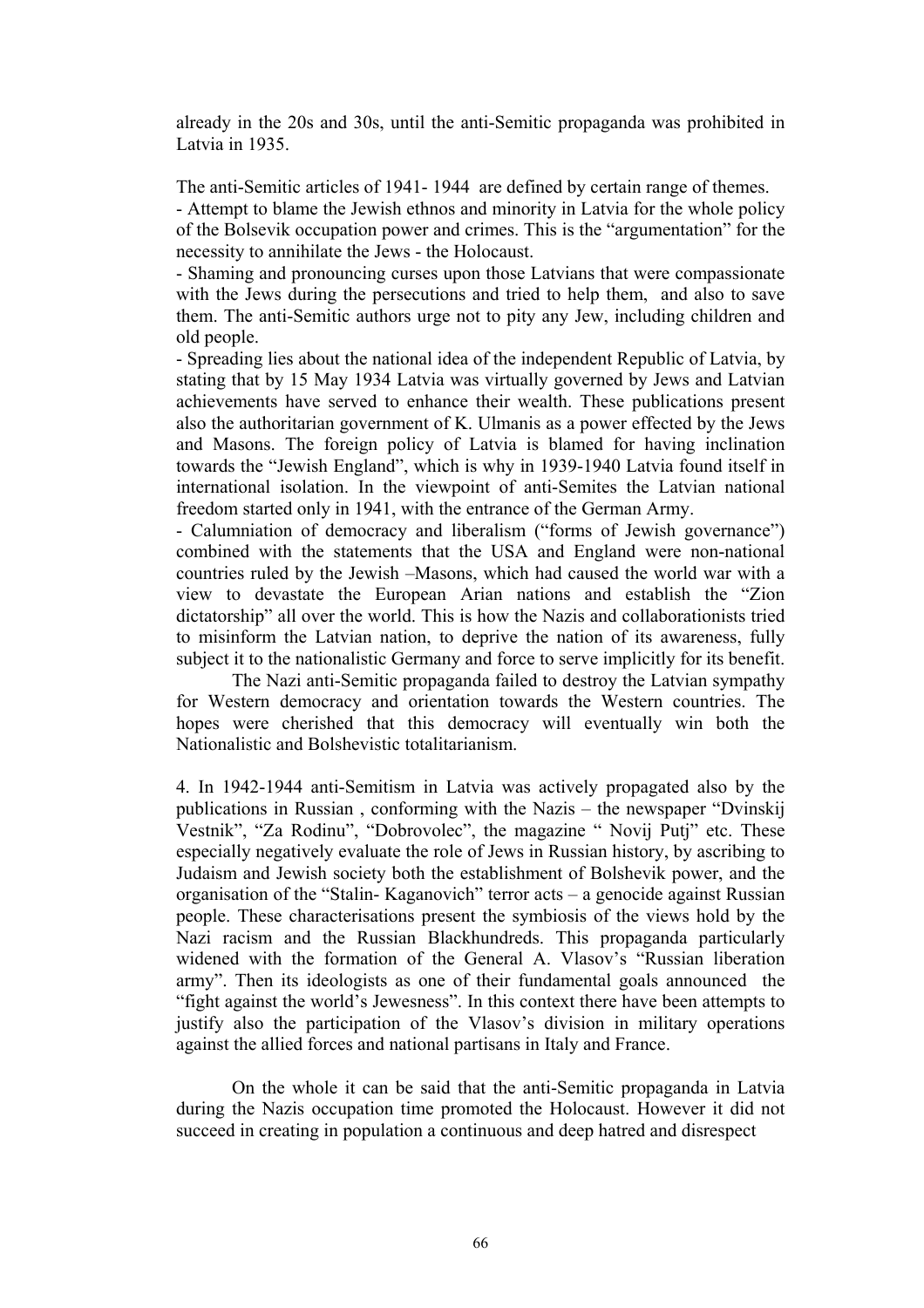towards the Jews. The attempt to withdraw Latvians, Russians and other nations from the ideas of humanism and trans-ethnical tolerance was a failure.

Dr. Martin Dean United States Holocaust Memorial Museum *United States of America* 

## SEIZURE, REGISTRATION, RENTAL AND SALE: THE STRANGE CASE OF THE GERMAN ADMINISTRATION OF JEWISH MOVEABLE PROPERTY IN LATVIA, 1941- 1944

Significant fragments of the documentary record concerning the fate of Jewish moveable property in Latvia can be found in western archives. More extensive records are also present in the local Latvian archives. Their records indicate the not inconsiderable efforts undertaken by the Germans to collect, register and administration this property to the benefit of the German Reich. As within Germany itself and other occupied countries, such as Norway, the high costs of administration effectively consumed much of the Jewish wealth that was seized. The Germans generally took the best furniture for their own official use and forwarded gold and jewelry to Berlin. Following a detailed census of Jewish and other heiress property at the end of 1942 Latvians were forced either to rent, buy or return any Jewish property known to be in their possession.

What do these extensive records tell us about Latvian society during the German occupation? Certainly there is strong evidence of collaboration in the anti-Jewish measures. In Riga, for example, a number of local *Schutzmänner* applied for permission to obtain items of furniture from the ghetto. Amongst the reasons cited in justification of these requests were personal participation in the clearing of the ghetto, losses of personal property suffered at the hands of the Soviet occupying forces and the impossibility of obtaining such items in the usual manner from the shops. Other acquired Jewish property through looting, legal purchase or by taking items into safe - keeping. Greed was not the only motive in these actions, but undoubtedly it formed a substantial element.

The initial distribution of property was often made with a view to the needs of the remaining community. Individual peasants were allowed the use of horses and cattle on a loan basis. Tools and furniture were made available to schools and hospitals and local government, which certainly needed specific items. The proceeds from Jewish property was sold was diverted primarily to the ailing finances of the German administration in the East. Strict laws were passed with the aim of preventing individuals from profiting "excessively" from Jewish property.

The truth remains, however, that the open and brutal nature of the arrest and slaughter of the Jews in Latvia left few local inhabitants in doubt as to the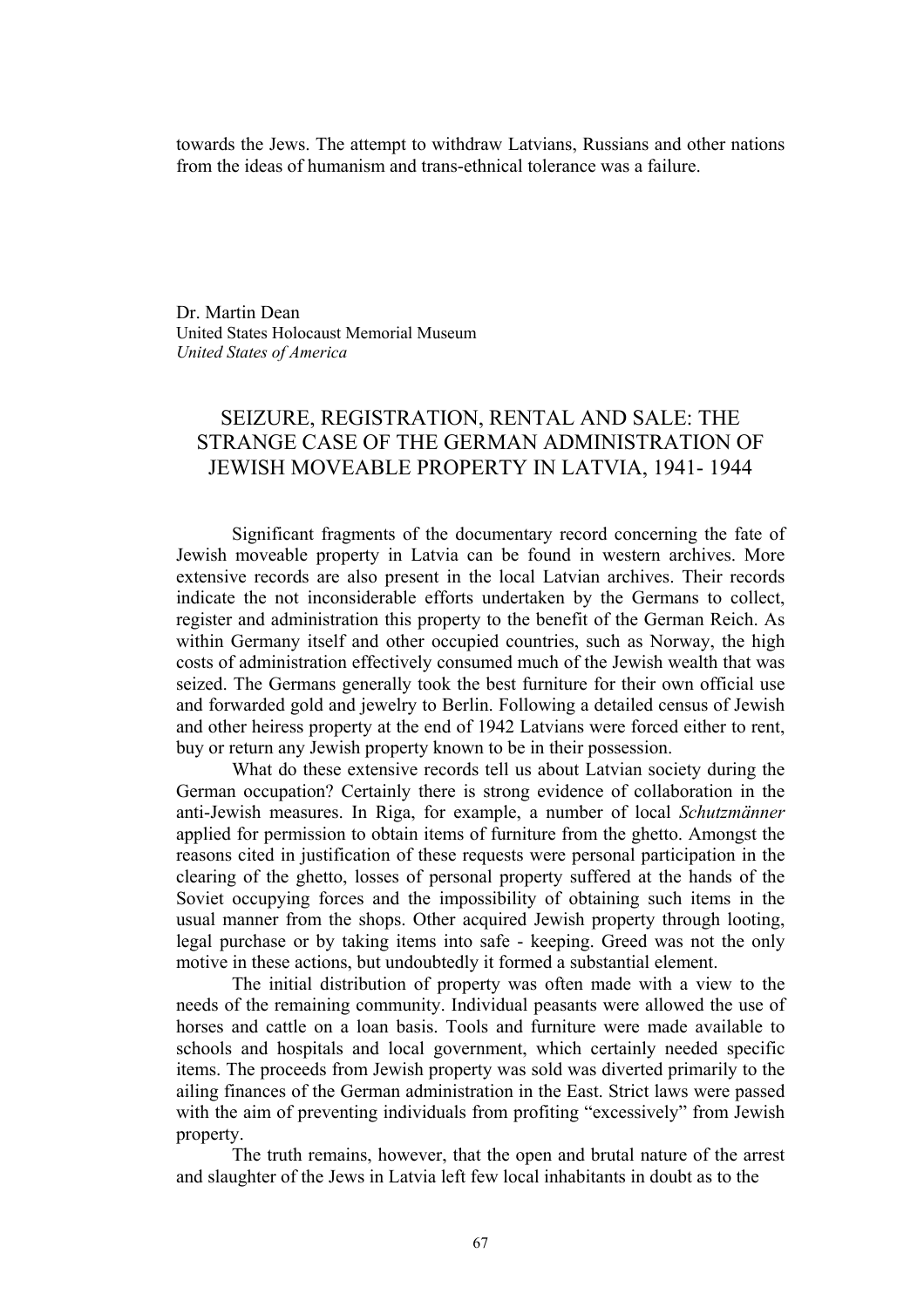tainted nature of Jewish property. The initial registration forms filled in by police chiefs and local officials in the summer of 1941 frequently list the former Jewish owners by name. Personal items are listed in minute details, including everything from livestock and poultry to bed linen and musical instruments. The eagerness shown in local applications to the authorities and the high demand for auctioned items indicate little respect for the lives and goods of their former Jewish neighbors.

The administration and processing of Jewish property in fact lasted for the duration of the occupation. In the initial chaotic phase, when the Jews of Latvia's towns and villages were rounded up and killed, official registrations and collections remained only partial. Some property was taken by the mobile killing squads or those first able to loot the empty properties. Furniture was inherited by Germans or locals assigned to the empty Jewish apartments. Military and police units, German officials and needy individuals were assigned specific items by the variety of official posts, primarily on a loan basis. Meanwhile care was that the property of those forcibly deported to the Soviet Union should be taken into trusteeship, awaiting their possible return.

The systematic exploitation of Jewish property as a source of income for the German administration only commenced retrospectively. Laws were passed in the autumn of 1941 establishing that all Jewish property belonged to the German state and should be registered. In 1942 a Trusteeship office took over responsibility for real estate and any remaining property in the Riga ghetto. Property secured in the regions was also processed and forwarded via Riga in 1942 and 1943. The most valuable items were sent on to Berlin and that which was not taken by German offices was sold off. Watches in need of repair were sent to the ghetto craftsmen to be put into working order. The salaries of those administering and evaluating Jewish property were paid from the income in terms of property rentals and sale.

In the autumn of 1942 a further detailed property census was carried out for the whole of Latvia. Both Germans and Latvians had to register all property of Jewish origin, even if it was purchased legally; those without Jewish property also had to sign a blank from to this effect. The Germans suspected nevertheless widespread evasion by the locals. This opened the door to denunciations and the investigation of those suspected of concealing any new found wealth. Even some remaining Jews were uncovered during the course of this investigation process.

A surprising development was the exploitation by the German state of the property thereby declared. Assessors were sent out to estimate the value of the items registered. On this basis either a monthly rental fee of one hundredth of the full price was charged, or in many cases, a sale was negotiated slightly below the assessed price. A percentage of the price was also paid to the assessor as a commission. The high costs in salaries, storage space, assessment and sheer paperwork in fact consumed much of the expected revenue.

In terms of former Jewish real estate and business the picture was complicated by the widespread nationalizations conducted by the Soviets. This nationalized property was taken over an masse by the German state property company (*Grundstücksgesellschaft*), but extensive German records also indicate those Jewish properties which had remained in private hands. Bank and savings accounts, stocks and shares, and foreign currency were also expropriated by the German authorities in the months following their arrival. Collection during arrest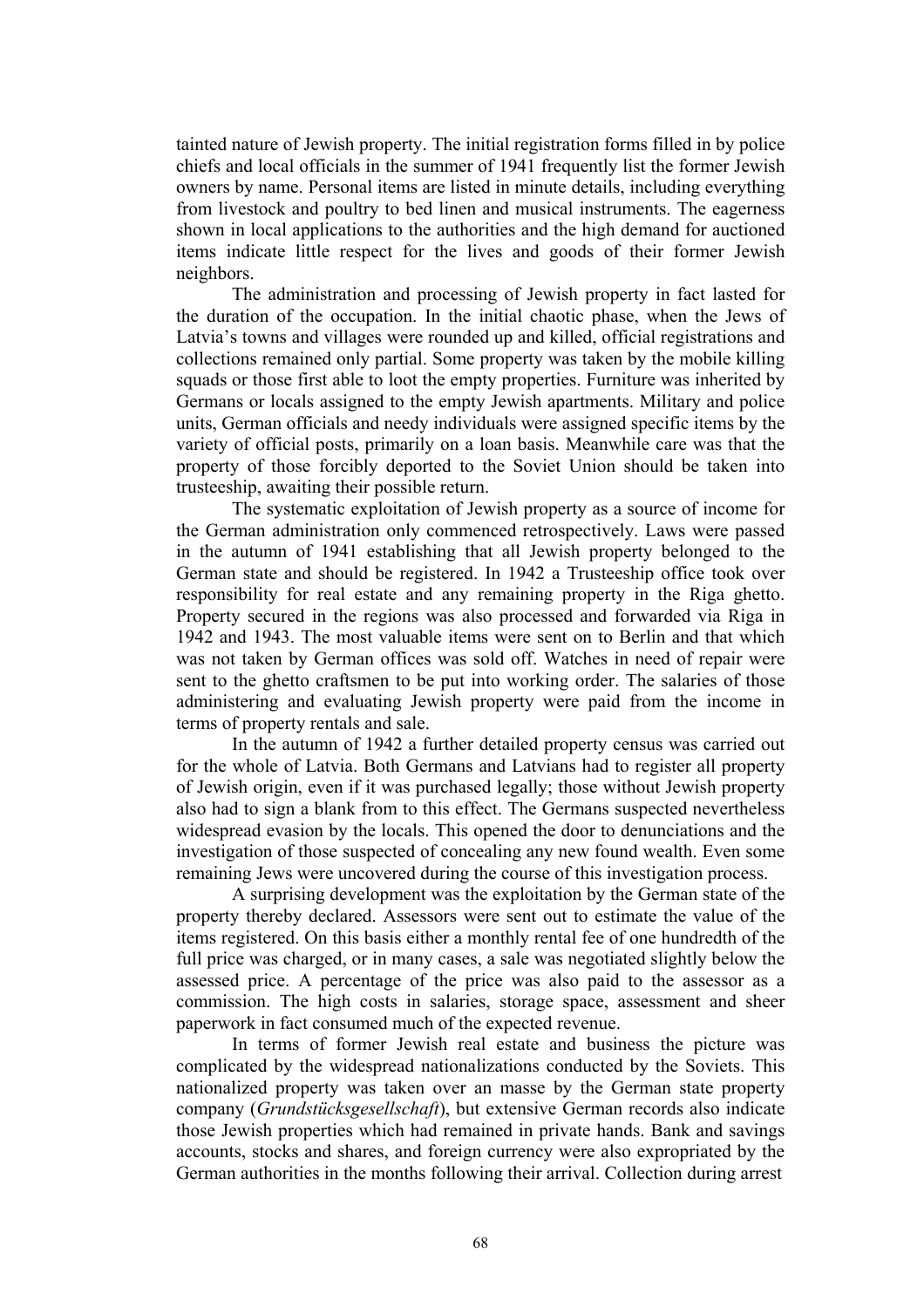and execution and the search of empty apartments revealed especially silver items, jewelry (wedding rings), money and other mobile wealth.

It is difficult to assess precisely who benefited most from the annihilation of the Jewish minority in Latvia. The German rules and regulations served to limit the extent to which individual Latvians were able to profit personally. Much revenue was directed towards the local German administration and the German war effort, no to mention the costs of property administration itself. In a time of wartime shortages of everything from apartments and furniture to clothing and watches, it is understandable that demand for former Jewish property was great. However, in accepting and profiting from such items the extent of complicity in German crimes was extended beyond the small group of active perpetrators to thousands of civilians throughout Latvia. The crime of failing to come to the aid of their neighbors in a time of dire needs was than compounded by inheriting their property, even if the German and later Soviet administration left them little joy of these ill-gotten gains.

In conclusion, the value of these extensive property records lies not only in what they tell us about the German administration. They also contain valuable information about the vanished Jewish communities of Latvia and the participation of the local population in the spoliation of the Jews. The current process of reassessing the past is driven primarily by the aim to put outstanding injustices and to help clarify the historical record. In this difficult task I offer my support to the Latvian Historical Commission and do not wish to prejudge their conclusions. Nevertheless, in order to understand the conflicting claims it is above all necessary to reconstruct the process of expropriation as it occurred successively during the Soviet and German occupations. The widespread expropriation of Jewish property under Soviet rule exposes once again the false myth of Jewish support for the Bolsheviks. I therefore recommend a close examination of the German property registration records as an essential part of the process of reconciliation and final restitution. It is necessary for Latvians to understand as far as possible exactly what took place on Latvian soil between 1941 and 1944. The deadly attack on the Jews and their property orchestrated by the Germans with Latvian aid was in fact a mortal blow against the freedom of Latvia itself.

Prof. Dr. P.V.Klein *Netherlands* 

#### UNIFICATION THROUGH PILLARISATION: THE CASE OF THE NETHERLANDS AFTER THE SECOND WORLD WAR

In the early morning of  $10^{th}$  May 1940 the Kingdom of the Netherlands was invaded bu the superior army and air force of Nazi Germany. The attack was without any provocation. Nor was war declared.Caught by surprise the Dutch armed forces were no match for the enemy. The Dutch population of about 10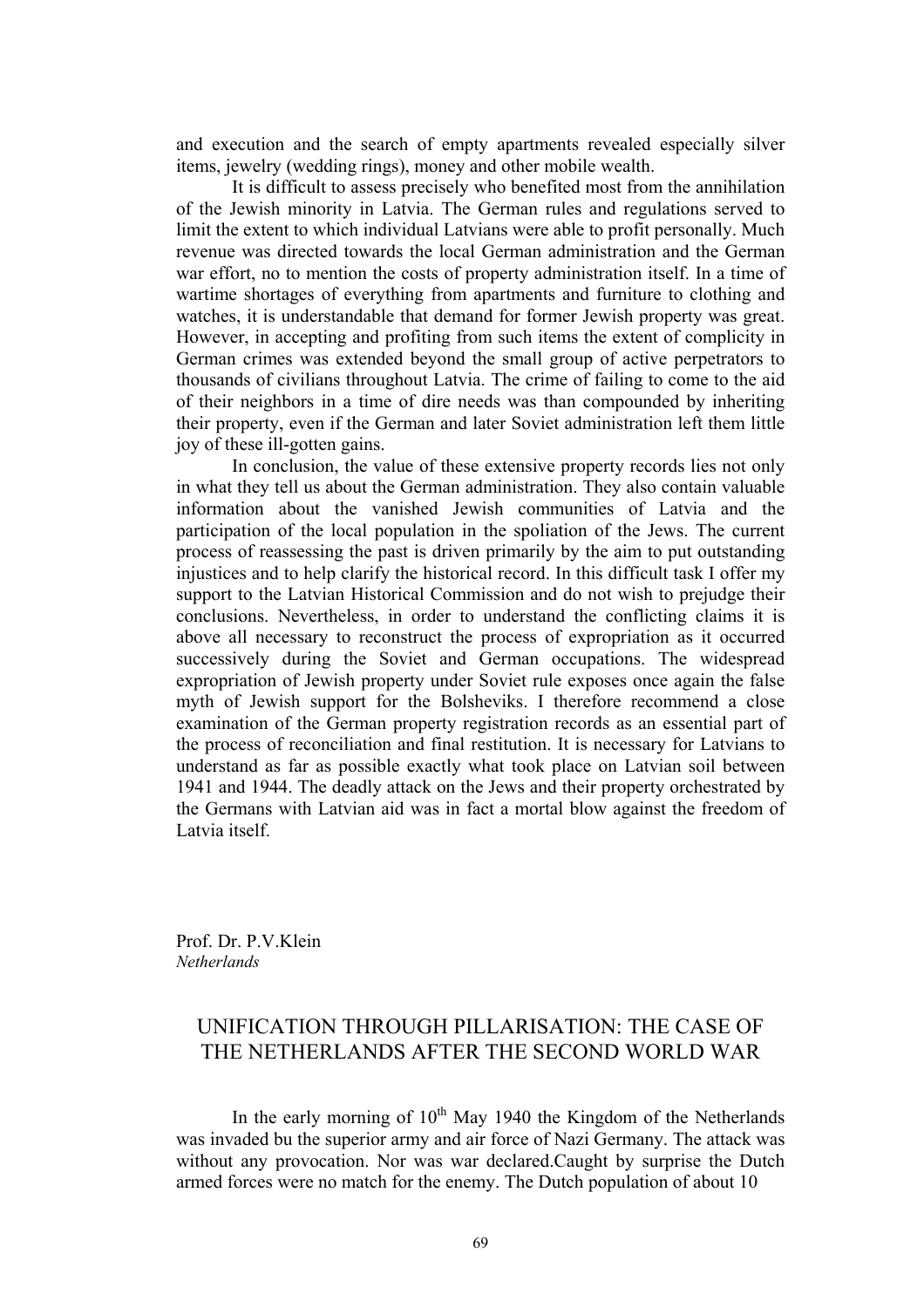million people was subjected to a full five years of German occupation. The Dutch cabinet, Queen Wilhelmina and her family had seen chance to escape to London. The government in exile continued the war. It could dispose of a considerable merchant navy, much needed by the allies. It could also resort to the Netherlands East Indies until the colony fell into the hands of the Japanese in March 1942.

In the Netherlands itself the Germany military administration was in June 1940 taken over by their civil authorities. It was a change for the worse, the Germans not only trying to avail themselves of the Dutch economy as much as possible for their war purposes, but also setting thenselves to the ruthless persecution and extermination of the relatively large Jewisch population of about 150.000 people. In the end more than 100.000 of them were deported and killed. Jews had been an accepted and relatively well integrated part of the Dutch society, ever since the early seventeenth century. Anti-semitism was not absent, but it had never become virulant or violent.

The Dutch population was quite unprepared for active resistence. For centuries it had become used to its rather tolerant governement rule and administration. Since the early  $19<sup>th</sup>$  century it had moreover not taken part in any European war what soever. During the First World War the Netherlands had succeeded to maintain its strict neutrality and Dutchmen considered themselves true apostles of pace, law, order and world order. They had on the whole no idea of the ugly spirit of national-socialism, although they could have taken teir cue from what was since 1933 happening to the east of their border.

Their domestic scene gave also witness to tranquility. After having fought for their independence against the roman-catholic Habsburg power of Spain in the  $17<sup>th</sup>$  century, the Dutch had become a protestant nation of varying denominations. However, there had still remained a very large roman-catholic minority, that was more or less accepted into the society. It was never persucuted to any severe extent. After the Frenc revolution roman-catholics and jews were given the same civil rights as all other inhabitants. During this century and the beginnings of the 20<sup>th</sup> century modernisation and industralisation gained momentum. It proved to be the perfect feeding ground for a very particular form of political mobilisation of the masses. Protestants, roman-catholics, liberals and socialists turned towards organising themselves in spearate parties and institutions: the Dutch society of the first half of the  $20<sup>th</sup>$  century had become what came to be called "a pillarised society". It meant that each religious or ideological category had its own party, its own university and schools, its own newspapers, printing press and radio station, its own sport association and so on and so on. Itn was a form of social organisation that could have easily developed as fission fungus, tearing the Dutch society into bits and pieces. To some extent it did. But keeping to their own point of view without trying to force it on others had always been part of Dutch culture, shaped and formed by the perennial need of common defense against the water of sea and river. As each pillar kept to itself the spokesmen and leaders of the people were always ready to come to an understanding with each other. The Dutch political scene thus had become a scene of continous compromising.

It was, however, not an attitude favouring resistance – armed or otherwise – to the German occupying forces. Apart from some minor incidences Dutch resistance did not begin until February 1941, when leftist Amsterdam labourers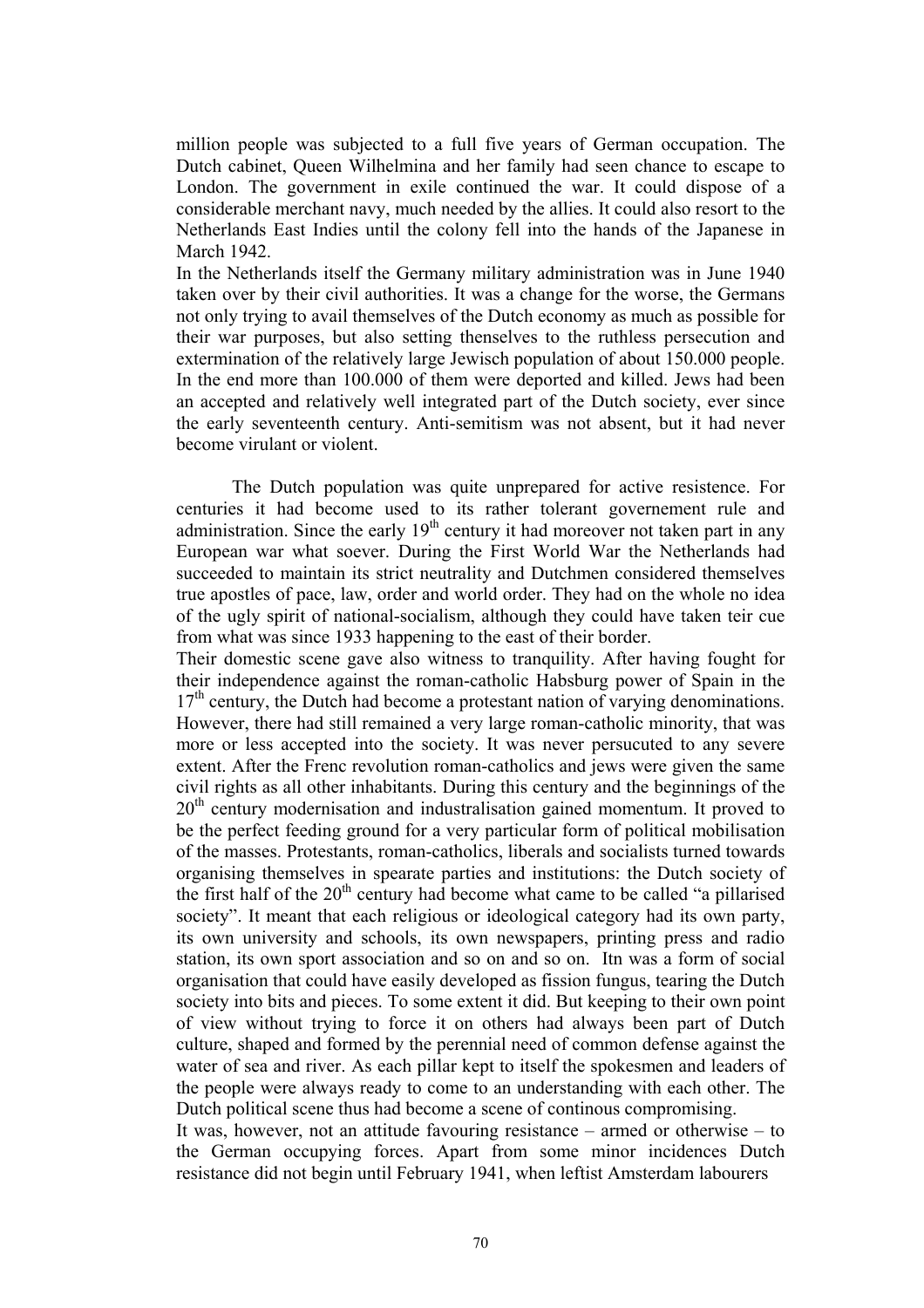went on strike against the deportation of jews. Although the example was folloved in other places the strike was forcefully suppressed. Dutch resistance, however, had begun and as the years passed by it was slowly gathering strenght. In the meantime, however, Germany had begun its war against the Soviet-Union. Many Dutchmen, particularly religious people, had been accustomed to consider communism as the root of all evil. Before the war it had been one of the causes of the rise of a relatively unimportant, but very noisy national-socialist party. German propaganda now attracted many thousands of youn meng to fight on the Eastern front. There were propably more Dutchmen serving in the German army, including the SS, than in the Dutch resitance movements. The majotity of the population, however, accommodated itself to the cicumstances of war, offering passive resistance at best.

Liberation came to the Netherlands in a quite unexpected, uforeseeable ways. After the Allied invasion in June 1944 it appeared in September 1944 that liberation was now just a matter of days. However, the battle of Arnhem changed the prospects drastically. Only part of the country had been freed, the greater part had to wait long and bitter months of devastation and sheer hunger, for V-day in May 1945. During these months heavy fighting continued, leaving the Netherlands as probably the worst damaged economy of Western Europe, Germany inclued.

Immediately after the war the government faced enormous tasks.The war damage had to be made good; the nation had to be rebuild completely. At the same time the government let itself to be drawn into the costly en bitter struggle for Indonesian independence. The new international situation put an end to neutrality, creating a strong army instead.

But the main problem that had to be solved as quickly as possible was to reintegrate the society as a unified nation. The Jewish population had all but disappeared. The remaining few, however had to be helped and supported. It was done according to the legal rules that the government in exile had drawn up. It is only now, fifty years later, that it is realised that those rules had left something to wishfor. It is, however, probably too late fot atonement. Even more pressing, however, was the need for reintegrating people who had collaborated with the enemy. There had been of course, all sorts of collaboration in all sorts of forms and degrees. The problem was to distinguish between what was acceptable and what was not. Opinions naturally differed. On the whole two different ways were taken. Lighter cases were daelt with by a process of "purification". It was carried out by various committees of trusted men. If condemned "purified"people got some sort of punishment, ranging from a reprimand to paying a fine or a (temporary) prohibition to pursue one`s profession. As there was an enormous number of sectors and committees involved it is impossible to say whether the Dutch purification had been up to the proper standards of justice. There were no doubt more or less serious miscarriages of justice. However this may have been purification served its main purpose: reintegrating people without bloodshed into a society that needed them urgently for shaping its future By 1950 the process had been pushed through. But even nowadays some bitterness remains.

The other way of dealing with war criminals, traitors and collaborators was of course by theadministration of special justice. It had also been prepared by the government in exile. In fact, however, it remained limited to a relatively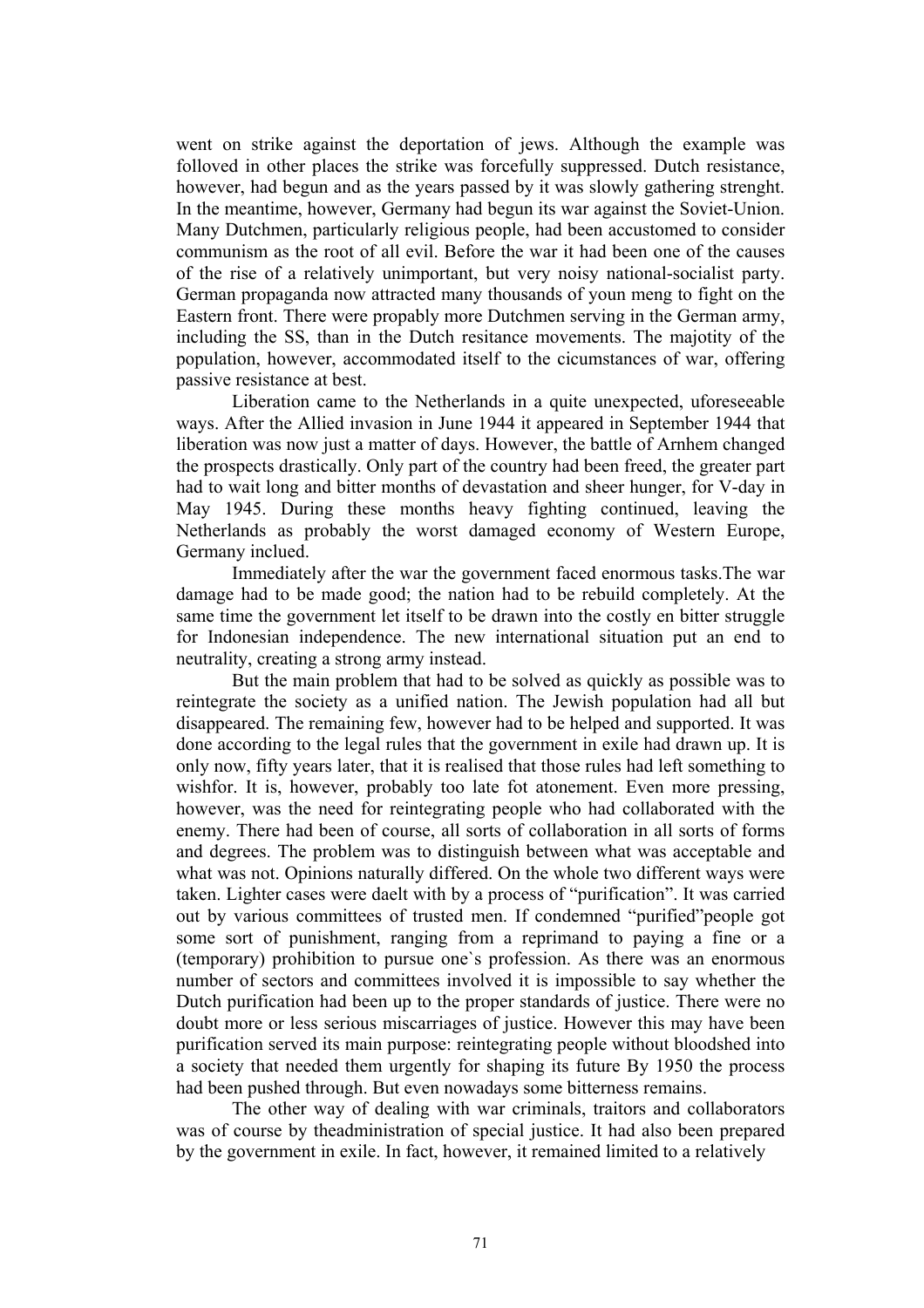small number of cases. In this respect the Dutch have lived up to their reputation of moderateness. With the eye on the furture this seemed to be best again.

Valters Nollendorfs Professor Emeritus University of Wisconsin-Madison *Latvia/ United States of America* 

# FROM HISTORICAL FACTS TO HISTORICAL AWARENESS: PRINCIPLES AND APPROACHES OF THE LATVIAN OCCUPATION MUSEUM.

The paper is based on the proposition that there is a distinction between historical facts and historical awareness. This becomes especially clear in a museum that deals with a painful, controversial period of history whose consequences are alive to this very day, the occupation period from 1940 to 1991. If the historian's work is based mainly on archival research concerning historical facts and their interpretation, the museum must deal also with different levels of knowledge and awareness, different attitudes, preconceptions, and not infrequently biases that its visitors bring with them. These range from total lack of historical knowledge to relatively benign oversimplifications of complex historical issues to deeply ingrained persistent historical legends to gross deliberate ideological distortions of history. The Occupation Museum of Latvia is visited by a wide range of visitors foreigners, Latvian citizens, victims of the occupation period and the instruments of it, adults and schoolchildren. To build a bridge between facts and the need to create and in many instances change historical awareness, the Museum as a set of guiding principles: (1) it strives to present historical facts in an unbiased manner; (2) it does not accuse peoples or social groups in crimes committed during the occupation but rather totalitarian occupation regimes and their accomplices; (3) it commemorates those who suffered and died because of the occupation, particularly through the artifacts they have entrusted to the Museum; (4) it strives to create a workable consensus for building a tolerant democratic society through historical awareness. The factual aspects are stressed; the emotional ones are understated; the visual arrangement of the museum allows the casual visitor to form at least cursory impressions and the informed visitor to discover new information and make new connections. Within the framework of these principles, the Museum attempts to allow its visitors to come to their own insights and conclusions about the occupation period and its tortured history.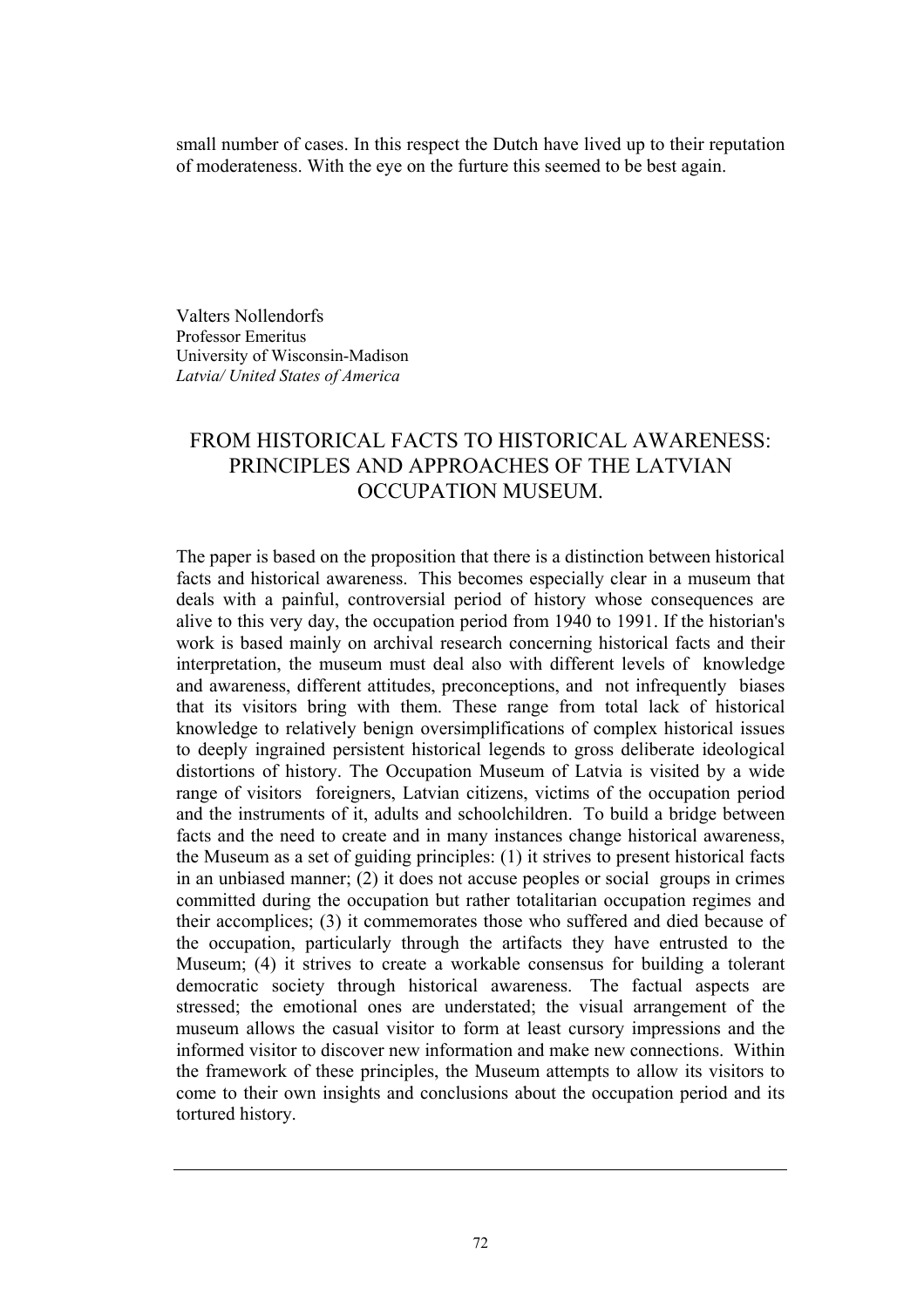# **LIST OF PARTICIPANTS**

| <b>COUNTRY</b> | <b>NAME</b>       | <b>INSTITUTION</b>                | CONTACT, INFORMATION                                 |
|----------------|-------------------|-----------------------------------|------------------------------------------------------|
| <b>Belarus</b> | Dr.Aleksey        | <b>Belarus National</b>           | 220072 Минск                                         |
|                | Litvin            | Academy of Sciences               | ул. Академическая 1                                  |
|                |                   | Institute of History              |                                                      |
|                |                   | Department of War                 | Tel. (375) 17 284-18-70                              |
|                |                   | History                           | Fax $(375)$ 17 223 - 63-66                           |
|                |                   |                                   | e-mail $\frac{\text{bai}(a)}{\text{user}}$ unibel.by |
| Canada         | Mirdza Kate       | Toronto University                | 53 Fraserwood Ave.#1                                 |
|                | <b>Baltais</b>    |                                   | Toronto, Ontario M 682N6                             |
|                |                   |                                   | Canada                                               |
|                | Harold Otto       |                                   | Fax. (416) 256 9769                                  |
| Czech          | Luboš Švec        | Charles University                | 11000 Praha 1                                        |
| Republic       |                   | Faculty of Social                 | Rytirska 31                                          |
|                |                   | Sciences                          | Tel. 216 10 207, 216 10 206                          |
|                |                   | Institute of International        | Fax. 216 10 204                                      |
|                |                   | <b>Studies</b>                    |                                                      |
| Estonia        | Hannes Walter     | Advisor to the Minister           | Sakala 1,                                            |
|                |                   | Ministry of Defence               | 15094 Tallin                                         |
|                |                   | Republic of Estonia               | Estonia                                              |
|                |                   |                                   | Tel. (372) 6 406 062                                 |
|                | Dr.habil,         | Johannes Gutenberg                | Fax (372) 6 406 001<br>Saarstrasse 21, 55099 Mainz   |
| Germany        | Dr.h.c.           | University                        | Tel. (0 61 31) 392812                                |
|                | Erwin Oberländer  | Institute of East Europe          | Fax (06131) 393281                                   |
|                |                   | History                           |                                                      |
|                |                   |                                   |                                                      |
|                | Dr. Hans Heinrich |                                   | Kufsteiner Strasse 2                                 |
|                | Wilhelm           |                                   | 10825 Berlin 62                                      |
|                |                   |                                   | Deutschland                                          |
|                |                   |                                   | Tel. 030 8547250                                     |
|                |                   |                                   |                                                      |
|                | Katrin Reichelt   |                                   | Biķernieku iela $81 - 6$                             |
|                |                   |                                   | Rīga                                                 |
|                |                   |                                   | $LV - 1039$                                          |
|                |                   |                                   | Tel. (371) 2 564202                                  |
|                | Dr.iur., Dr. h.c. | Latvian Academy of                | Gehlenkamp 14                                        |
|                | D.A.Loeber        | Sciences                          | Hamburg                                              |
|                |                   |                                   | D-22559                                              |
|                |                   |                                   | Deutschland                                          |
|                |                   |                                   | Tel. (49 - 40) 813891                                |
|                |                   |                                   | Fax 49-40 81967930                                   |
| Latvia         | Dr.hist. Daina    | Latvian Institute of              | Elizabetes iela 57                                   |
|                | Bleiere           | <b>International Affairs</b>      | Rīga, LV 1050                                        |
|                |                   |                                   | Tel.: (371) 7286302                                  |
|                |                   |                                   | Fax: (371) 7828089                                   |
|                |                   |                                   | E-mail: $liiala@parks.lv$                            |
|                |                   |                                   |                                                      |
|                | Dr. hist. Leo     | University of Latvia              | Akadēmijas laukumā 1                                 |
|                | <b>Dribins</b>    | Institute of History of           | Rīga                                                 |
|                |                   | Latvia                            | $LV - 1050$                                          |
|                |                   |                                   | Fax (371)7210806                                     |
|                | Dzintars Erglis   | University of Latvia              | Akadēmijas laukumā 1                                 |
|                |                   | Institute of History of<br>Latvia | Rīga<br>$LV - 1050$                                  |
|                |                   |                                   |                                                      |
|                |                   |                                   |                                                      |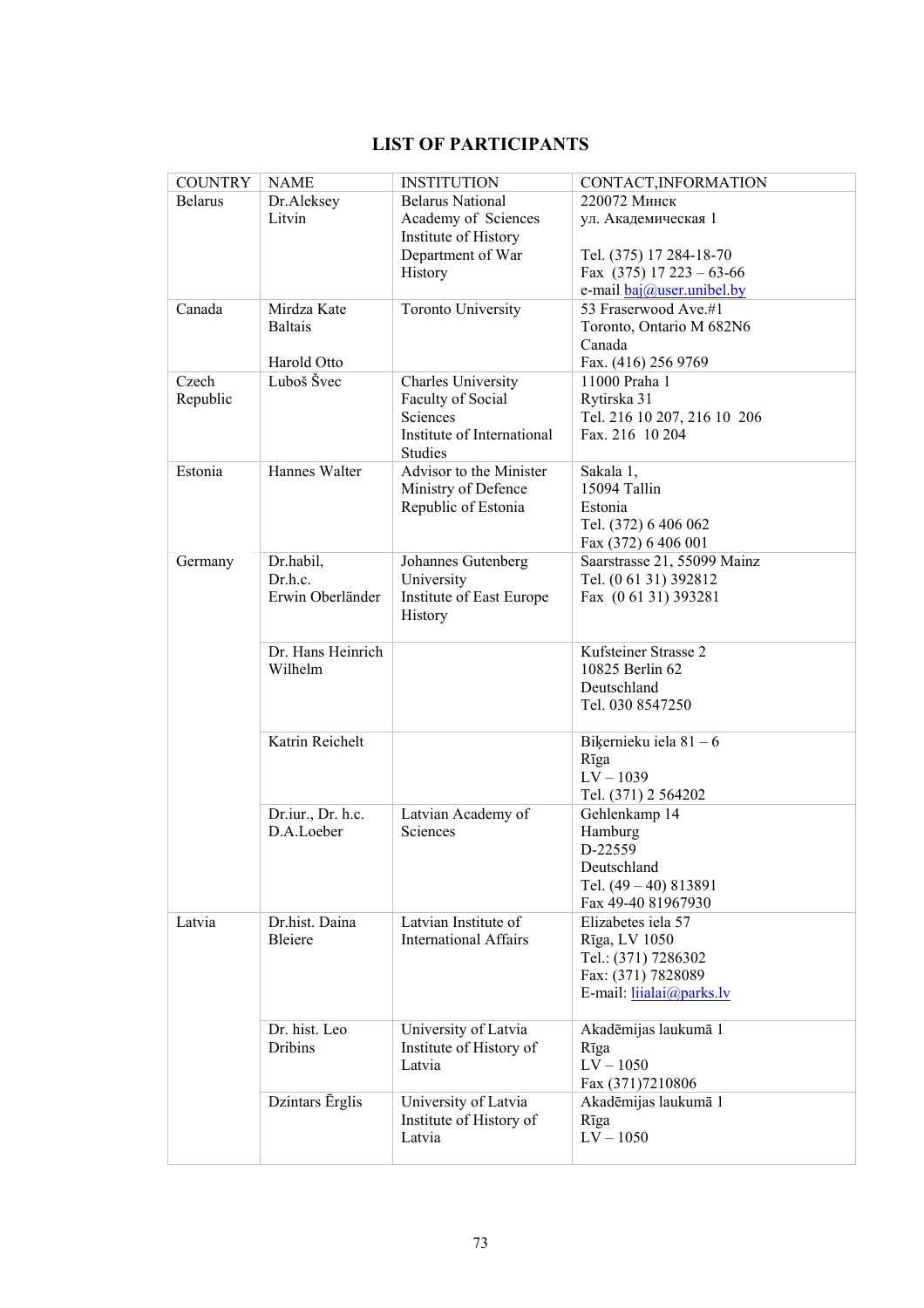|  | Dr.habil. hist.<br>Inesis Feldmanis | University of Latvia<br>Faculty of History and<br>Philosophy | LU Vēstures un filozofijas fakultāte<br>Brīvības bulvārī 32<br>Rīga<br>$LV - 1050$<br>Tel. (371)7 283734                                |
|--|-------------------------------------|--------------------------------------------------------------|-----------------------------------------------------------------------------------------------------------------------------------------|
|  | Dr.hist. Aija<br>Kalnciema          | <b>State Archives of Latvia</b>                              | <b>LVA</b><br>Bezdelīgu ielā 1<br>Rīga<br>$LV - 1007$<br>Tel. (371)2 461257                                                             |
|  | Roberts Ķīlis                       | Stockholm School of<br>Economics in Riga                     | Tel. (371)7015800                                                                                                                       |
|  | Mag.hist. Uldis<br>Neiburgs         | Latvian War Museum<br>World War II History<br>Department     | Smilšu ielā 20<br>Rīga<br>LV - 1868<br>Tel. (371)7213458                                                                                |
|  | Dr. Valters<br><b>Nollendorfs</b>   | Occupation Museum                                            | Okupācijas muzejs<br>Strēlnieku laukumā 1<br>$LV - 1050$<br>Tel. (371)7211030<br>$E$ – pasts <u>valtersn@lanet.lv</u><br>Birojā 7220669 |
|  | Elmārs Pelkaus                      | <b>State Archives of Latvia</b>                              | <b>LVA</b><br>Bezdelīgu ielā 1<br>Rīga<br>$LV - 1007$                                                                                   |
|  | Dr.habil.hist.<br>Aivars Stranga    | University of Latvia<br>Faculty of History and<br>Philosophy | Latvijas vēstures katedra<br>Vēstures un filozofijas fakultāte<br>Brīvības bulvārī 32<br>Rīga<br>$LV - 1050$<br>Tel. (371)7281265       |
|  | Dr.habil. hist.<br>Heinrihs Strods  | University of Latvia<br>Faculty of History and<br>Philosophy | Latvijas vēstures katedra<br>Vēstures un filozofijas fakultāte<br>Brīvības bulvārī 32<br>Rīga<br>$\rm LV-1050$<br>Tel. (371)7281265     |
|  | Dr.hist.Irene<br>Šneidere           | University of Latvia<br>Institute of History of<br>Latvia    | Akadēmijas laukumā 1<br>Rīga<br>$LV - 1050$                                                                                             |
|  | Margers<br>Vestermanis              | "Jews in Latvia"<br>Museum/Documentation<br>Centre           | Skolas iela 6<br>Rīga<br>LV 1322<br>Tel. (371)7283484                                                                                   |
|  | Dr.hist.Rudīte<br>Vīksne            | University of Latvia<br>Institute of History of<br>Latvia    | Akadēmijas laukumā 1<br>Rīga<br>$LV - 1050$                                                                                             |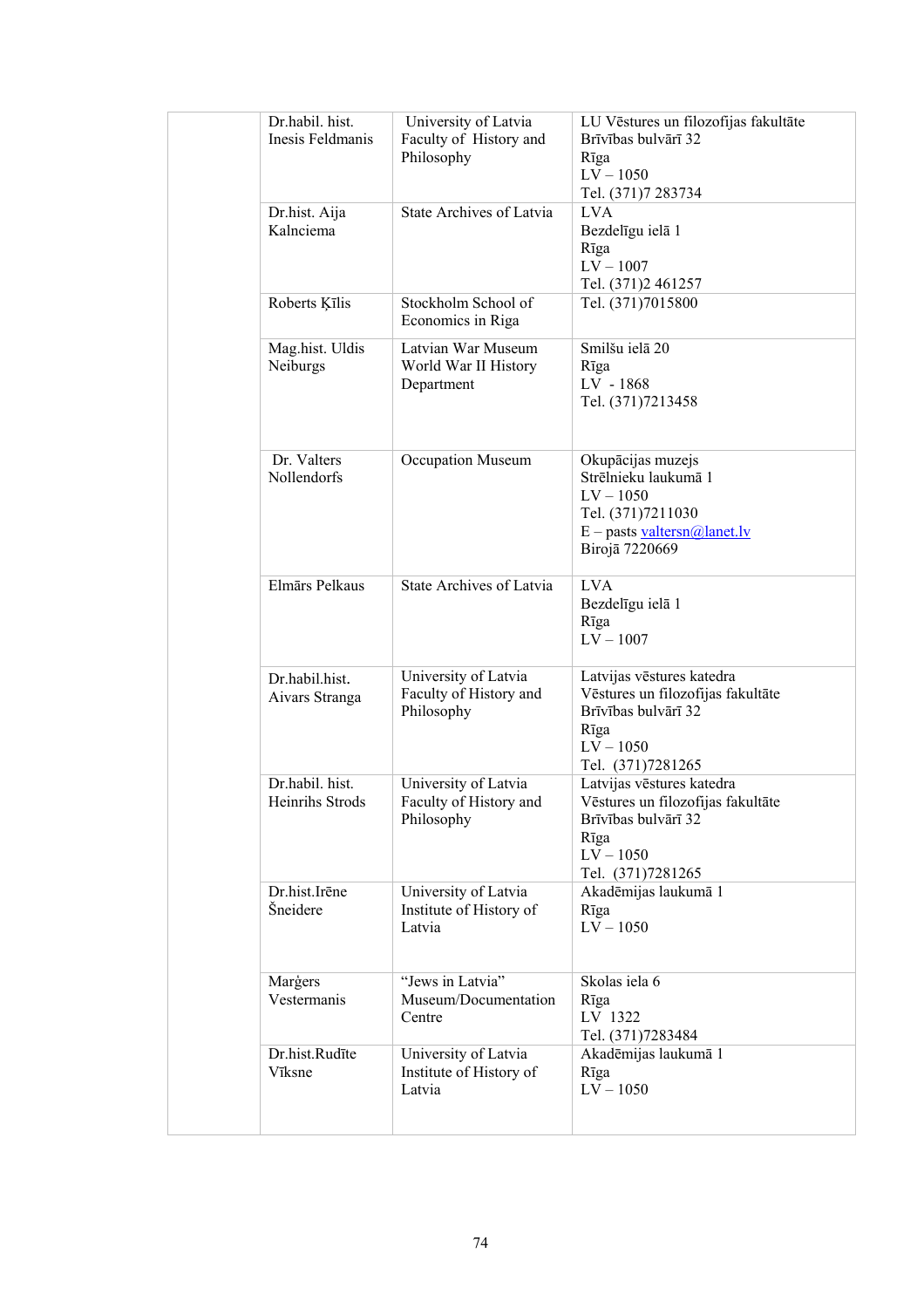|             | Dr.habil.phil.<br>Vilnis<br>Zariņš | University of Latvia<br>Institute of Philosophy<br>and Sociology                                                                | Akadēmijas laukumā 1<br>Rīga<br>$LV - 1050$<br>Fax (371)7210806<br>Privat 7339549                                                                                              |
|-------------|------------------------------------|---------------------------------------------------------------------------------------------------------------------------------|--------------------------------------------------------------------------------------------------------------------------------------------------------------------------------|
|             | Arturs Žvinklis                    | University of Latvia<br>Institute of History of<br>Latvia                                                                       | Akadēmijas laukumā 1<br>Rīga<br>$LV - 1050$                                                                                                                                    |
| Lithuania   | Dr. Arvydas<br>Anušauskas          | Director Genocide and<br><b>Resistance Research</b><br>Department<br>Genocide and Resistance<br>Research Center of<br>Lithuania | Didžioji St. 17/1<br>2001 Vilnius<br>Lithuania<br>Tel. (370 2) 79 10 36<br>Fax (370 2) 79 10 33                                                                                |
| Netherlands | Joke<br>der<br>van<br>Leeuw-Roord  | President<br>European Standing<br>Conference of History<br><b>Teachers Associations</b>                                         | Louise Henriettestraat 16<br>$NL - 2595$ TH Den Haag<br>Tel. $+Fx$ : $+31$ 70 38 53669<br>Tel:<br>+31 70 38 24872<br>$+31654712803$<br>e-mail: $joke@euroclio.nl$              |
|             | Prof.<br>Dr.P.W.Klein              |                                                                                                                                 | Oude Herengracht 24<br>2312 LN Leiden<br>Netherlands<br>Tel. 31 71 521 96 99<br>Fax 31 71 523 07 66                                                                            |
| Poland      | Prof. Wojciech<br>Roszkowski       | Polish Academy of<br><b>Sciences</b><br>Institute of Political<br><b>Studies</b>                                                | ul. Polna 18/20<br>00- 625 Warszawa<br>Poland<br>Tel. 48 22 8255221<br>Fax 48 22 825 21 46<br>E-mail politic@isppan.waw.pl                                                     |
| Russia      | Dr.Vadim<br>Roginsky               | Russian Academy of<br>Sciences<br>Institute of the Universal<br>History                                                         | 117334 Москва В-334<br>Ленинский проспект 32 а<br>Fax (095) 938 22 88<br>Tel. (095) 938 10 09<br>E-mail: worldhis@ighl.msk.su                                                  |
|             | Dr.Alexander<br>Kokurin            | <b>State Archives of Russian</b><br>Federation                                                                                  | 119817 Москва<br>ул. Большая Пироговская 17<br>Tel. 245 81 70<br>Privat<br>Россия<br>Московская область<br>144005 г. Электросталь<br>Пр. Ленина 8а кв. 24<br>Tel. 8 257 674 86 |
| Sweden      | Kārlis Kangeris                    | Stockholm University<br>Department of Baltic<br><b>Studies</b>                                                                  | 106 91 Stockholm<br>Sweden<br>Fax. 46 8 161188<br>Tel. 46 8 162 162<br>e-mail kka@balt.su.se                                                                                   |